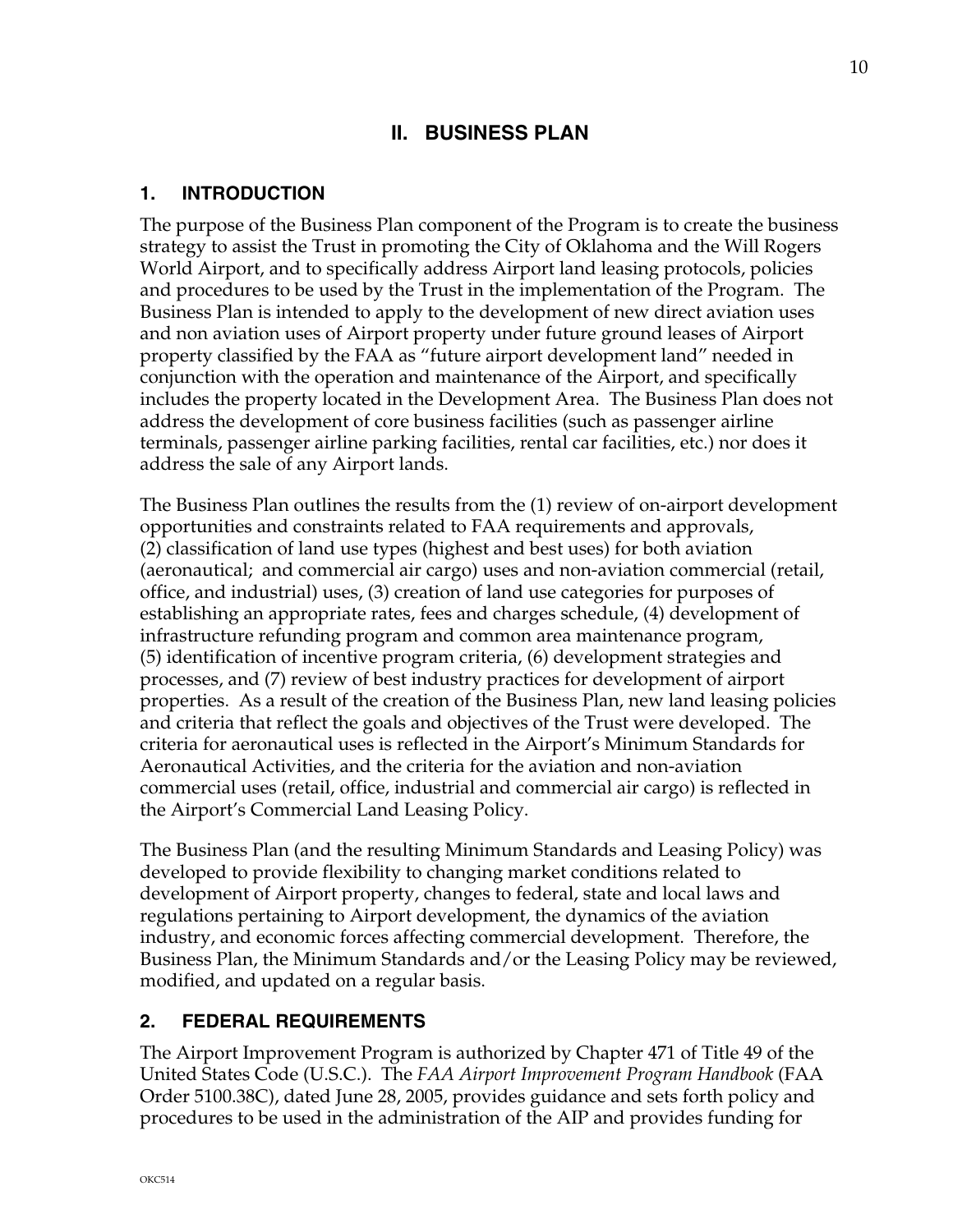airport planning and development projects. The *FAA Compliance Program* (Order 5190.6B), dated September 30, 2009, hereinafter referred to as the "Order", is designed to monitor and enforce federal obligations agreed to by airports in exchange for valuable benefits and rights granted by the United States, including the direct grants for the acquisition of land for airport purposes under the AIP. These federal obligations are designed to ensure that the public interest in civil aviation is served.

## **A. Grant Assurances**

As of September 2009, there were thirty-nine (39) numbered grant assurances ("Grant Assurances") that apply to federal airport development grant agreements. Several of these Grant Assurances are particularly relevant to the Business Plan and are briefly identified as follows:

- *•* Grant Assurance 5, *Preserving Rights and Powers*, the Airport cannot take any action that may deprive it of its rights and powers so it can direct and control airport development. Grant Assurance 5 requires the Airport not sell, lease, encumber, or otherwise transfer or dispose of any part of its title or other interests in the property shown on Exhibit "A" without the prior approval of the FAA.
- *•* Grant Assurance 21, *Compatible Land Use*, the Airport is obligated, to the extent possible, to ensure compatible land use both on airport and offairport.
- *•* Grant Assurance 22, *Fair and Reasonable Terms*, the Airport is required to operate for the use and benefit of the public and is to be made available to all types, kinds, and classes of aeronautical activity on fair and reasonable terms and without unjust discrimination. The prohibition on unjust discrimination does not prevent the Airport from making reasonable distinctions among users and assessing different fees on certain qualifications or categories of users based on those distinctions.This assurance is specifically applicable to aeronautical activities and has been generally adopted as best practice for non-aviation activities.
- *•* Grant Assurance 23, *Exclusive Rights*, the sponsor of a federally obligated airport "...will permit no exclusive right for the use of the airport by any person providing, or intending to provide, aeronautical services to the public. It further agrees that it will not, either directly or indirectly, grant or permit any person, firm, or corporation, the exclusive right at the airport to conduct any aeronautical activities..."
- *•* Grant Assurance 24, *Fee and Rental Structure*, provides, in pertinent part, that the sponsor of a federally obligated airport "will maintain a fee and rental structure for the facilities and services at the airport which will make the airport as self-sustaining as possible under the circumstances existing at the particular airport ... " In addition, the Airport must charge fair market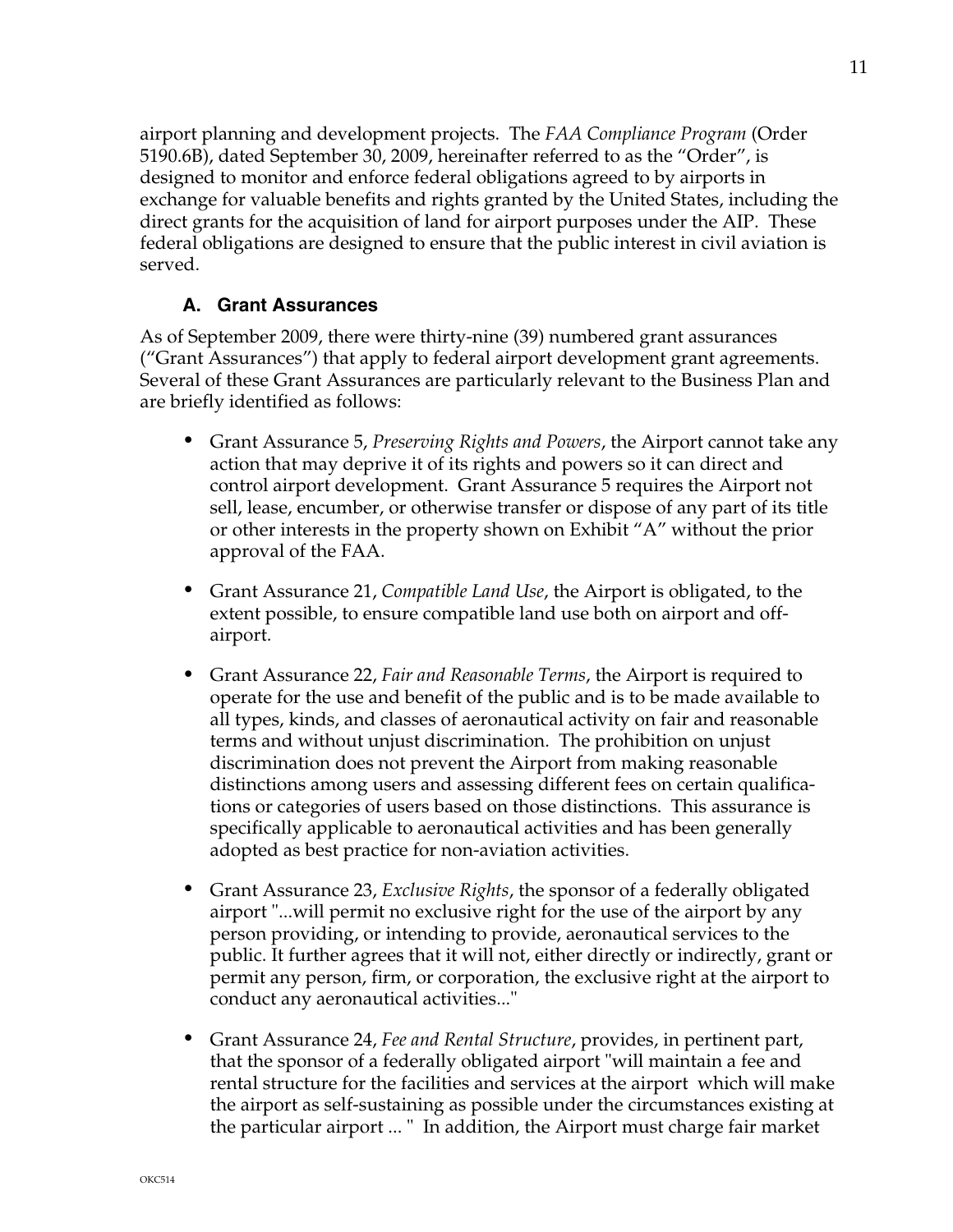value ("FMV") rents for non-aviation uses of airport land and facilities whenever a non-aviation use is justified and approved by the FAA.

- *•* Grant Assurance 25, *Airport Revenues,* dictate that revenues generated by a public airport must be expended solely for the capital or operating costs of the airport, the local airport system, or other local facilities owned or operated by the airport owner or operator and directly and substantially related to the air transportation of passengers or property.
- *•* Grant Assurance 29, *Airport Layout Plan*, requires the Airport to keep up to date at all times an ALP of the Airport. Specifically, Grant Assurance 29 requires the Airport to show on its ALP the boundaries of the Airport and all proposed additions thereto, and the location of all existing and proposed non-aviation uses.

#### **B. Revenue Use**

The *FAA's Policy and Procedures Concerning the Use of Airport Revenue,* 64 Fed. Reg. 7696, February 16, 1999, addresses the allocation of indirect costs, discusses permitted uses of airport property, and lists prohibited uses of airport revenues. The policy clarifies certain allowable uses of airport revenues and provides guidance on reporting and auditing requirements, cost allocation practices, and monitoring and compliance procedures.

The allowable use of revenue to develop airport land is clear for land that serves a direct aviation purpose (use of airport revenue is allowed for the development of this land and revenue generated from this land must be used for airport purposes). The use of airport revenue to develop land not used for direct aviation purposes (developing land set aside for noise buffers) requires FAA approval.

To further support the Program goals pertaining to continued FAA compliance with respect to use of Airport revenues, the Trust has established a distinct cost center accounting fund to specifically account for the funds allocated to and the revenues received from the aviation and non-aviation commercial land leases in the Development Area. This separate cost center accounting will (1) demonstrate that Airport revenues associated with airline rates and charges are not used for non-aviation commercial development, (2) provide a transparent accounting for all funds associated with non-aviation commercial leasing activities at the Airport, and (3) further demonstrate compliance with applicable Grant Assurances and FAA requirements pertaining to revenue use.

## **C. Land Use Classifications**

The Airport Airway Improvement Act of 1982 (Public Law 97-248) states that airports may retain land purchased with federal funding as future airport development land if it is needed for aviation purposes, serves as noise buffer land, or prevents the introduction of non-compatible land uses. Airports may develop such future airport development land for "concurrent commercial development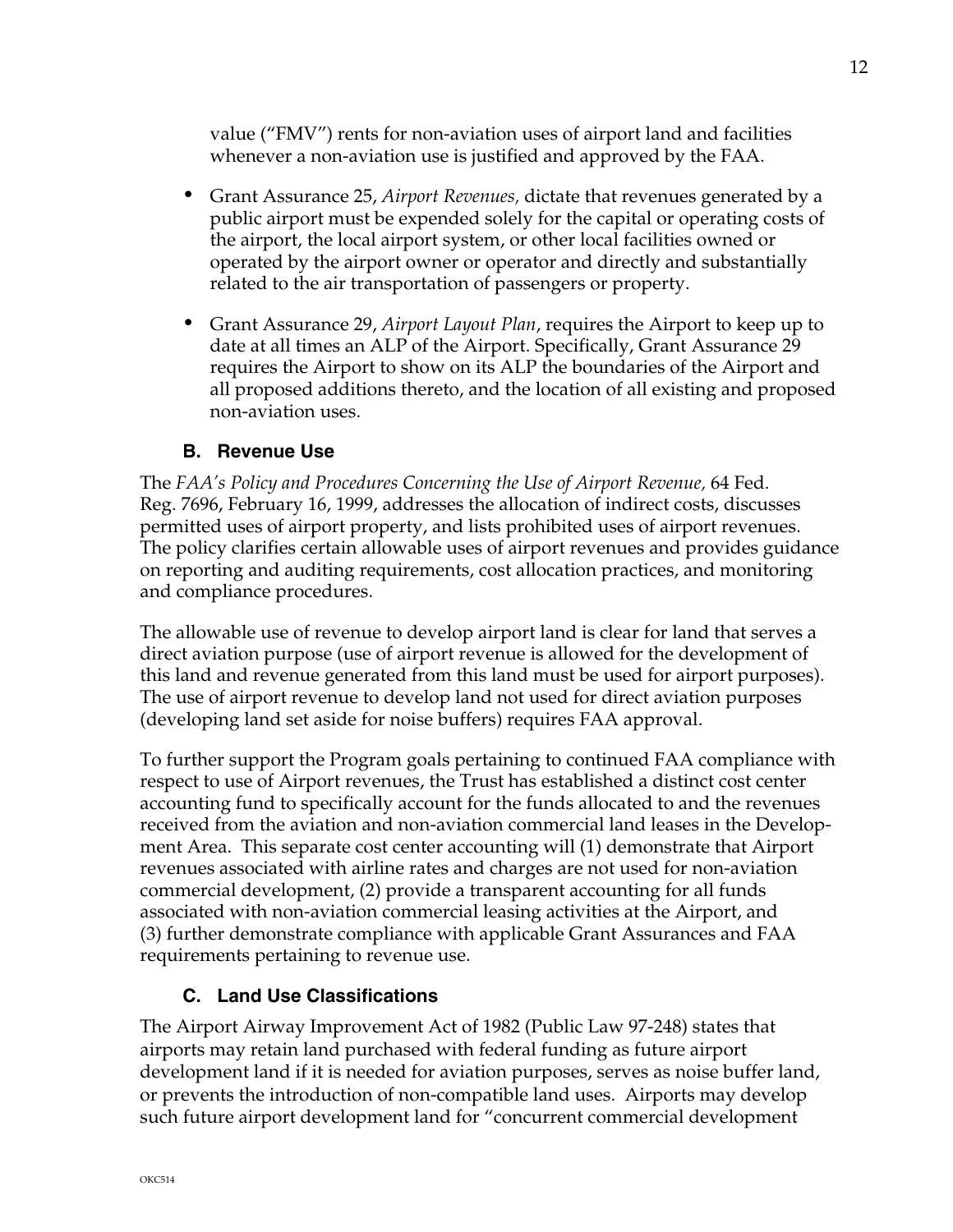uses" (as set forth in the Order) if revenue from any use (whether interim or long term) of such land contributes to the financial self-sufficiency of the airport and the airport has made in good faith effort to derive optimum revenue from such use.

The Master Plan classifies the Development Area as Future Airport Development Land suitable for direct aviation uses and "concurrent commercial development" uses. Utilizing the principles and requirements of the federal regulations and in coordination with the FAA, the Project Team created four land use classifications ("Classifications") for uses of Development Area properties reflected in the Land Use Plan. These Classifications are intended to identify the proposed uses for the Airport property located in the Development Area and to obtain FAA approval (as required by the Order) for the concurrent commercial development of land not used for direct aviation purposes. The Classifications were presented to the FAA by the Project Team and are set forth in the FAA letter of support, attached hereto as Attachment A. General descriptions of the Classifications are as follows:

- *• Direct Aviation.* Direct Aviation development is designated as aviation use, and includes taxiways, taxilanes, ramp, access infrastructure, base infrastructure and other facilities or amenities for passenger air service, general aviation, aircraft maintenance, aircraft manufacturing, commercial air cargo, and other direct aviation facilities requiring access to the airfield.
- *• Direct Aviation Support.* Direct Aviation Support development which may or may not require direct access to the airfield can be designated as either aviation or concurrent commercial use, including facilities for companies providing logistics, materials, cargo warehousing/distribution operations and other ancillary support for direct aviation uses, and providing such services for direct aviation users, including the passengers, employees, agents and contractors, guests, and the tenants of the Airport.
- *• Indirect Aviation.* Indirect Aviation development is designated as concurrent commercial use, including offices, industrial facilities, retail, and similar facilities which do not have airfield access, on land not currently needed for direct aviation development. The primary purpose for these areas is to ensure an adequate noise buffer and to retain the property for future direct aviation uses if required, and to provide goods and services for the direct aviation users, including the passengers, employees, agents and contractors, guests, and the tenants of the Airport.
- *• Non-aviation.* Non-aviation development is designated as concurrent commercial use, including offices, industrial facilities, retail, and similar facilities which do not have airfield access, on land not currently needed for direct aviation development. The primary purpose for these areas is to ensure an adequate noise buffer, and ensure land development and uses compatible to direct aviation and direct aviation support uses. In addition, concurrent commercial non-aviation development is desired to generate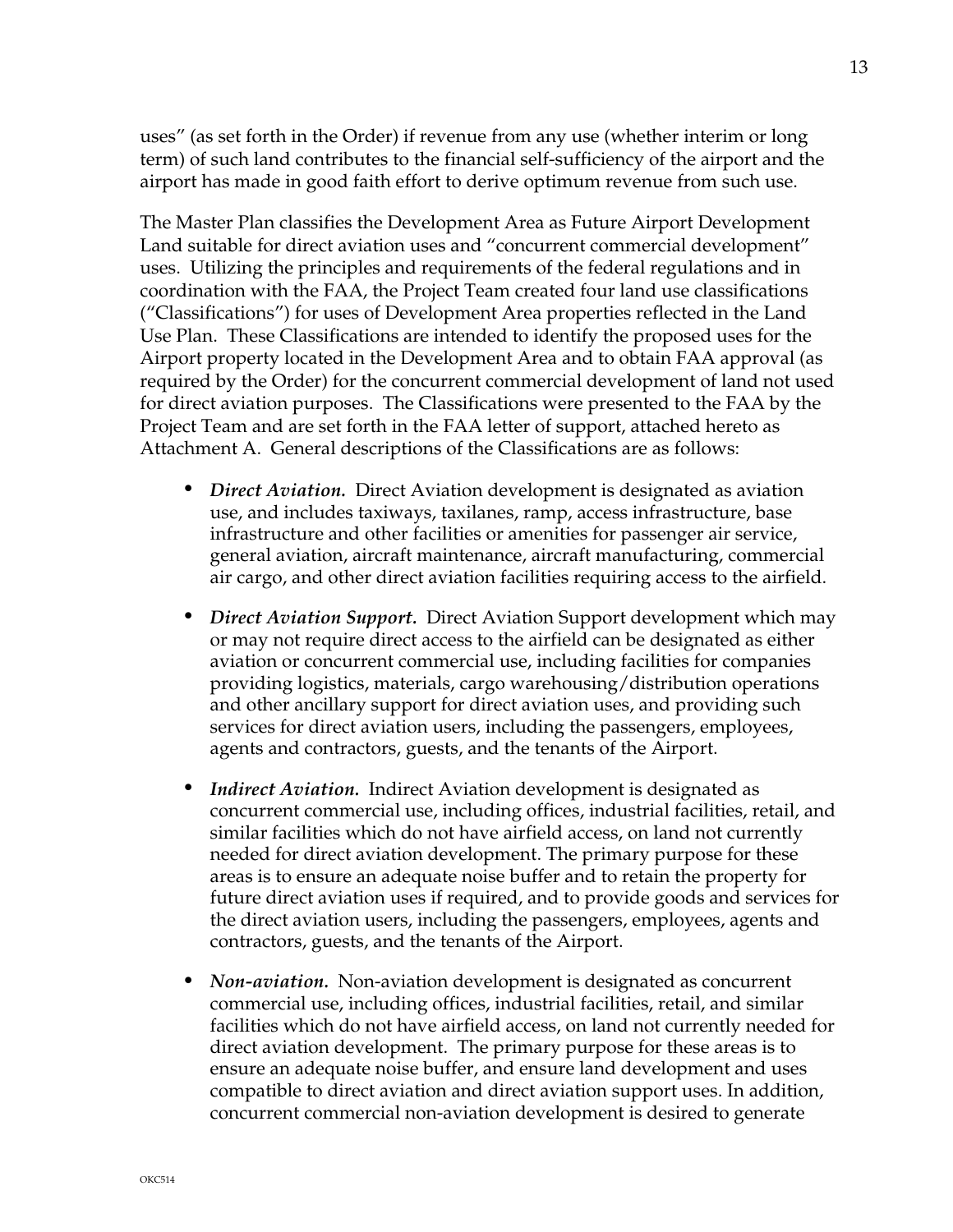non-airline related revenues to enhance the overall revenues of the Airport, and thereby promoting the growth of air service, and ensure the Airport remains self sustaining. The Airport revenues obtained from concurrent commercial non-aviation development will be used to develop required infrastructure for the Development Area and as a source of repayment for infrastructure funding incurred by the Trust for land development under the Land Use Plan.

The Trust and the FAA further agreed that the Trust will continue to provide to the FAA all updated concept plans and leasing programs developed for the Land Use Plan, for approvals as may be required. Any deviation from the above described Classification of land development for the Development Area will be presented to the FAA for independent consideration. The development of any property in the Development Area, including concurrent commercial non-aviation development, does not have the effect of releasing the property from any term, condition, reservation, restriction or covenant of any applicable FAA compliance agreement.

Furthermore, the Trust will continue to coordinate with the FAA for airspace analysis, environmental requirements, compatible land use reviews, and other obligations under the Grant Assurances. As stated above, all revenue generated by facility development in the Development Area will be applied to the development, operations and maintenance of Airport facilities.

Provided that the actual uses resulting from the development of land in the Development Area are consistent with the uses authorized by the FAA for the Program (and provided that all other federal requirements pertaining to environmental compliance, etc. are met), it is anticipated that individual parcels leased for non-aviation commercial development will not need to be individually approved by the FAA. The ALP and other corresponding FAA documents will be updated as each parcel is developed.

# **D. Land Leasing Principle**

As described above, FAA approval for development of all parcels located in the Development Areas is subject to the Trust's ability to demonstrate compliance with all applicable federal requirements including Grant Assurances. Since the land lease Classifications approved by the FAA represent the potential for a variety of aviation and concurrent commercial non-aviation development uses, and therefore a variety of leasing terms and conditions, the Trust desired to develop an overall principle to reflect the parameters for land leases at the Airport.

The Classifications of property, together with the provisions contained in the applicable Grant Assurances related to the lease of airport properties and the setting of rates and charges, provided the direction for the establishment of the Land Leasing Principle for the Airport, as follows:

## *The Trust, through the Airport Director, shall make Airport properties available for lease on fair and reasonable terms without unjust discrimination. The prohibition of unjust*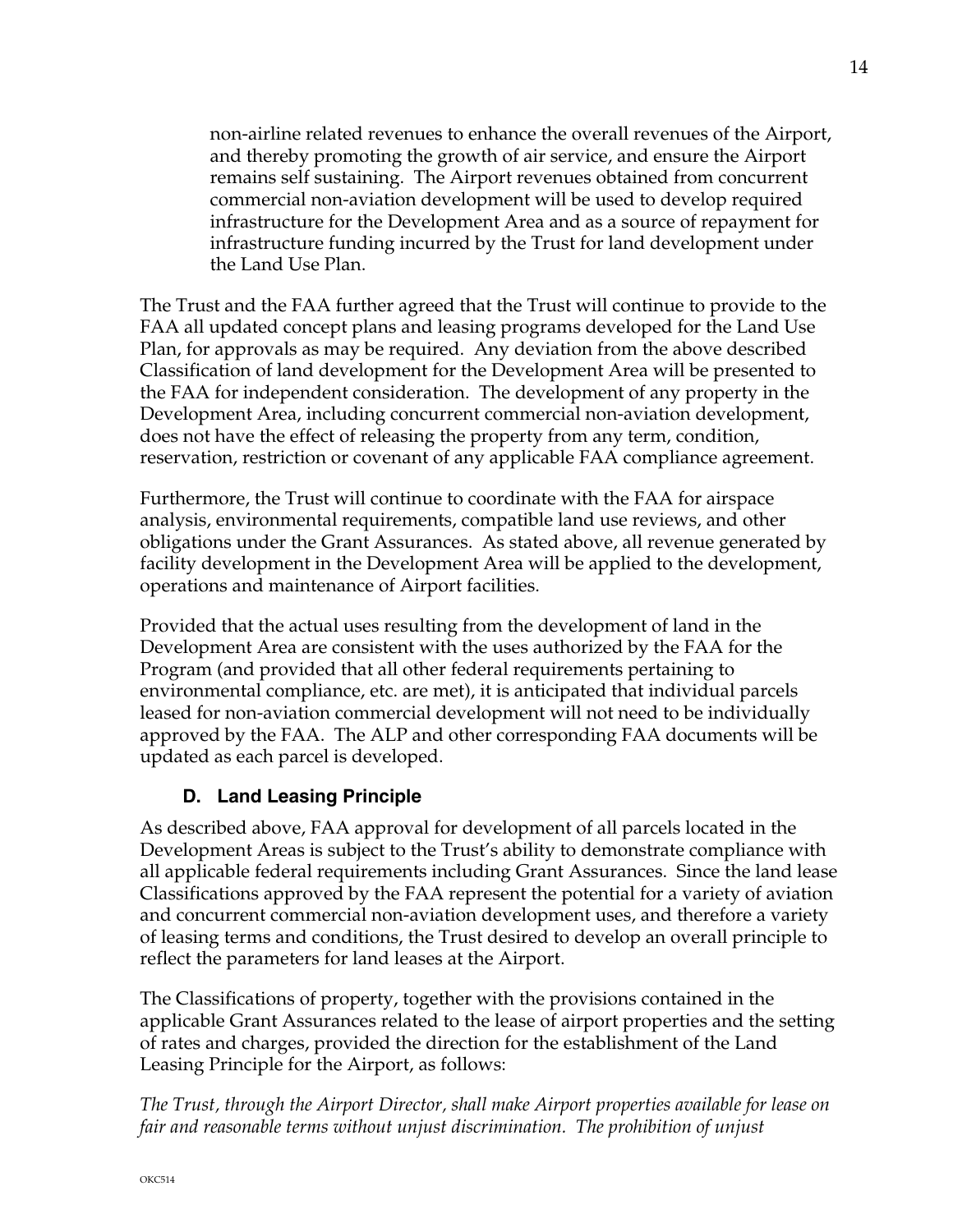*discrimination does not present the Airport from making reasonable distinction among users based on certain qualifications and categories of users and assessing different fees based on those distinctions.* 

# **3. RATES AND CHARGES PROGRAM**

Airports have a requirement to be as self-sustaining as possible and to ensure that the airport maintains a rate and fee structure that conforms to the Grant Assurances and is consistent with the *FAA's Policy Regarding Airport Rates and Charges,* 61 Fed. Reg. 31994, June 21, 1966, and as amended at 73 Fed. Reg. 40430, July 14, 2008. The requirement recognized that individual airports will differ in their ability to be fully self-sustaining, given difference in conditions at each airport. The purpose of the self sustaining rule is to maintain the utility of the federal investment in the airport.

The Order sets forth additional guidance with respect to airport rates and charges. Charges for aeronautical uses of the airport must be reasonable. For aeronautical users, the FAA considers charges that reflect the cost of the services or facilities satisfies the self-sustaining requirement. Accordingly the FAA does not consider the self sustaining obligation to require the airport to charge fair market value rate to aeronautical users.

Aeronautical fees for landside or non-movement areas airfield facilities (hangars and aviation offices) may be at a fair market rate, but are not required to be higher than a level that reflect the cost of services and facilities. In other words, those charges can be somewhere between cost and fair market value.

At some airports, market conditions may not permit the establishment of fees that are sufficiently high to recover aeronautical costs and sufficiently low to attract and retain commercial aeronautical services. Therefore, the airport should establish long term goals and targets to make the airport as financially self-sustaining as possible.

The FAA defines aeronautical use as all activities that involve or are directly related to the operation of aircraft, including activities that make the operation of aircraft possible, and safe. Services located on the airport that are directly and substantially related to the movement of passengers, baggage, mail and cargo, are considered aeronautical uses.

The Order also provides that rates charged for non-aviation use of the airport must be based on fair market value. Fair market fees for use of the airport, while required for non-aviation use of the airport, are optional for non-airfield aviation use. Fair market pricing of airport facilities can be determined by reference to negotiated fees charges for similar uses of the airport or by appraisal of comparable properties. The appraisers will need to account for airport restrictions when comparing on airport with off airport commercial non aeronautical property in making fair market value determinations.

If market rents for non-aviation uses result in a surplus, that surplus can be used to subsidize aviation uses of the airport. It is to the benefit of aviation and the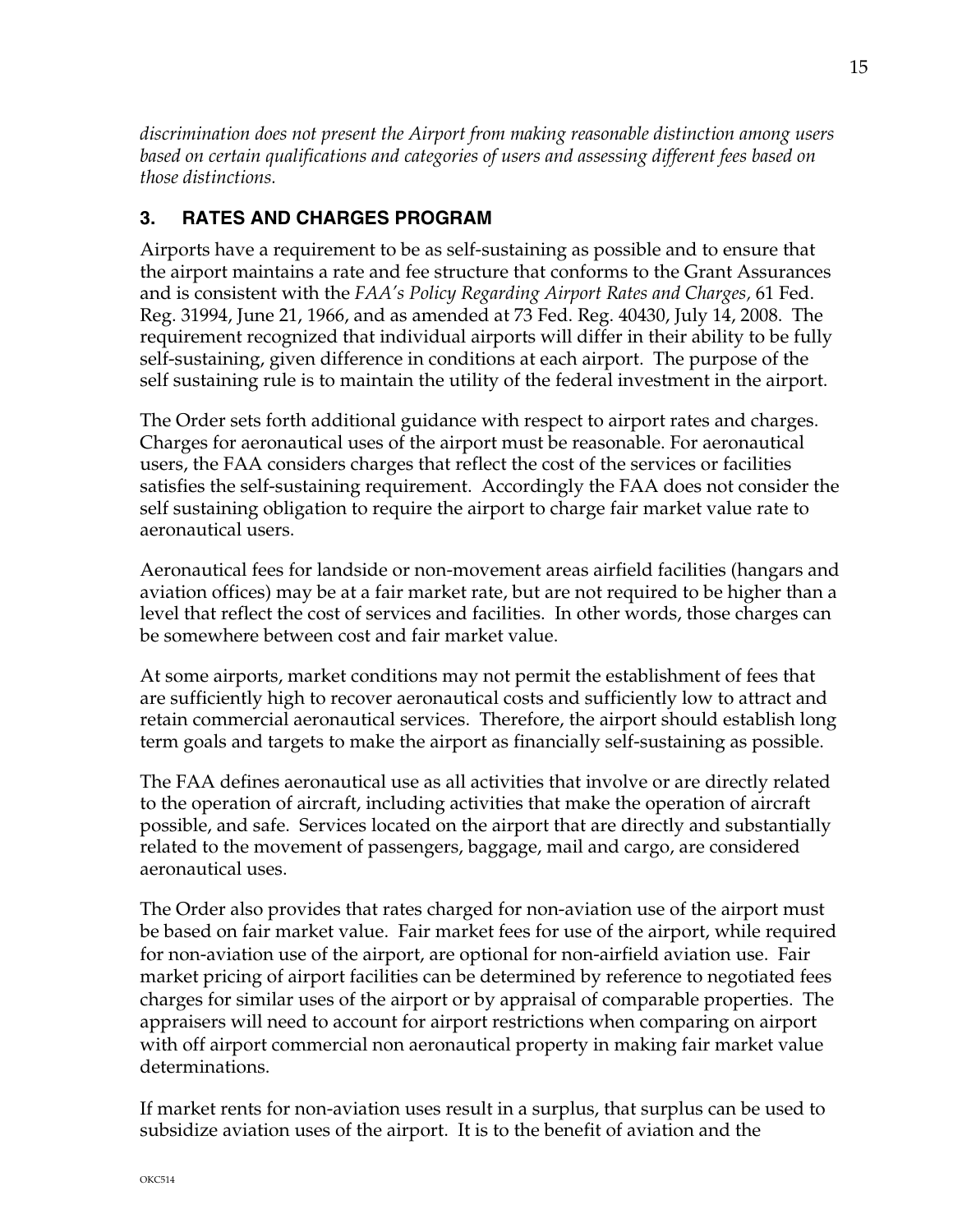traveling public that aviation users be able to use the airport at rates and charges below the cost of providing the aviation facilities and services if these are effectively subsidized by non-aviation revenues. The FAA has indicated that it promotes the practice of using non-aviation revenues to subsidize aviation activities since it reduces the economic impact on aviation users and the aviation public. All uses of the airport which are not defined by the FAA as aviation uses are considered to be non-aviation uses.

## **A. Industry Standards and Practices**

There are four primary approaches or methodologies to establishing market based rental rates that are typically utilized throughout the industry for on-airport properties, as follows: (a) negotiation, (b) competitive proposal, (c) fair market value appraisal, and (d) market rent study.

Notwithstanding the fact that an airport can establish a final market based rental rate through a direct negotiation or competitive proposal, such methods by themselves do not guarantee the establishment of ground lease rental rates that can be consistently applied to the same categories of airport users. Therefore, an airport will benefit from baseline information derived from the fair market value appraisal and/or market rent study approaches when establishing a final rental rate based on negotiation or establishing a minimum rent in a competitive proposal process.

Furthermore, certain approaches are more suitable for the unique nature of aviation property, while other approaches are best suited for commercial development properties, as follows:

*• Aviation Use.* The property at an airport with direct access to the airfield that is available for development is truly unique in its characteristics from a commercial real estate development standpoint. Clearly the highest and best use for property with airfield access will be developments for aviation uses including but not limited to air cargo, aviation support, and aircraft manufacturing; and aviation support facilities for companies providing logistics, materials, cargo, warehousing or distribution operations, and other ancillary support for direct aviation uses. Airports offering property for lease to developers interested in development of direct aviation facilities establish rental rates that are competitive with other airports providing similar airfield access development opportunities.

Often times, appraisers (especially appraisers who have little, or no, experience appraising airport properties) make the mistake of comparing on-airport (aviation) properties to off-airport (commercial, non-aviation) properties located near the airport or they make comparisons to properties that they think are related in use (but in fact, are not). In addition, inexperienced appraisers frequently fail to take into account the limitations associated with developing (and operating on) airport property (e.g., compliance with 14 CFR, Part 77 requirements) and/or they fail to recognize the benefit of having access to the airport infrastructure (e.g., runways, taxiways,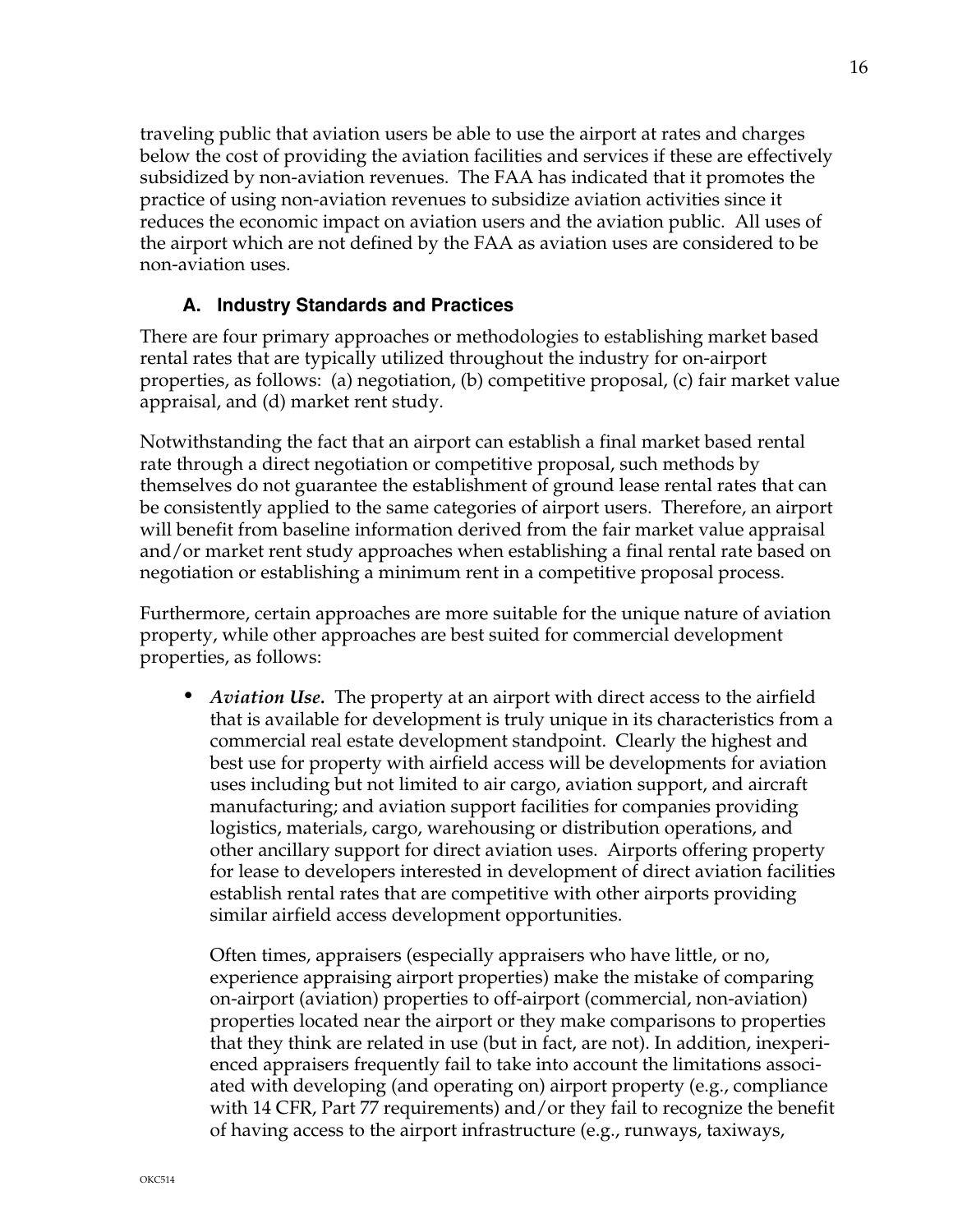ramp/aprons, etc.) that is typically funded through federal grants. These differences can have a dramatic impact values derived through the typical fair market appraisal process.

Therefore, consideration should be given to utilizing an appraisal approach only when dealing with commercial air cargo or other large commercial aviation users and to procuring more than one fair market value appraisal to determine a fee value range that might better reflect the value of the airfield access to the parcel. Appraisals are also appropriate when a value is specifically or legally needed (e.g., to facilitate the sale, acquisition, or financing of airport property or if a value is required by a lease, use, or operating agreement to calculate the rental rate).

A market rent study, on the other hand, is a streamlined approach used to determine an appropriate (market) rental rate for land and/or improvements for aviation property. The market rent study identifies comparable airports and a comparative analysis of rental rates is conducted. If properly performed, the information compiled and analyzed through the market rent study process is more than sufficient to establish an appropriate (market) rental rate. In addition, this approach is consistent with the FAA's policy whereby airport sponsors are given flexibility in establishing market rents and can set rents (for aviation properties) using any reasonable method. A rental rate established based on comparative analysis is typically subject to periodic increases through out the term of the applicable ground lease.

*• Commercial Use.* An airport's master plan identifies the property of an airport that is needed for the long term, primary business of the airport – aviation. Other property within an airport's boundaries but outside the envelope of property identified in the master plan for aviation is retained by airports to ensure an adequate noise buffer, and ensure land development and uses that are compatible with the primary aviation business of the airport. In many cases, the FAA supports certain concurrent commercial development of property outside the aviation designated property, since development of such property generates non-airline related revenues that enhance the overall revenues of the Airport, thereby promoting the growth of air service, and helping to ensure the Airport remains self sustaining. This concurrent commercial development is typically for indirect aviation and non-aviation uses, (office, retail and industrial).

Airport property available for concurrent commercial development does not typically compete with other airports providing similar development opportunities, but competes instead with the local real estate development opportunities in the surrounding communities. Therefore, unless an airport has enabling legislation or requirements in its primary documents requiring rental rates based on a fully allocated cost methodology or other formula, fair market value appraisals are the preferred method for establishing market rents for concurrent commercial properties. Airports typically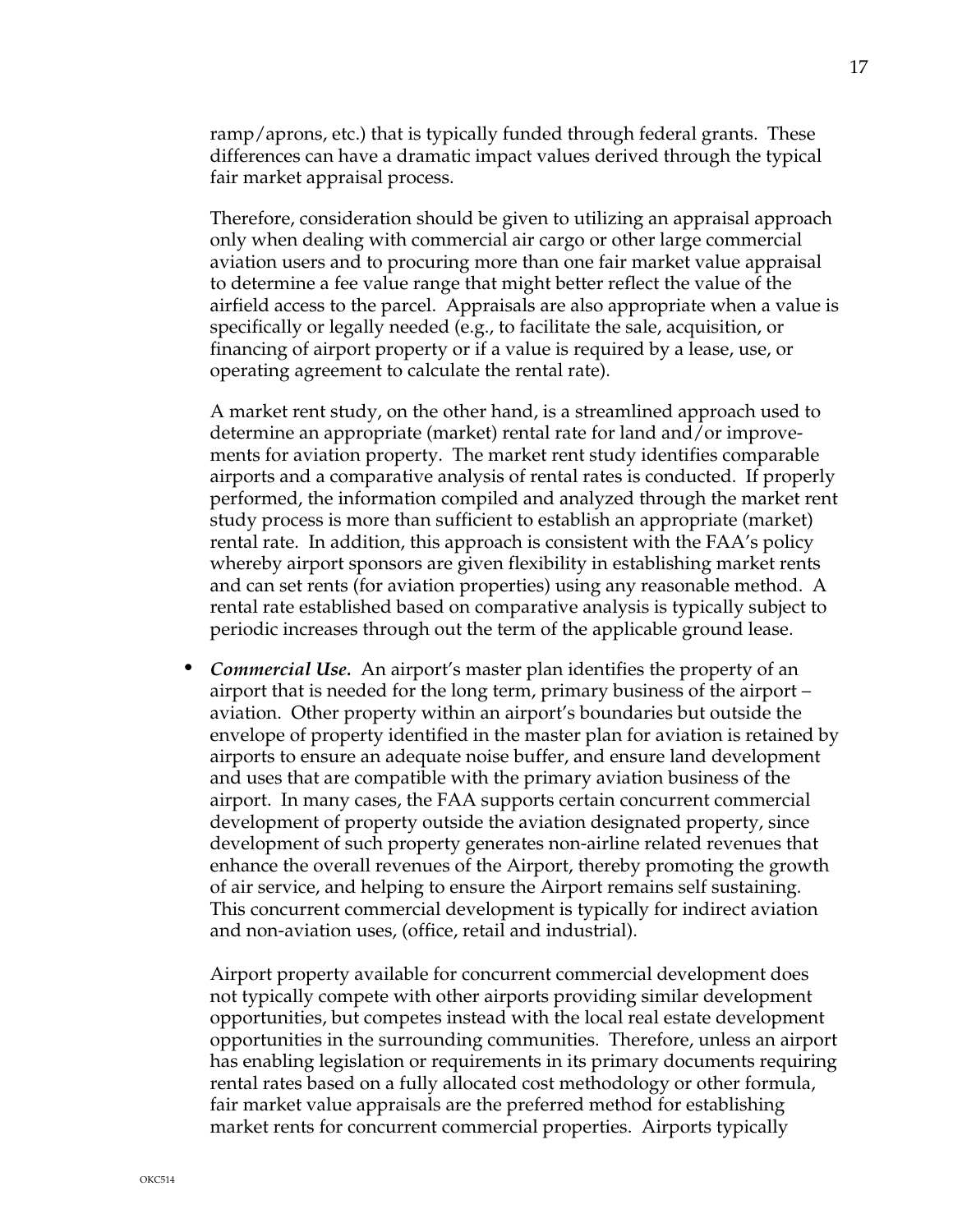establish rental rates per square foot per year for land leases that are in relation to the fair market value of land for similar property on and outside to the airport. The ground lease rental rates are to be stated as a percent per year of appraised fair market value of the property to result or be as close to the same overall cost for the developer as the developer would incur purchasing available property for sale in areas surrounding the Airport. Ground lease rental rates are subject to periodic increases through out the term of the applicable ground lease. Additional rents may include a percentage of gross sales or activity-related fees.

*• Public Purpose Uses – Governmental***.** Many airports create a specific category of airport property use for public, community purposes, or based on specific criteria for use by a governmental entity. The prohibition on unjust discrimination does not prevent an airport from making reasonable distinctions among users and assessing different fees on certain categories of users based on those distinctions. The Airport may make airport property available for temporary, public community purposes at less than fully allocated costs or fair market value when such community uses (1) meet the tests for compliance with federal regulations and grant assurances, and (2) do not compromise airport operations, development plans or financial objectives.

Ground rentals established for this specific category of community purpose are distinct from any incentive program to support airport property development and are typically subject to periodic increases throughout the term of the applicable ground leases.

#### **B. Factors Affecting Rates and Charges**

Once an airport establishes the market rent methodology for the use and lease of airport property, there are several considerations that may affect the annual rental and/or the ground lease rental rates for a particular development project on airport property. Some factors affecting rates and charges include the following:

- *• Term*. The length of term of a ground lease can be directly proportional to the ground rental rates an airport can charge. Simply put, the greater the financial investment that is required of the developer, the longer the lease term will need to be to amortize the cost of improvements and generate a return on the investment. Since the leasehold property and all improvements revert to the airport sponsors at the end of the ground lease term, lease terms must be of sufficient length to provide an overall cost for the developer as the developer would incur purchasing available property for sale in areas surrounding the airport.
- *• Incentive Based Rental Rate*. An economic incentive based ground rental rate is the rental rate amount certain stakeholders of an airport may want an airport to charge to "stimulate" economic development or growth.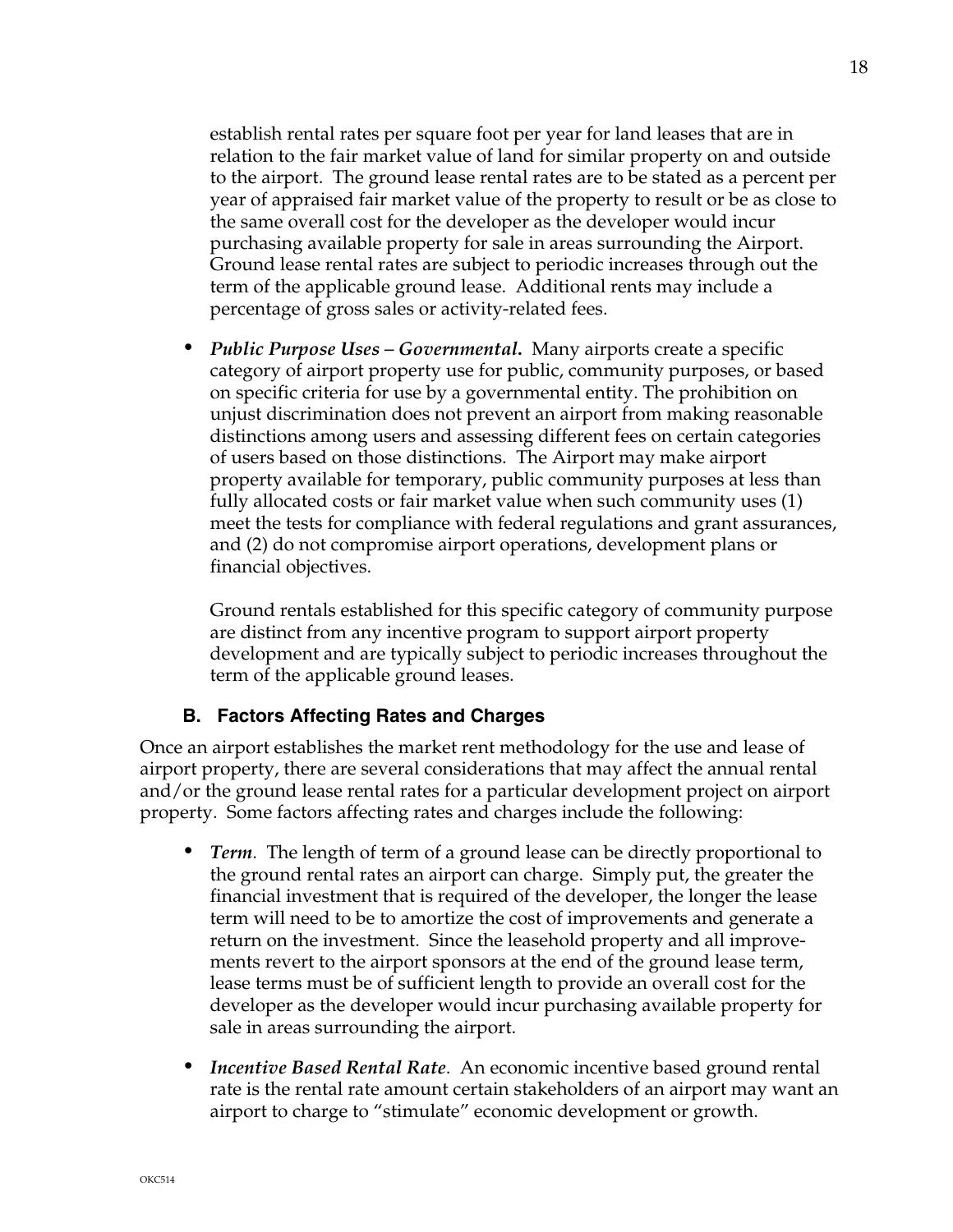Typically the economic incentive rate is below the fully allocated cost of the airport for the property, and therefore the development is literally at the expense of the airport and may fail to meet the tests for compliance with federal regulations and FAA Grant Assurances. However, ground rental rates established on fair market rent methodologies can provide incentives based on reasonable distinctions among users within each on a case by case basis, which may result in a different fee structure charged between such users.

- *• Blended Rates*. Some airports charge a combined rent that encompasses all land and facility improvements (i.e., the entire leasehold)—this approach is commonly referred to as charging a "blended" rate because the rental rates for each of the various components of the leasehold (land and improvements) are not segregated. This approach is not representative of best management practices and should be avoided. In lieu of a blended rate, most airports assess a distinct facility rental based on fair market value appraisal of the facility improvements located on the site and owned by the airport.
- *Prime Property.* Ground rental rates for airport property within the same general category of development use can differ from area to area at the airport. For example, airport property with airfield access that result in developments for direct aviation commercial warehouse facilities may have a higher rental rate than immediately adjacent properties for direct aviation commercial warehouse facilities that do not have airfield access.
- *Improved Property.* Ground rental rates for airport property that is "site" ready" with utility and roadway infrastructure to the site will require a higher ground rental rate than similarly situated property without supporting infrastructure. However, many airports choose to retain the same ground rental rate structure and provide economic reimbursements (like rent "credits") when a developer constructs utility and/or roadway infrastructure to the site which benefits the airport, the public or other tenants.
- *• Services*. For most airport property ground leases, ground rental rates reflect triple net terms, where the developer/tenant is responsible for all costs of maintenance and operations including utilities, insurance, and taxes related to the premises and the day-to-day operational activities. In the event the airport provides any services or infrastructure related to the premises, the same is typically referred to as "additional rent".
- *• Concession Fees*. In addition to the ground lease rental rate for a commercial aviation use or concurrent commercial use, some airports include a percentage of gross receipts derived from the aviation-related services provided at the site (ground handling, fueling, etc.), and/or retail sales.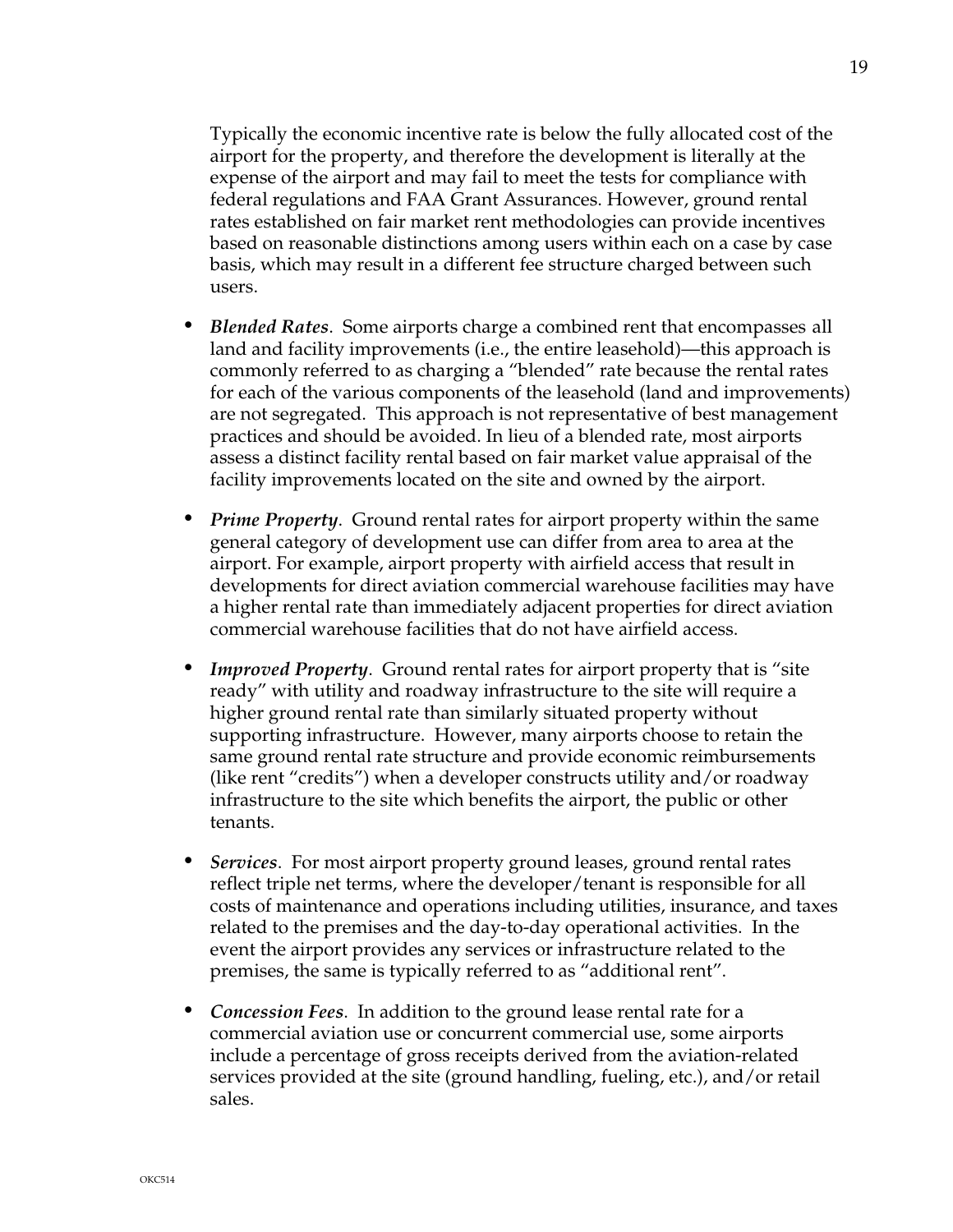*• Assignment Fees*. Certain airports include provisions in the ground leases that provide additional revenues to the airport based upon certain actions taken by the developer. For example, an airport can require as a condition to an assignment of the ground lease, a premium payment by the developer/tenant/user of land based on the amount for which the consideration of the assignment to be paid to the developer/tenant/user exceeds the straight-line depreciated cost of the leasehold improvements and trade fixtures on the land leased. Certain airports also change a percentage fee on sublease revenue earned by the developer/tenant for an on airport facility.

## **C. Rate Making Methodologies**

The Trust considered various methodologies for establishing market based ground and facility rents for Airport properties. Taking into consideration (1) the FAA requirements related to aeronautical and non aviation airport rates and charges (2) the types of existing property leases and the historical leasing program at the Airport, (3) the goals for the Program, and (4) the limitations imposed by the Grant Assurances, the Trust has established two general rate making methodologies for Airport properties as follows:

- *• Aeronautical Rate Method.* An Airport Base Rate is established by the Trust from time to time for Direct Aviation uses, (save and except commercial air cargo); and qualifying Direct Aviation Support uses. This rate is determined based on the historical rates at the Airport, current market rents studies of comparable airports, and the costs associated with all operations, maintenance, capital outlays, debt service, reserves and amortization incurred for the sites.
- *• Fair Market Value Method.* Fair Market Value Rents are based on appraisals obtained by the Trust for commercial air cargo uses, Indirect Aviation uses, and Non-aviation commercial uses of Airport property.

In addition to determining the methodology for establishing ground rents, the Airport wanted the ability to make reasonable distinctions among the current and future uses of Airport property when establishing the rates, fees and charges for ground and facility leases. Therefore, the Trust has established three general land lease categories of Airport property ("Category" or "Categories") as follows:

- *• Aeronautical Rents Category.* Aeronautical rents are based on Airport Base Rates and are applicable to aeronautical users for Direct Aviation uses, (save and except commercial air cargo); and qualifying Direct Aviation Support uses of Airport property.
- *• Fair Market Value Rents Category.* Fair Market Value Rents are determined by appraisal on a case by case basis and are applicable to aeronautical users for commercial air cargo uses of Airport property, and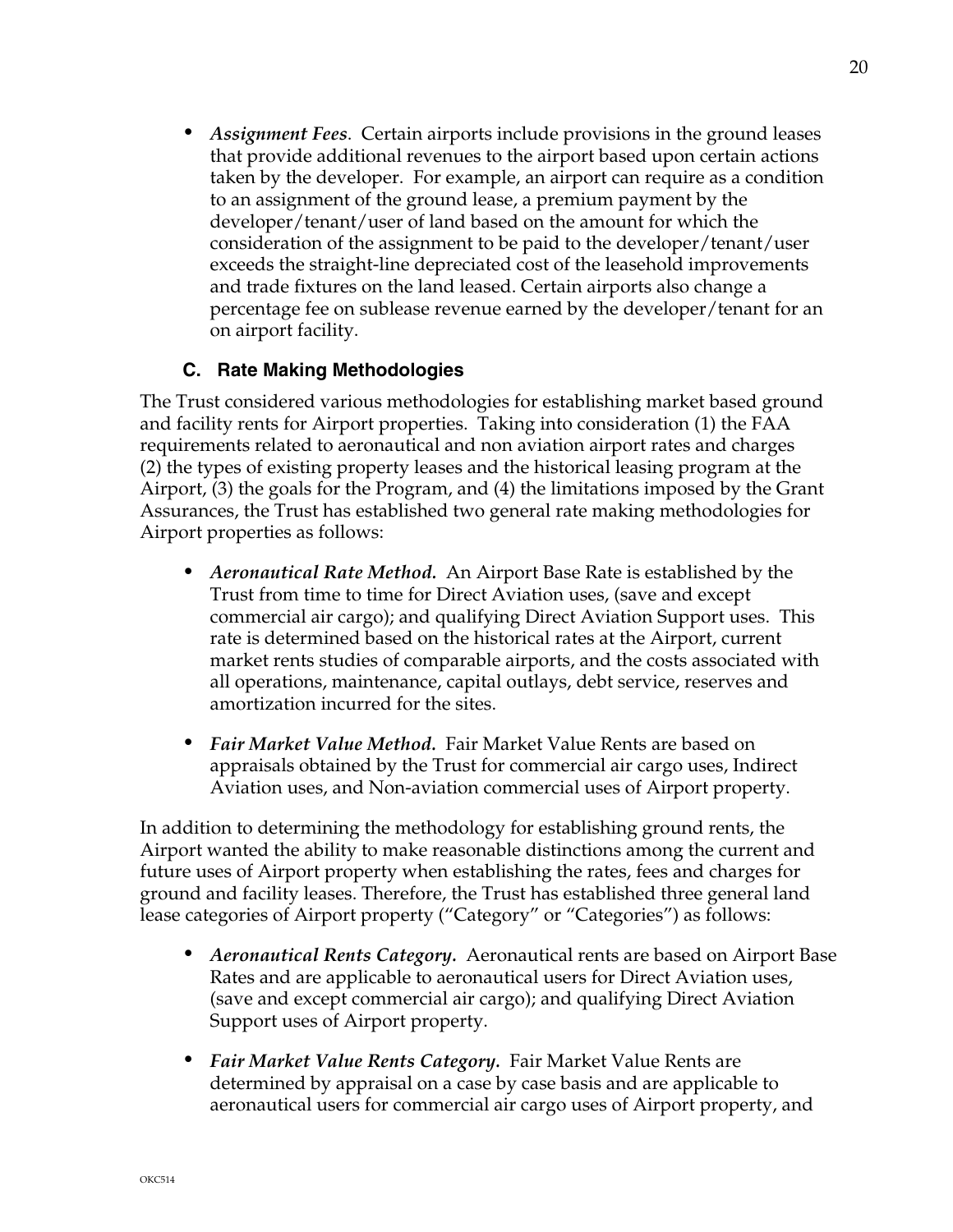commercial users for Indirect Aviation uses and Non-aviation commercial uses of Airport property.

*• Government Rents Category.* Government Rents are determined on a case by case basis and are applicable to qualifying governmental agencies using Airport Base Rates or Fair Market Value Rents for Indirect Aviation uses and Non-aviation commercial uses of Airport property.

The three Categories and the resulting rate making methodology established for the Categories were developed taking into considerations the best business practices associated with each Category. The rates and charges methodology for each Category described in this Business Plan establishes a preferred rate making methodology but is not intended to restrict the Trust's ability to make reasonable distinctions among users within each Category on a case by case basis, which may result in different fees between such users. For any given development within each Category, such developer/tenant/user may be afforded an incentive and/or may be assessed facility rents, additional rents, and percentage rents, as such additional charges are described herein.

## **4. AIRPORT INCENTIVE PROGRAMS**

In determining the level of interest in leasing airport property for commercial development, commercial land developers are interested in understanding what economic incentives are available to them. In addition to an airport's commercially viable, market based development program, airport incentives based on specific criteria and consistently applied are useful tools in stimulating commercial development on airport property. In addition to airport sponsored incentives, local or regional economic development agencies may provide incentives for development on airport property, local municipalities may abate and defer utility or other infrastructure costs or use fees for infrastructure required for the development, local taxing jurisdictions may provide tax deferrals or abatements consistent with local qualification criteria (job creation) for development of airport property, and in some cases the State can provide economic incentives for specific developments on airport property. An airport will want to have information on all available incentives for airport development from these governmental agencies as a component of the marketing program for commercial development of airport property.

## **A. Categories of Development Incentives**

Each community will have different details pertaining to incentives provided by economic development agencies and taxing jurisdictions, but some categories of development incentives provided by airports generally include the following:

*• Pioneering Period*. Called by many different names at different airports, a pioneering period during a ground lease term is that period of time typically at the beginning of the lease term, where the ground rental or other rates and charges are reduced or deferred, providing the developer a specific period of time to develop and commence use or obtain a sublease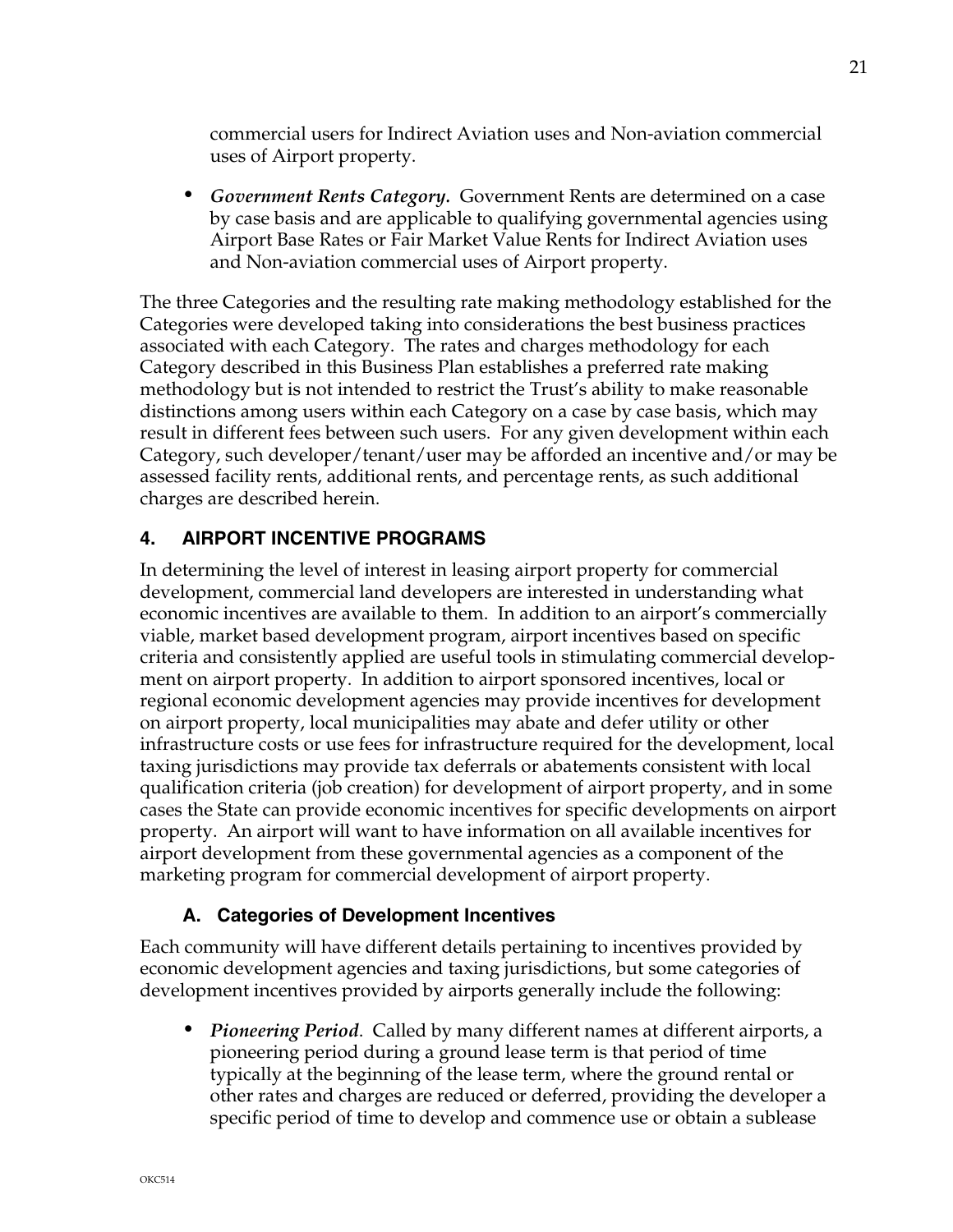prior to the initiation of the full rates and charges levels. This period of time may include only the facility development time frame, but can often extend beyond date of beneficial occupancy, allowing for a "ramp up" period after facility completion.

- *• Conduit Financing*. The enabling legislation of certain airports and airport sponsors can provide the ability to offer a financing arrangement for qualifying private developments on airport property.
- *• Ad Valorem Tax Leasehold Interest Tax*. In situations where the ground lease provides that the leasehold improvements (facilities) made to airport property become owned by the airport on the date of substantial completion, the developer may be relieved of the ad valorem tax obligation for the value of the leasehold improvements and may (depending on local tax laws) be only obligated to pay taxes on the leasehold interest and the personal property held by the developer.
- *• Construction Management*. Subject to procurement related legislation and governing policies, in the situation where the developer has agreed to provide airport infrastructure to the development site that would have otherwise been an obligation of the airport (and in some cases could support other airport development), the airport could agree to provide fees (including profit) for the construction management services provided by the developer in addition to the reimbursement of the actual direct infrastructure costs.
- *• Incentive Based Rates*. An economic incentive based ground rental rate may be offered by the airport for a specific development at the request of a local authority to "stimulate" economic development or growth. Since the economic incentive rate is typically below the fully allocated cost to the airport for the property, such an offer may fail to meet the tests for compliance with federal regulations and FAA grant assurances, the airport will require additional funding from other sources outside the airport to apply to the required revenues for any ground lease designated with an economic incentive based ground rental rate.
- *• Brokerage Fees and Commissions*. Real estate brokerage fees and commissions can be used as a marketing tool in cases where market demand is not strong. However, due to the unique nature of airport leases as required by the FAA, many airports do not engage brokers to market airport property.

In the event the developer/tenant/user has engaged a site selection broker, the airport can require that the developer/tenant/user absorb the cost of such firm. Payment by the airport for the broker in these instances would be an additional economic incentive.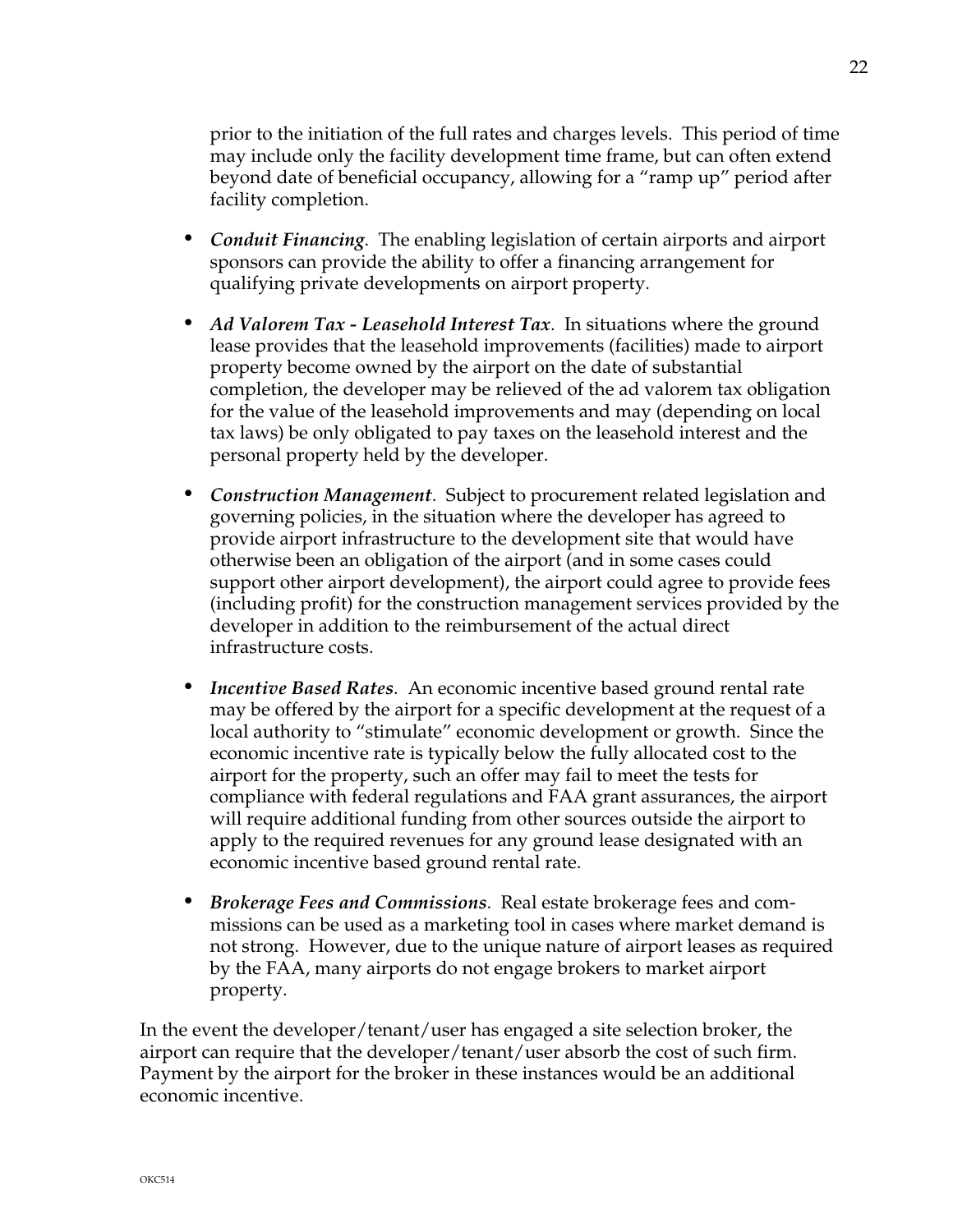It is important that any airport sponsored incentive program meet the FAA guidelines to insure compliance with respect to non-discriminatory practices in user rates and charges.

## **B. Potential Airport Incentives**

Consistent with the goals and objectives established for the Program, the Trust determined certain incentives provided by the Trust in the form of reduced or deferred rent would be appropriate when developing specific project business deals for development of Airport property ("Incentive"). The type of Incentive and the duration of an Incentive will be determined on a case by case basis, in the sole discretion of the Trust. Factors such as stimulating commercial development on Airport property, job creation, direct and indirect economic benefit for the Airport and the City, and type of proposed development will all be factors considered in the development of a specific Incentive.

While the Incentives set forth herein provide the framework for the types and duration of certain incentives, the Incentive program described herein is for the sole benefit of the Trust and the while the Trust will not unjustly discriminate between like users, the Trust in its sole discretion will determine whether or not to apply an incentive to any specific development. Furthermore, the Trust may modify any component of the incentive program for the benefit of the Airport operations at any time. The initial Incentives for property located in the Development Area include:

- *• Pioneering Period*. This Incentive is intended to stimulate specific development activity in certain property located in the Development Area, as may be designated by the Trust from time to time. This Incentive will apply only to certain parcels and will only be offered for a specific period of time. The Pioneering Period incentive will provide for reduced or deferred ground rental rates for a specific period of time of the individual lease term, as determined by the Trust on a case by case basis, and can be applied to Direct Aviation and Direct Aviation Support uses.
- *• Fee Value Range.* With respect to developments in the Fair Market Rents and Government Rents Categories, individual properties (improved or unimproved) will be appraised for the determination of the high and low values per square foot of land ("Fee Value Range") during negotiations for development. The determination of the specific fee value for the property within the Fee Value Range shall by made by the Trust based on job creation, direct and indirect economic benefit for the Airport and the City, the type of proposed development, and the qualifications of the developer/tenant/user, ("Fee Value"). The determination of the Fee Value for individual properties will be made on a case by case basis. Even with the application of an Incentive, market value based rents consistent with FAA requirements will be applied to Airport properties.
- *• Airport Base Rate*. With respect to Direct Aviation uses (save and except commercial air cargo) and qualifying Direct Aviation Support uses,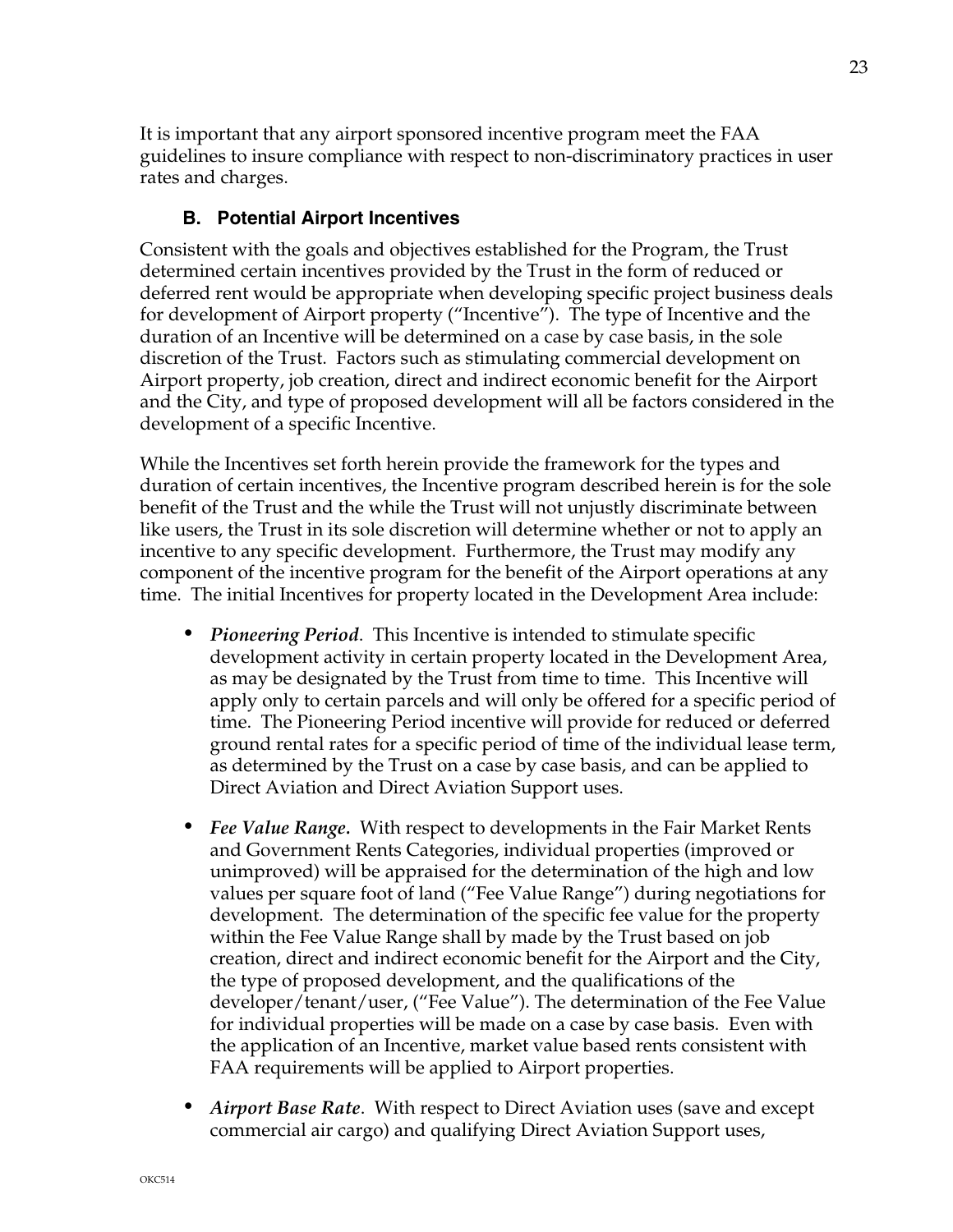individual properties (improved or unimproved) leased for Aeronautical purposes will be subject to ground rental rates as set forth in the Minimum Standards which are based on current market rent studies of comparable airport rental rates ("Airport Base Rate"). Specific Incentives may be applied by the Trust on a case by case basis to the Airport Base Rate for the property based on job creation, direct and indirect economic benefit for the Airport and the City, the type of proposed development, and the qualifications of the developer/tenant/user. All incentives will be consistently applied to result in fair and reasonable terms and without unjust discrimination.

*• Brokerage Fees and Commissions*. Real estate brokerage fees and commissions will not be paid by the Trust for the development of Airport property.

The Trust will continue to monitor the use of Incentives for Airport development to insure compliance with FAA guidelines with respect to non-discriminatory practices in user rates and charges, and the establishment of fair market value based rates.

#### **C. Additional Incentives**

Additional incentives may be provided by economic development agencies and taxing jurisdictions based on the criteria established by such entities. The initial categories of development incentives that may be available from other entities that were identified in the development of this Business Plan for property located in the Development Area include:

- *• Conduit Financing*. Conduit bond financing may be available on a case by case basis from the City's Economic Development Trust, and can be applied to aviation and non-aviation, commercial leases.
- *• Aviation Programs*. The EDGE Initiative (Economic Development Generating Excellence), the state's core economic development strategy, which has identified aerospace as a critical industry cluster, the Oklahoma Aeronautics Commission (OAC) which is a leader in the promotion of the state's aerospace and aviation industry, and the Oklahoma Aerospace Alliance, an association of more than 250 pubic and private entities formed to promote the development of Oklahoma's aerospace industry may be resources for incentive funding for certain qualifying developments.
- *• Local and Regional Economic Development Programs*. The City's Chamber of Commerce and the Regional Economic Development agencies will include the Development Area properties as areas eligible for economic development incentives for those developments meeting the economic development criteria and as may be deemed appropriate on a case by case basis.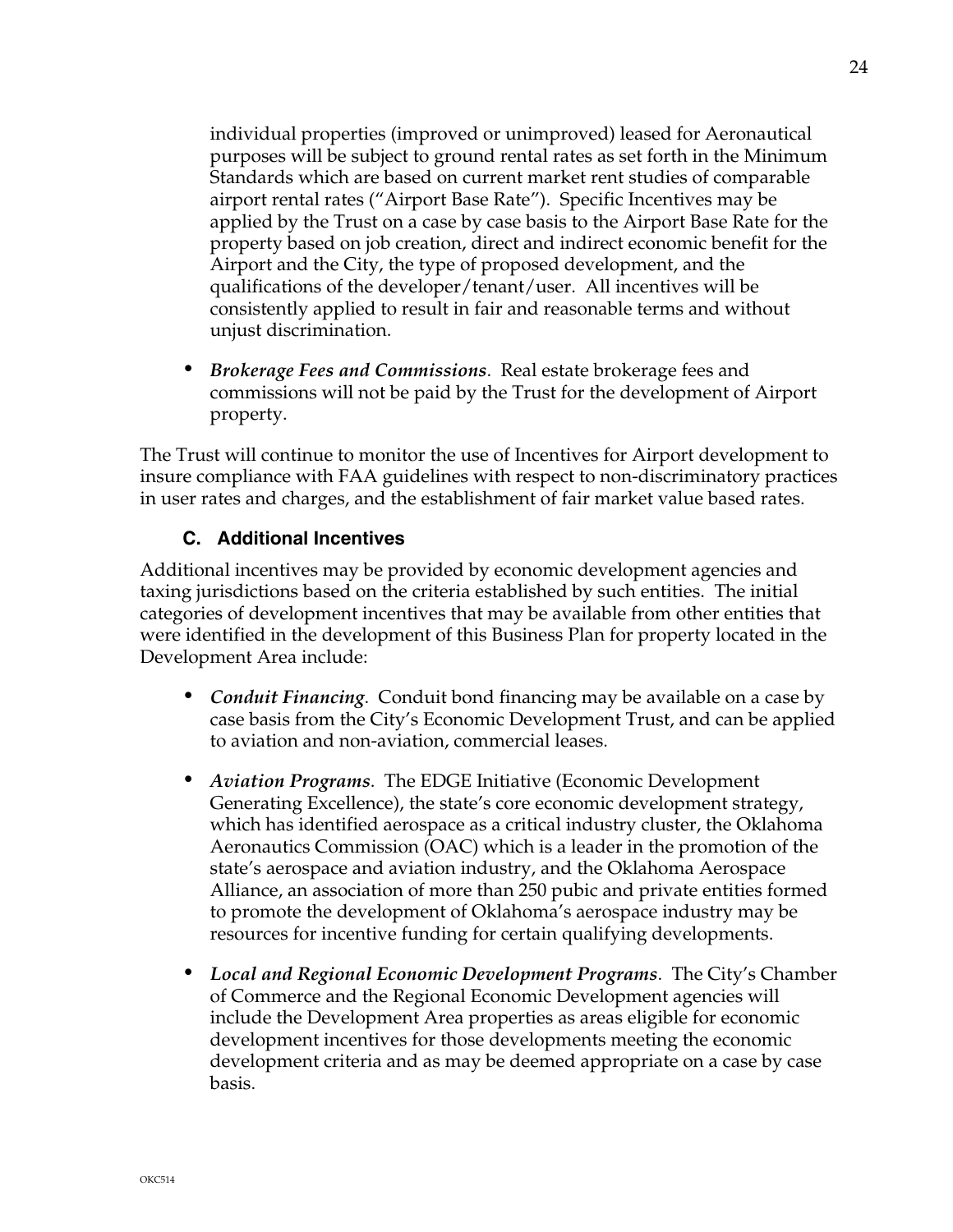- *• Tax abatements and Tax Deferrals*. The City and other taxing jurisdictions for the Development Area properties have established tax abatement and deferral programs for qualifying developments and such programs will be available for developments located in the Development Area.
- *• Foreign Trade Zone/Freeport Exemptions*. The Development Area is located in Foreign Trade Zone No. 106, and qualifying developments may take advantage of the tax advantages afforded by the FTZ upon application and approval of the Foreign Trade Zone Board of the Department of Commerce, USA.

## **5. INFRASTRUCTURE IMPROVEMENT PROGRAM**

#### **A. Infrastructure Funding Strategy**

Establishing the infrastructure funding strategy for an airport commercial land development program requires not only the identification of funding sources for infrastructure (and related airport costs related to the ground leases) but also the determination of the cost benefit/return on investment for the direct costs incurred by the airport relative to the ground rentals and other fees received by the airport from the commercial development program.

Typically airports with a strategic development program have taken a long term business approach for the program, understanding that a significant financial investment for infrastructure is initially required to establish a program that will provide direct rental revenues and fees at the airport for decades in the future.

Communities owning the airport and/or surrounding airport property also obtain indirect economic benefit from the development of airport property and often participate in the funding of base infrastructure needed for airport development. Those airports without the ability to provide funding for base infrastructure development will trade off the ability to maximize airport revenues generated from commercial development, for the shifting of the airport infrastructure funding responsibility to a developer. Typical infrastructure funding sources include:

*• On-Airport Infrastructure.* The sources for infrastructure funding for installations and extensions of infrastructure located on airport property related to roadways, water, sanitary sewer and drainage (on airport infrastructure) have historically been either airport revenues (with approval of the FAA) or revenues from the governmental owner of the airport.

In many cases, the infrastructure required for commercial development of airport property is not eligible for funding from the traditional FAA funding sources typically used for airport improvements (Grants, Airport Improvement Program proceeds, and Passenger Facility Charges). Therefore, if funding for installations and extensions of airport infrastructure is required to be provided by the airport, other sources of airport revenue (save and except rates and charges from airlines) or funds obtained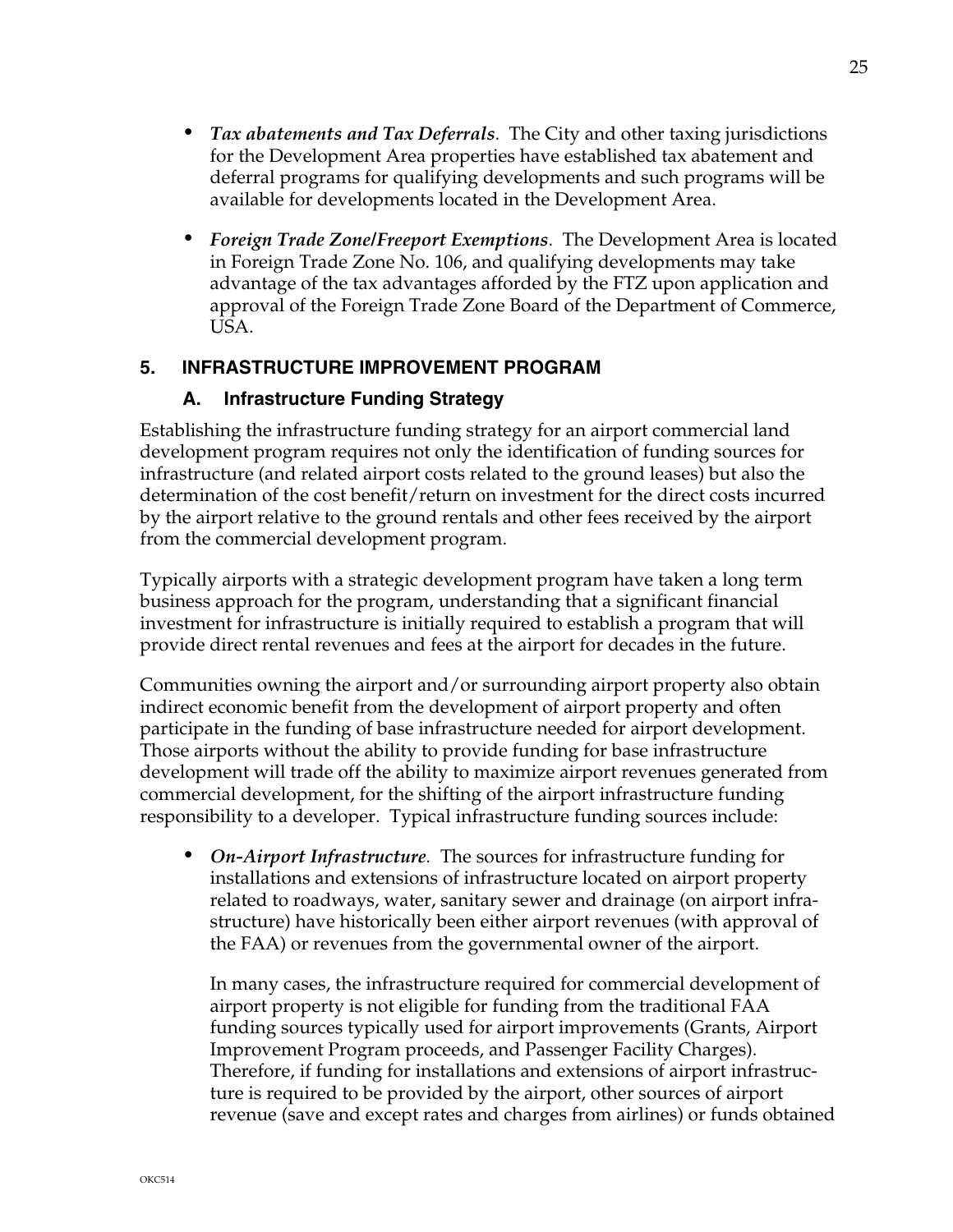through airport financings are commonly the primary source of funding. If allowed under the terms contained in the use and lease agreement with the airlines, and whether or not the cost of the infrastructure will be paid by airline rates and charges, airline consent may be required prior to using airport revenues for infrastructure funding. Also, depending on the enabling legislation for the airport an airport may be able to issue several types of debt instruments to finance infrastructure improvement in addition to the use of existing airport revenues.

The most common method used by a governmental owner to fund and construct installations and extensions of airport infrastructure on airport property related to roadways, water, sanitary sewer and drainage is to treat such work as a component of its governmental services available for all developmental property in the community. The governmental entity funds the improvements by some type of debt instruments and would recapture its investment through impact, tap or meter fees, and/or usage charges. However, to the extent allowed by State legislation, a governmental owner may be able to take advantage of tax increment financing, instituting a sales tax for economic development, or employ special assessments or public improvement districts to assist in funding airport infrastructure.

Gas, electricity, telephone, telecommunications and other utilities needed for on airport commercial development, are provided by private companies and are typically extended as airport properties are developed. The developer contracts directly for the service provider.

*• Off-Airport Infrastructure*. Extensions of existing roadways, water, sanitary sewer and drainage from surrounding municipality to the airport boundary (off airport infrastructure) may in some instances be accomplished by an inter-local agreement; a formal agreement outlining each governmental entities' respective to accomplish mutual goals.

Funding from State and Federal sources may also be available for certain types of roadway improvements, provided those facilities are part of a State for Federally designated system. Also, special assessments or public improvement districts are tools that allow local governments to levy and collect special assessments on property located within a designated geographic area, and can cover a wide array of improvements including construction costs and maintenance costs.

The Trust and the City anticipate active roles in assisting the development of Airport property for commercial land use due to its potential to facilitate job creation and economic development. Specifically, the initial infrastructure investment associated with roadways, water, sanitary sewer, and other base infrastructure improvements, whether funded by the Airport or the City, would be in compliance with applicable federal regulations, codes and ordinances of the City, and the laws of the State of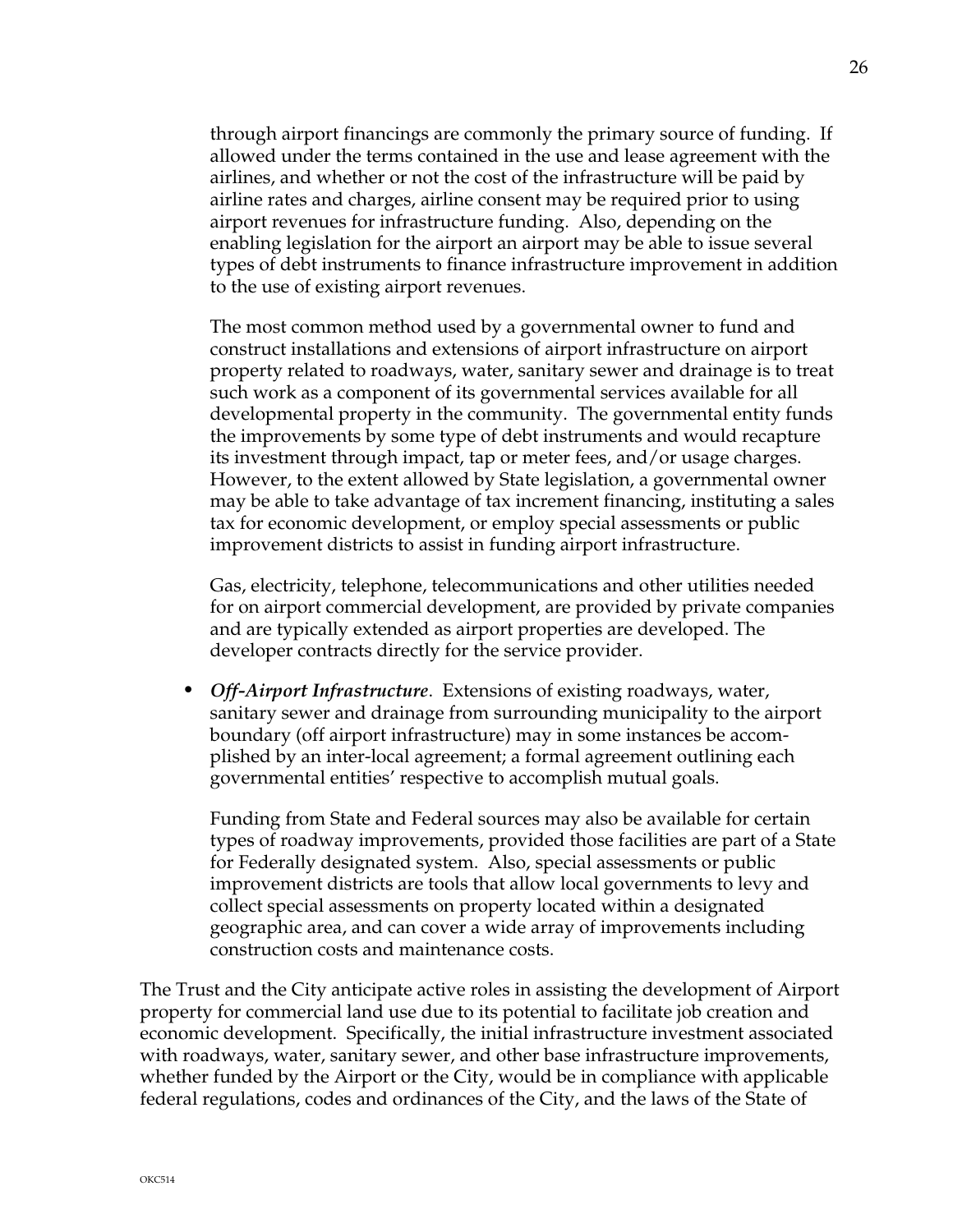Oklahoma. The anticipated infrastructure construction for the Development Area is described below:

- *• City Funded Water Infrastructure.* The City is considering the option to install the 48"water transmission line in conjunction with the realignment of Portland Avenue or elsewhere across the Development Area in accordance with standard specifications and all ordinances of the City.
- *• City Funded Infrastructure for Portland Avenue.* The City shall fund all or a portion of the realignment of Portland Avenue. Funding for the City's portion of the project was included in the City's 2007 General Obligation Bonds and is anticipated to commence construction during calendar year 2010.
- *• Airport Funded Infrastructure for Development Area.* The Trust, with the use of existing funds in the Airport's retained earnings, or other funding as authorized by the Trust and the FAA, will construct roadways, sanitary sewer, water distribution lines, and other base infrastructure improvements associated with the Development Area, and as appropriate other Airport property, on an as needed basis based on the infrastructure development phasing as anticipated in the Land Use Plan. As a component of the rates and charges program for the Development Area, the Trust will amortize the cost of Airport funded infrastructure, and recover a pro rata share of the cost from the developer/tenant/users as infrastructure improvement rent. Future ground rents and other revenues paid to the Trust for leases in the Development Area will be dedicated by the Trust to help fund future infrastructure requirements.
- *• Airport Funded Aviation Infrastructure Costs.* The Trust, with the use of existing funds in the Airport's retained earnings, federal funding for AIP eligible project costs, or other funding as authorized by the Trust will construct airfield improvements or other base infrastructure (taxilanes, ramps, etc.) to support Direct Aviation development. The recovery of such costs shall be dependent on the type of improvements to support such development, and the specific lease terms of the development agreement or lease with the developer/tenant/user.

## **B. Airport Infrastructure Ownership and Maintenance Program**

The Trust has historically transferred to the City the Trust funded and constructed infrastructure improvements which were then included in the City's infrastructure system for maintenance and repair. The Trust has historically retained ownership of and provided the maintenance and repair for direct aviation improvements or other infrastructure and such infrastructure was not included in the City infrastructure system. Consistent with the current infrastructure development program, the Development Area infrastructure improvement program will include the following: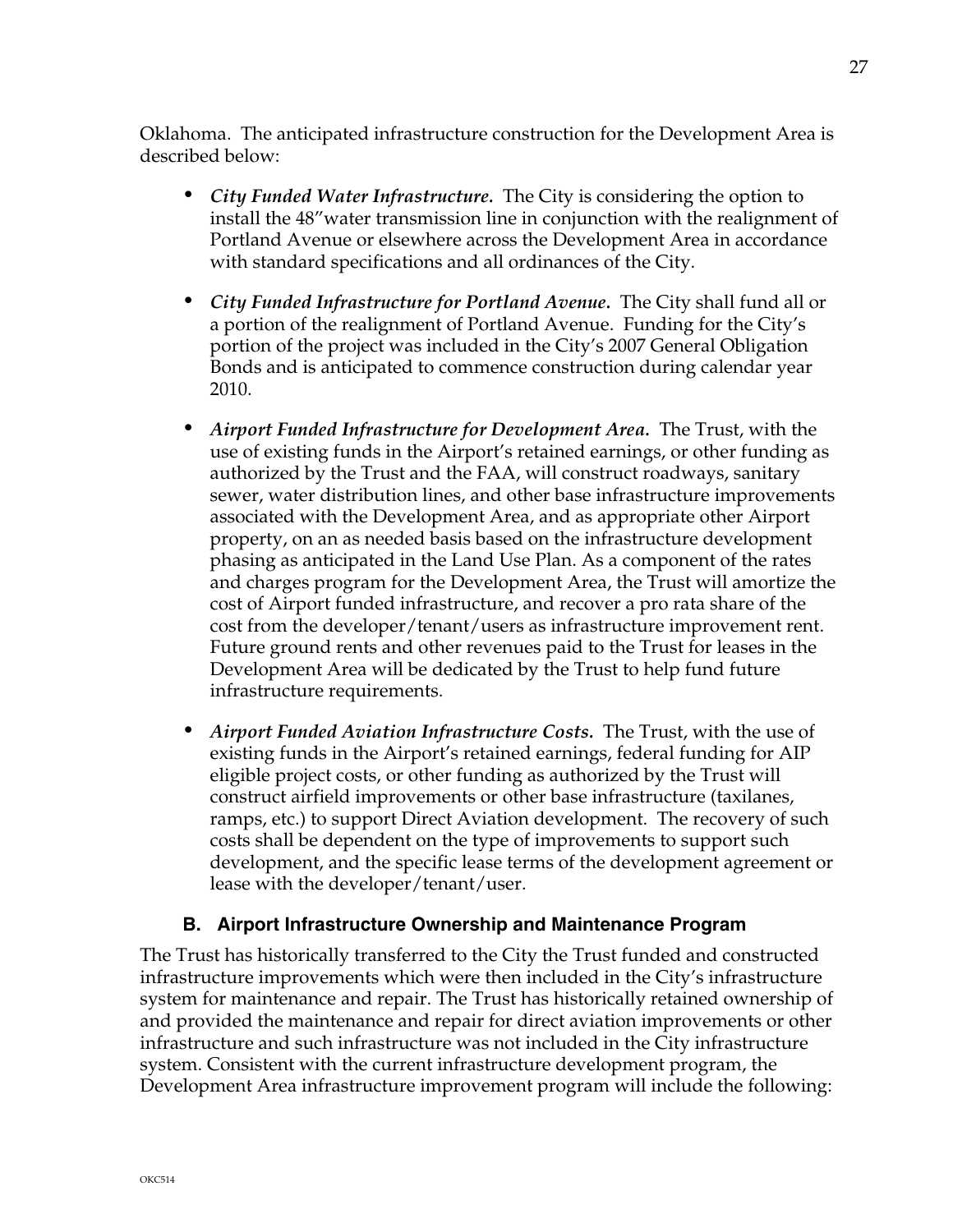- *• Water, Sanitary Sewer and Roadway.* Ownership of City funded water, sanitary sewer, roadway, and other base infrastructure projects will be retained by the City. Upon completion of project, the ownership of Trust funded water, sanitary sewer, roadway, other base infrastructure projects will be transferred to the City to be included in the City's infrastructure system for maintenance and repair.
- *• Direct Aviation Improvements.* Notwithstanding the foregoing, the ownership of Trust funded direct aviation infrastructure and improvements (airfield, ramp, aircraft fueling and related infrastructure) shall be retained by the Trust (and not included in the City infrastructure system) and will be maintained and repaired by the Trust.
- *• Developer/Tenant/User infrastructure.* Improvements and infrastructure constructed on leased property will be owned by the developer/tenant/user or the Trust, and the maintenance and repair of such infrastructure will be accomplished pursuant to the ground lease terms.
- *• Franchise Utilities.* Gas, electricity, telephone, telecommunications and other utilities will be provided by private companies directly to the developer/tenant/user.

## **6. COMMON AREA MAINTENANCE PROGRAM**

The Land Use Plan includes concept drawings showing existing and anticipated future land uses, building uses and densities, streets, pedestrian and transit way, open space, utilities, drainage, lighting, and other aspects or characteristics of land development, design standards specifying the criteria for building design, signage landscaping and other improvements.

In addition to the initial designation of the parcels available for development, the Land Use Plan anticipates the development of the following areas:

- *• Common Area.* Property and improvements that are used in common or for the benefit of all developer/tenant/users of the Development Area, such as utility corridors that are not adjacent to a leased premises, streets, street lighting, islands, median strips, lakes, water features, entrance parks and other park and open areas, entry monument signs and walls, and pedestrian malls and walkways.
- *• Right of Way Area.* Property and improvements that lay between the developer/tenant/user's boundary of the leased premises and the back of a roadway curb. The Right of Way Area is primarily used as a utility set back area.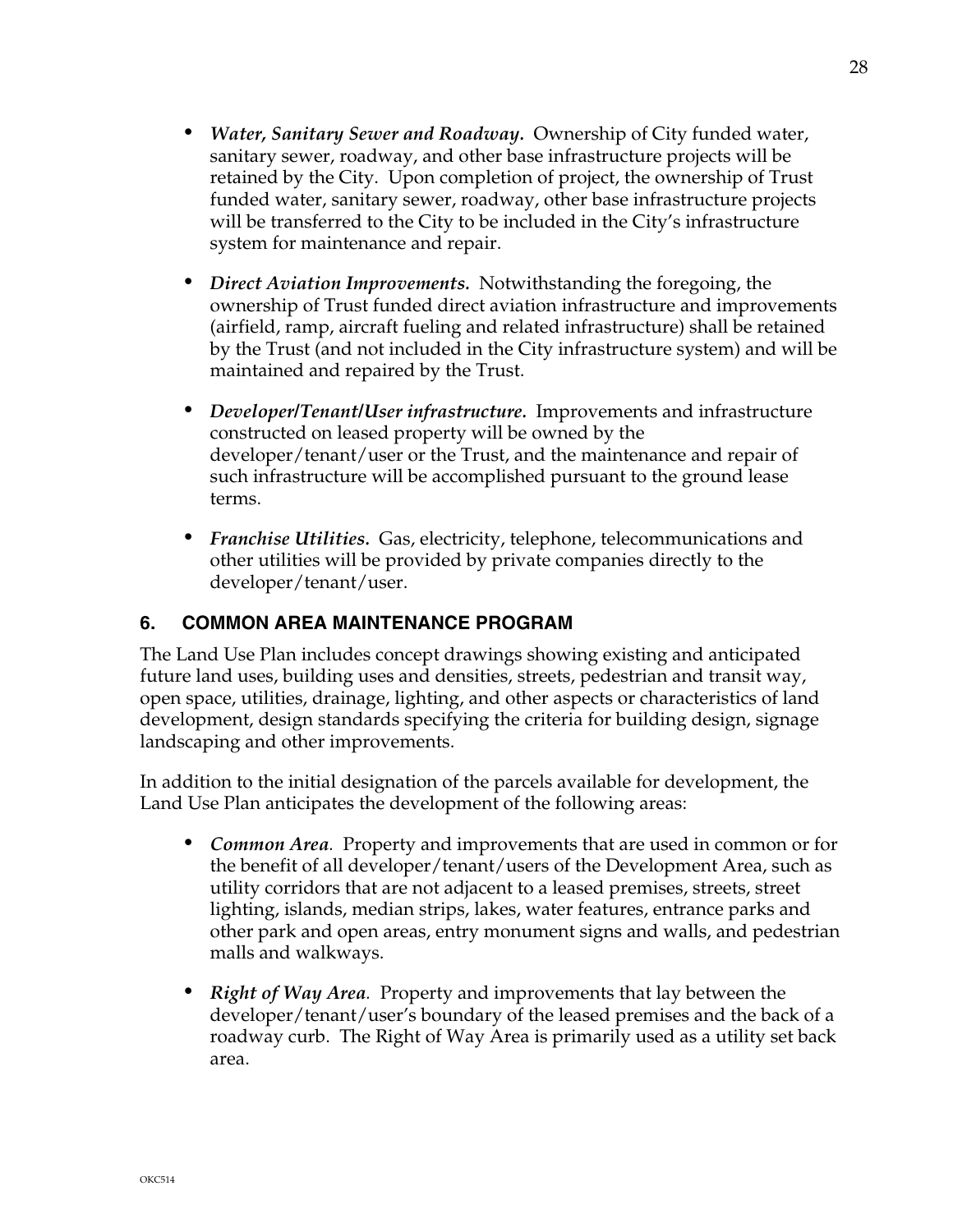The Trust has determined that the installation and maintenance of the Common Area and the Right of Way Area improvements shall be as follows:

- *• Common Area Improvements*. The Trust will install, maintain, improve, and beautify, or cause to be maintained, improved, and beautified, the Common Area in a desirable manner for the benefit of the developer/ tenant/users to the extent that such maintenance, improvement and beautification are not being accomplished by a developer/tenant/user, the City, or other public or quasi public organizations or districts charged with said responsibility. The required maintenance activities shall include, but not be limited to mowing of lawns, trimming of hedges, adequate irrigation, replacement of dead, diseased or unsightly landscaping, removal of weeks from planted areas, and appropriate pruning of plant materials. Additional land may be added to the Common Area as authorized by the Trust, and the obligations for Common Area maintenance will extend to such additional acreage.
- *• Right of Way Area Improvements*. Prior to the development of individual leased premises, property included in the Right of Way will be considered a component of the Common Area and will be maintained by the Trust. As parcels are leased, the developer/tenant/user will be required to install and maintain the landscape materials set forth in the Airport's development standards and/or design criteria in the applicable Right of Way Area adjacent to their leased premises. The required maintenance activities of the developer/tenant/user shall include, but not be limited to mowing of lawns, trimming of hedges, replacement of dead, diseased or unsightly landscaping, removal of weeks from planted areas, and appropriate pruning of plant materials. Developer/tenant/users are required to install and maintain the irrigation system for Right of Way Area adjacent to their leased premises. The applicable Right of Way Area is defined as that area that lies between the developer/tenant/user's boundary of the applicable leased premises and the back of a roadway curb.

## **7. ADDITIONAL RENT**

It is common in ground leases for development of airport property for the airport to charge a developer/tenant/user a combination of rates, charges, and fees for the use and occupancy of the specific leased premises. These rates, charges, and fees can vary as between different types of uses and can reflect payment obligations not included in the calculation of rents for the ground lease (and facility lease if applicable) and can include but not be limited to (1) the specific services provided by the airport to the leased premises, (2) the costs associated with providing certain improvements or to an individual developer/tenant/user, (3) specific capital or maintenance costs for enhancements or repairs to airport areas benefiting the developer/tenant/user, and (4) fees based on sales of goods and services or assignments of a leasehold interest. In addition, ground leases often include language obligating the developer/tenant/user to pay "such nondiscriminatory fees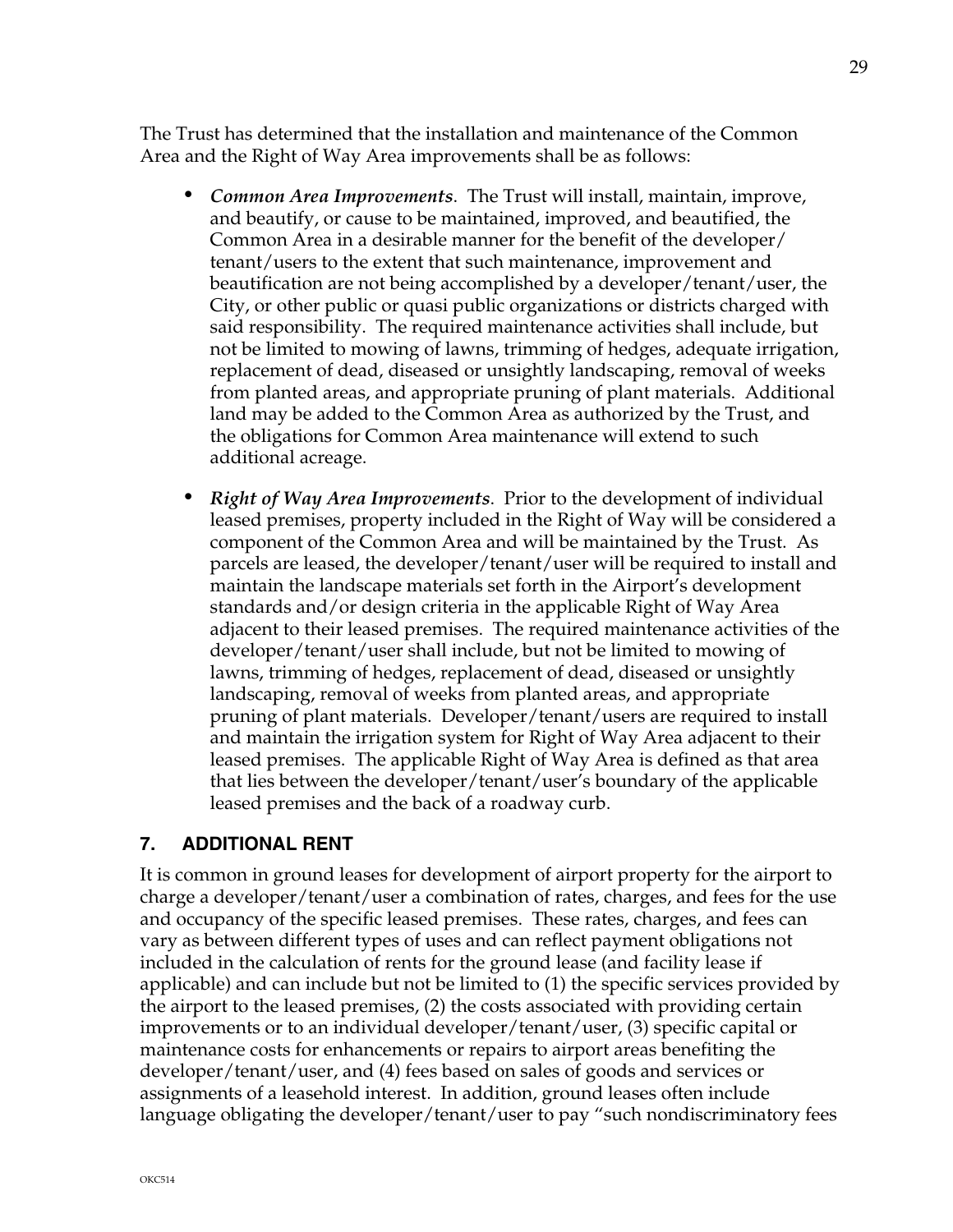assessed by the airport from time to time to all or certain users of the airport that are reflected in the airport's rules and regulations." In this way, special assessments imposed on the airport as a whole can be passed through to all users of the airport.

Due to the unique nature of these rates, fees and charges and the varying application of the fees between individual leased premises, they are often designated as "Additional Rent" to the ground rental obligation in the ground lease documentation.

As described in the Business Plan, the Trust has established the methodology and criteria for establishing ground and facility rates, fees, and charges for based on the ground rent Category of such development. Applicable Additional Rent components may be applied to all ground and facility leases at the Airport on a case by case basis. In the Development Area, Additional Rents may include (but are not limited to) the following components:

- *• Infrastructure Improvement Rent*. To the extent Airport revenues are used to construct roadways, water, sanitary sewer, drainage, (and on a case by case basis aircraft ramp paving or other aviation infrastructure), or other base infrastructure improvements ("Trust Funded Infrastructure") the Trust will amortize such cost and recover the cost over time as Infrastructure Improvement Rent. While the Trust Funded Infrastructure may be installed in development phases ("Infrastructure Phase[s]") as determined by the Trust and based on the Land Use Plan, such infrastructure will be needed for the development of all parcels included in the 40 year development program reflected in the Land Use Plan for the Development Area ("Program Term"). The Trust anticipates the recovery of such infrastructure investment through a pro-rata share method. Under this method, the Trust will pay the costs for installing required infrastructure and as development occurs, the developer/tenant/users would be assessed a pre-determined fee based on the acres leased for the infrastructure then in place.
- *•* The Infrastructure Improvement Rent shall be based upon the cost of the installation of the applicable Trust Funded Infrastructure, amortized pursuant to then current amortization methods utilized by the Trust for the Airport for similar infrastructure, and divided by the total leasable acres projected for the Program Term. The actual acreage within the Development Area leased during the Program Term shall be allocated the pro rata cost per acre per year, to be paid to the Trust on a monthly basis as Infrastructure Improvement Rent. The amount and duration of the Infrastructure Improvement Rent applicable to individual leased premises shall be based on the amortization schedule prepared by the Trust for the cost of the components of the infrastructure, and the number of acres contained in the individual leased premises.
- *•* The Infrastructure Improvement Rent for any individual leased premises may change from time to time during the term of the ground lease, based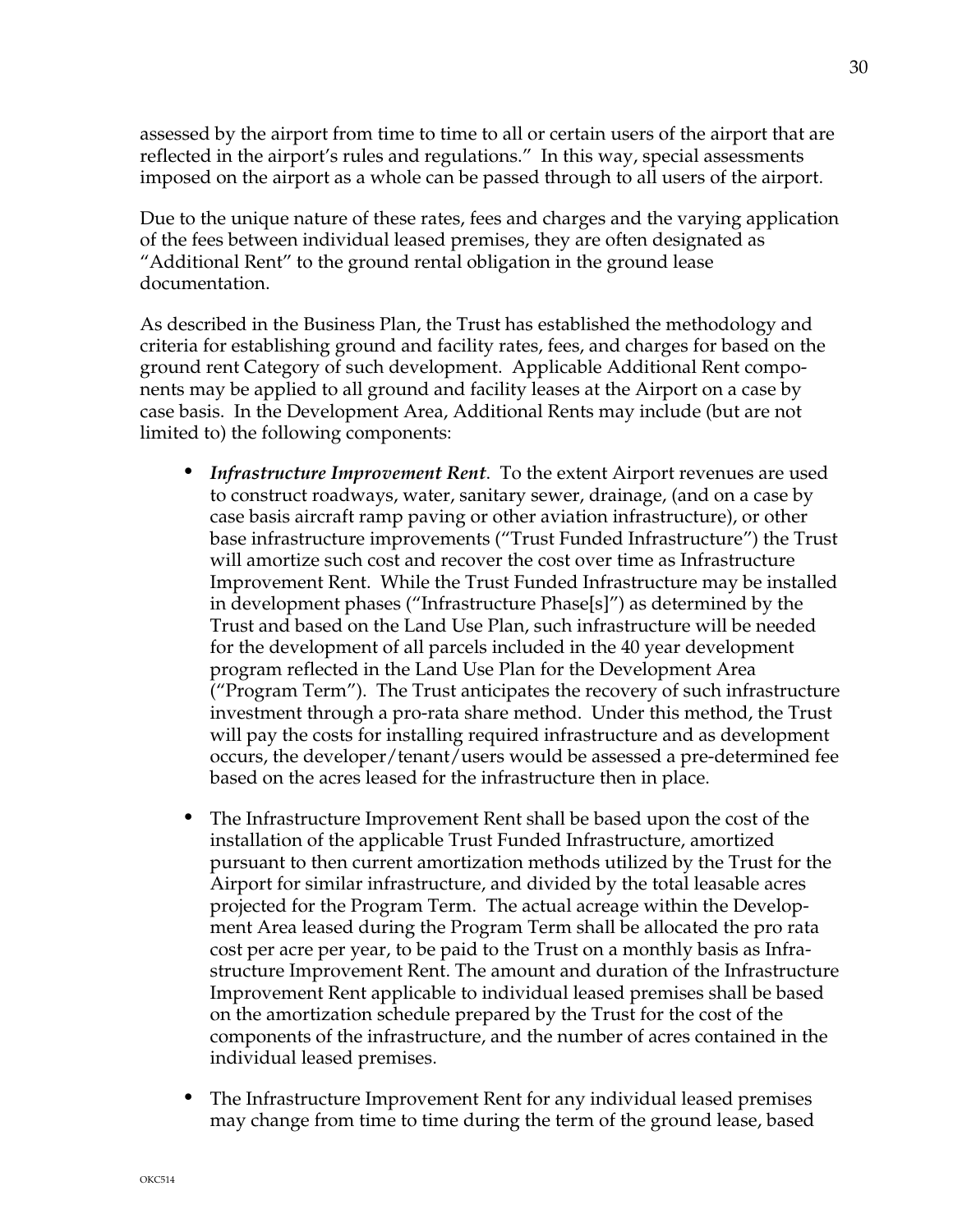upon the cost of additional Trust Funded Infrastructure installed in the Development Area during the Program Term.

*• Common Area Maintenance Fee*. All developer/tenant/users with leased property located in the Development Area shall pay a fee for the maintenance of all Common Areas, including the utility corridors, designated by the Trust from time to time for the Development Area. This fee, (the "Common Area Maintenance Fee") shall be based upon the amortized cost of the installation of all Common Area improvements, and the estimated annual maintenance of all Common Areas divided by the total leasable acres in the Development Area projected for the Program Term. The actual acreage within the Development Area leased during the Program Term shall be assessed the cost per acre per year, to be paid to the Trust on a monthly basis as Common Area Maintenance Fees. The amount of the Common Area Maintenance Fee applicable to individual leased premises shall be determined using the pro rata cost per acre, and the number of acres contained in the individual leased premises.

The Common Area Fee shall change from year to year based upon budgeted costs. In addition, the Trust may at its discretion, charge special assessments or year-end assessments to cover unanticipated costs incurred during the applicable year.

## **8. DIRECT AVIATION**—**AERONAUTICAL RENTS**

Aeronautical rents are based on Airport Base Rates described below and are applicable to aeronautical users for Direct Aviation uses, (including general aviation, aircraft manufacturing, aircraft maintenance, and other direct aviation facilities requiring access to the airfield); and qualifying Direct Aviation Support uses of Airport property. During Program development, a Market Rent Study for General Aviation Leases (the "GA Study") was performed to determine the benchmarks for these types of direct aviation uses. The GA Study included an analysis of the improved and unimproved aeronautical lease arrangements at the Airport which were evaluated and surveyed against select comparable airports in order to identify recommended rates and charges levels for future aeronautical ground and facilities leases at the Airport. The results of the GA Study are provided in Attachment D.

The benchmarking effort included such leases as those for fixed base operators (FBO), hangar developments, and other aeronautical activities. As shown in the GA Study, the lease rates varied among the airports for a number of reasons, such as: (1) demand for general aviation services, (2) regional economy and population, (3) number of based aircraft, and (4) Airport rate setting policies.

As shown in Table 1, the recommended lease rates are based on the results of the GA Study.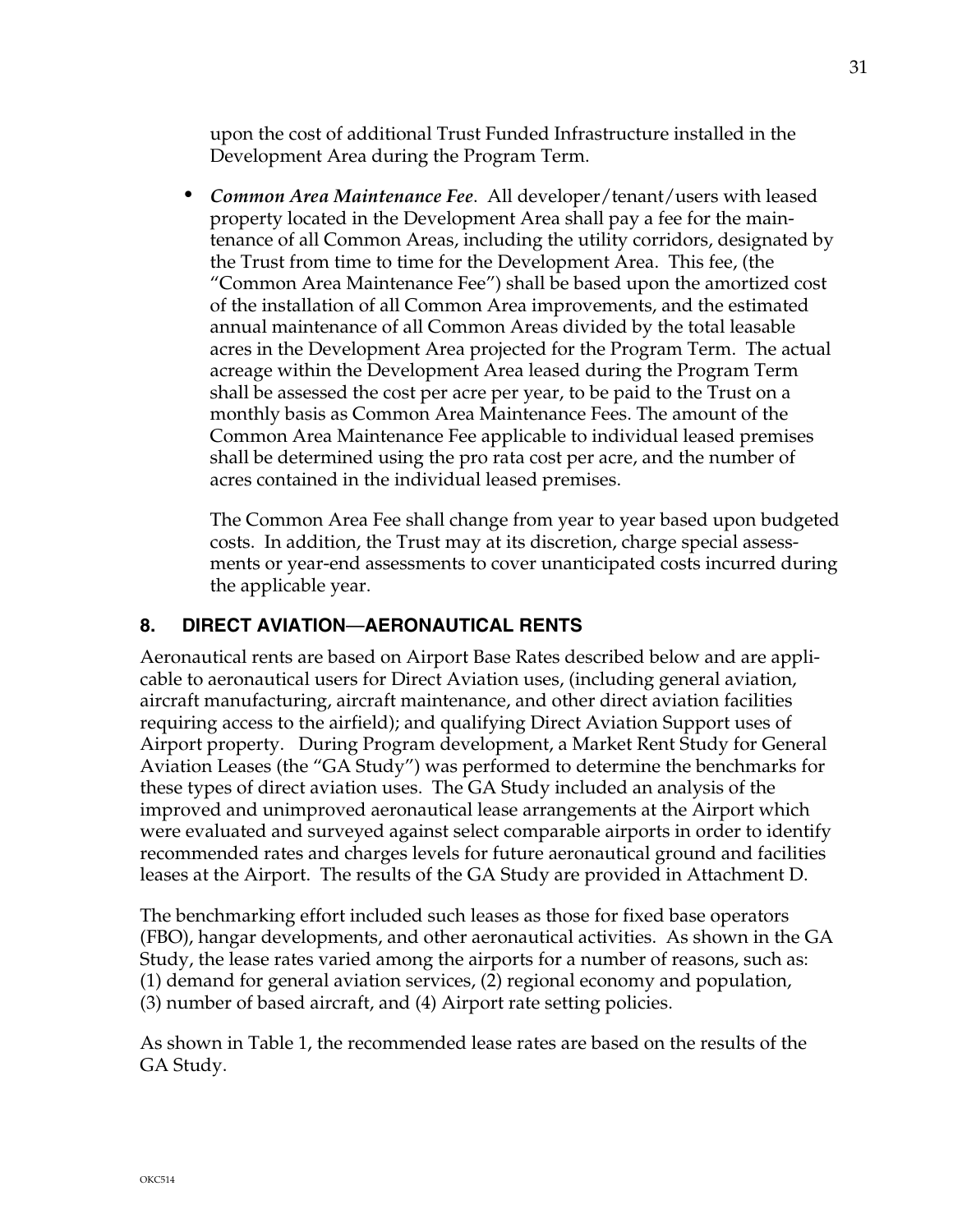| Table 1<br>RECOMMENDED MARKET RENT FOR AERONAUTCAL LEASES<br>Will Rogers World Airport Strategic Development Plan |                         |                               |
|-------------------------------------------------------------------------------------------------------------------|-------------------------|-------------------------------|
| Lease element                                                                                                     | Recommend rate          | Survey comparison             |
| Unimproved rate                                                                                                   | \$0.25 / sq. ft.        | Range: $$0.085 - 0.49$        |
| Improved rate                                                                                                     | \$0.40 / sq. ft.        | Range: \$0.20 - 0.46          |
| Building rate                                                                                                     | \$6.00 / sq. ft.        | Range: \$1.00 - 8.00          |
| Fuel flowage fee                                                                                                  | \$0.10                  | Range: \$0.05 - 0.12          |
| Percent of gross                                                                                                  | 5%-15% for certain fees | $20\%$ - 50% for certain fees |

## **A. Aeronautical "Base Rate" Methodology**

Based on the GA Study, the historical rates at the Airport, and industry standards described herein, the methodology for the establishment of rates, fees and charges for aeronautical operators at the Airport is described herein. The Trust retains the flexibility to maximize revenues through aeronautical lease negotiations. The aeronautical rates and charges methodology ("Aeronautical Rate Methodology") is as follows:

- *• Aeronautical Ground Rent* 
	- Individual properties (improved or unimproved) leased for aeronautical purposes will be subject to ground rental rates as is set forth from time to time as the ground rental rate set forth in the "Minimum Standards for Aviation Activities and Leasing of Land and Facilities at Oklahoma City Airports" ("Minimum Standards") adopted by the Trust ("Airport Base Rate").
	- Aeronautical ground rent is determined by multiplying Airport Base Rate with square footage of the leased property ("Aeronautical Ground Rent").
	- An initial Aeronautical Ground Rent will be determined using the Airport Base Rate in effect at the commencement of the ground lease ("Initial Aeronautical Ground Rent").
	- Initial Aeronautical Ground Rent may be escalated every year on a percentage basis or on a set amount, as determined by the Trust and as reflected from time to time in the Minimum Standards.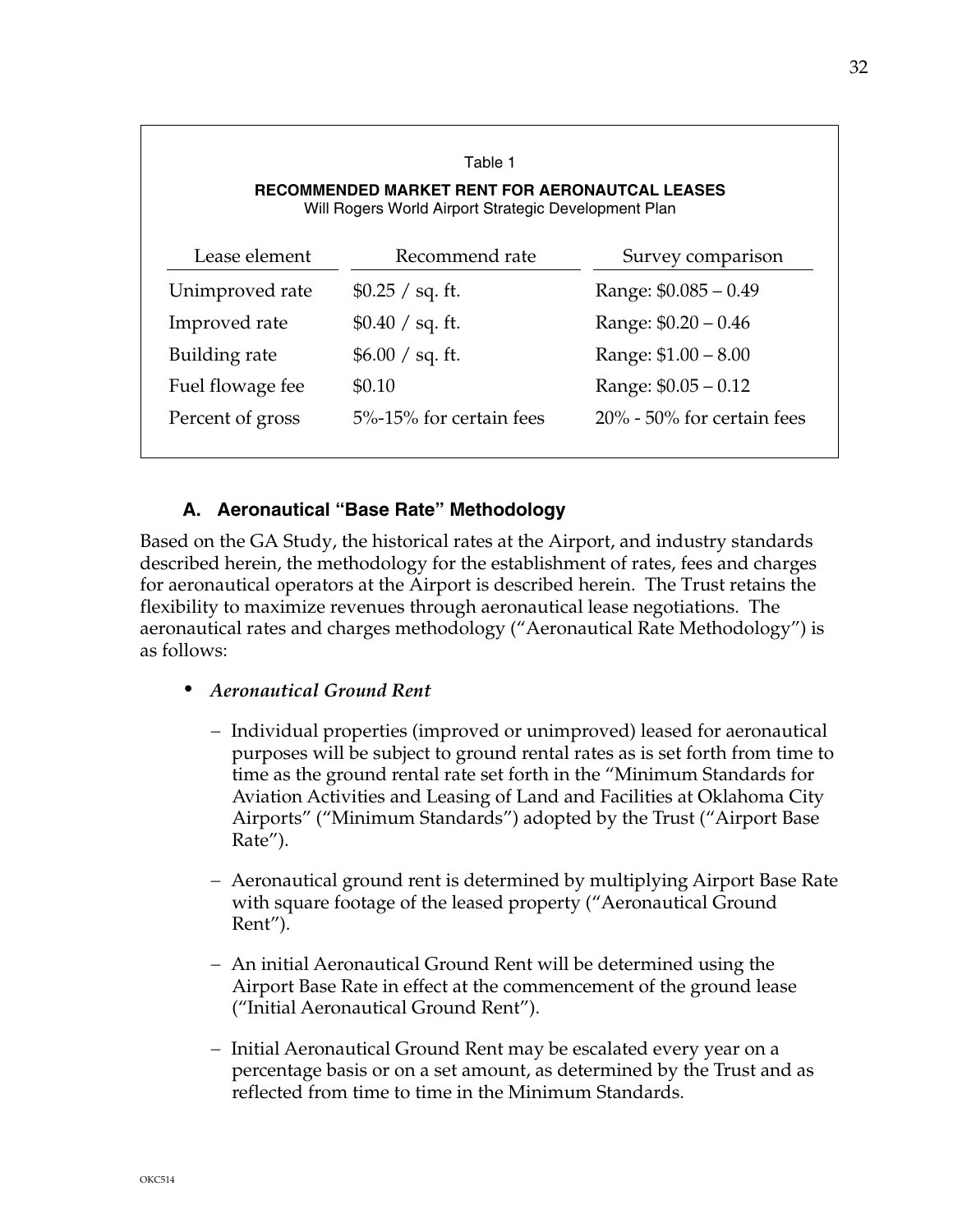- In addition to established escalation provisions, Aeronautical Ground Rent may be subject to periodic increases based on new Airport Based Rates, as determined by updated market rents studies performed by the Trust from time to time.
- For certain aeronautical operators Aeronautical Ground Rent may be established as the minimum rent for the leased property, and the operator will also pay a percentage of the gross income for retail operations ("Percentage Rent").
- $-$  For certain aeronautical operators a premium will be added to the Airport Base Rate at the election of the Trust for aeronautical ground leases in prime locations at the Airport, ("Premium Rent").
- $-$  For certain aeronautical operators an Incentive may be applied to the Aeronautical Ground Rent, (subject to compliance with FAA guidelines with respect to non-discriminatory practices in user rates and charges, and the establishment of value based rates).

#### *• Aeronautical Facility Rent*

- Individual aeronautical facilities owned by the Trust will be appraised on a case by case basis for the determination of the value on a square footage basis, ("Fee Value") or as may be set forth from time to time in the Minimum Standards.
- A facility rental rate will be established equal to a stated percentage of the Fee Value or as may be set forth from time to time in the Minimum Standards ("Aeronautical Facility Rental Rate").
- Aeronautical Facility rent is determined by multiplying the Aeronautical Facility Rental Rate with square footage of the facility ("Aeronautical Facility Rent").
- Aeronautical Facility Rent may be escalated annually on a percentage basis or a set amount, as determined by the Trust.
- Aeronautical Facility Rents may be subject to increases based on new fair market appraisals conducted on a periodic basis throughout the term.
- *• Aeronautical Additional Rents* 
	- Individual properties (improved or unimproved) leased for Aeronautical purposes may be subject to additional fees and charges imposed by the Trust for all similarly situated aeronautical operators, including but not limited to facilities maintenance rentals, and ramp and parking lot maintenance fees.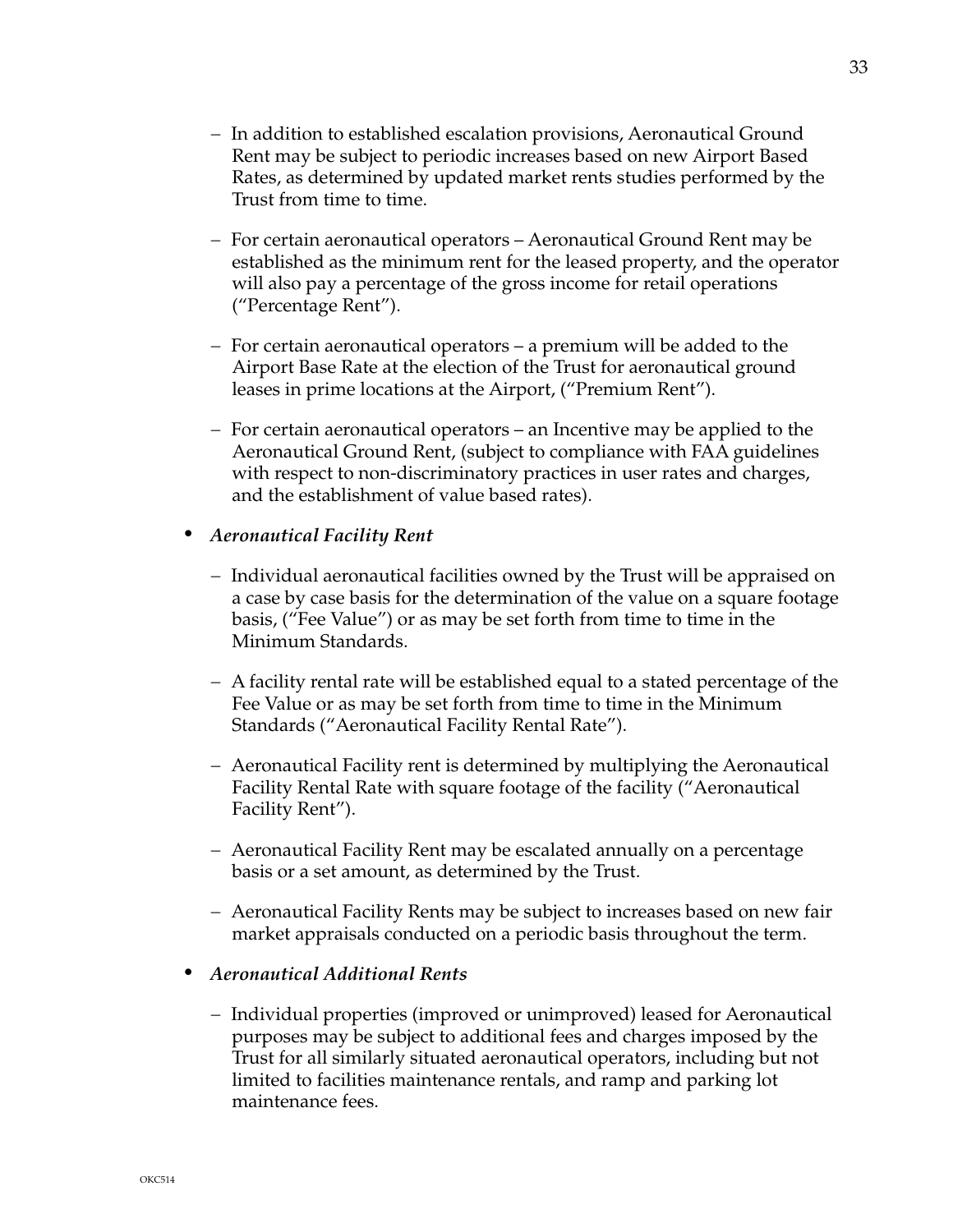- Certain aeronautical leases will be assessed Additional Rents (Infrastructure Improvement Rent and Common Area Maintenance Fees) based on the individual leased property.
- *• Rent Commencement Date*. Unless otherwise specifically set forth in the ground lease documentation or the Minimum Standards, the Aeronautical Ground Rent, Aeronautical Facility Rent (if applicable), and all applicable Additional Rents will commence on the Effective Date of the ground lease term.
- *• Minimum Standards Requirements*. Other operational requirements for aeronautical operators are set forth in the Minimum Standards and the rules and regulations of the Airport, as same may be in effect from time to time.

## **B. Existing Aeronautical Leases—Transition Methodology**

At the expiration of existing aeronautical ground/facility leases, the Trust and the applicable aeronautical operator (whether the prior tenant or new tenant) will enter into a new aeronautical ground/facility leases with terms consistent with the Aeronautical Rate Methodology, including new fair market valuations for Facility Rents. The foregoing notwithstanding, for any individual aeronautical operator wishing to extend the term of an existing aeronautical ground or facility lease at the expiration of that lease, the Trust will consider the history of the prior/existing aeronautical operator with respect to the operation and management of the leasehold, the payment of rents, the highest and best use for the property, and the value of additional improvements made by the existing aeronautical operator to the leased premises to determine whether or not to allow the existing aeronautical operator to retain the leasehold, and the Trust will determine the acceptable transition period ("Transition Period") to increase the ground rental rates in such lease to the then current Airport Base Rates. Transition Period rental rates may be adjusted on a case by case basis.

In addition, the Trust may modify, amend and update the ground rental rates set forth in the Minimum Standards to establish a new Airport Base Rate during the current term of existing aeronautical leases and the Trust may transition current aeronautical lease rates to new Airport Base Rates as allowed under the terms of individual current aeronautical ground leases.

Aeronautical Facility Rents will be determined as set forth in the current aeronautical ground lease/facility lease and if applicable, will adjust under the same terms as set forth in the Aeronautical Rate Methodology.

Additional Rents under the same terms as set forth in the Aeronautical Rate Methodology will be applied to current aeronautical ground/facility leases as allowed under the terms of individual current aeronautical ground/facility leases.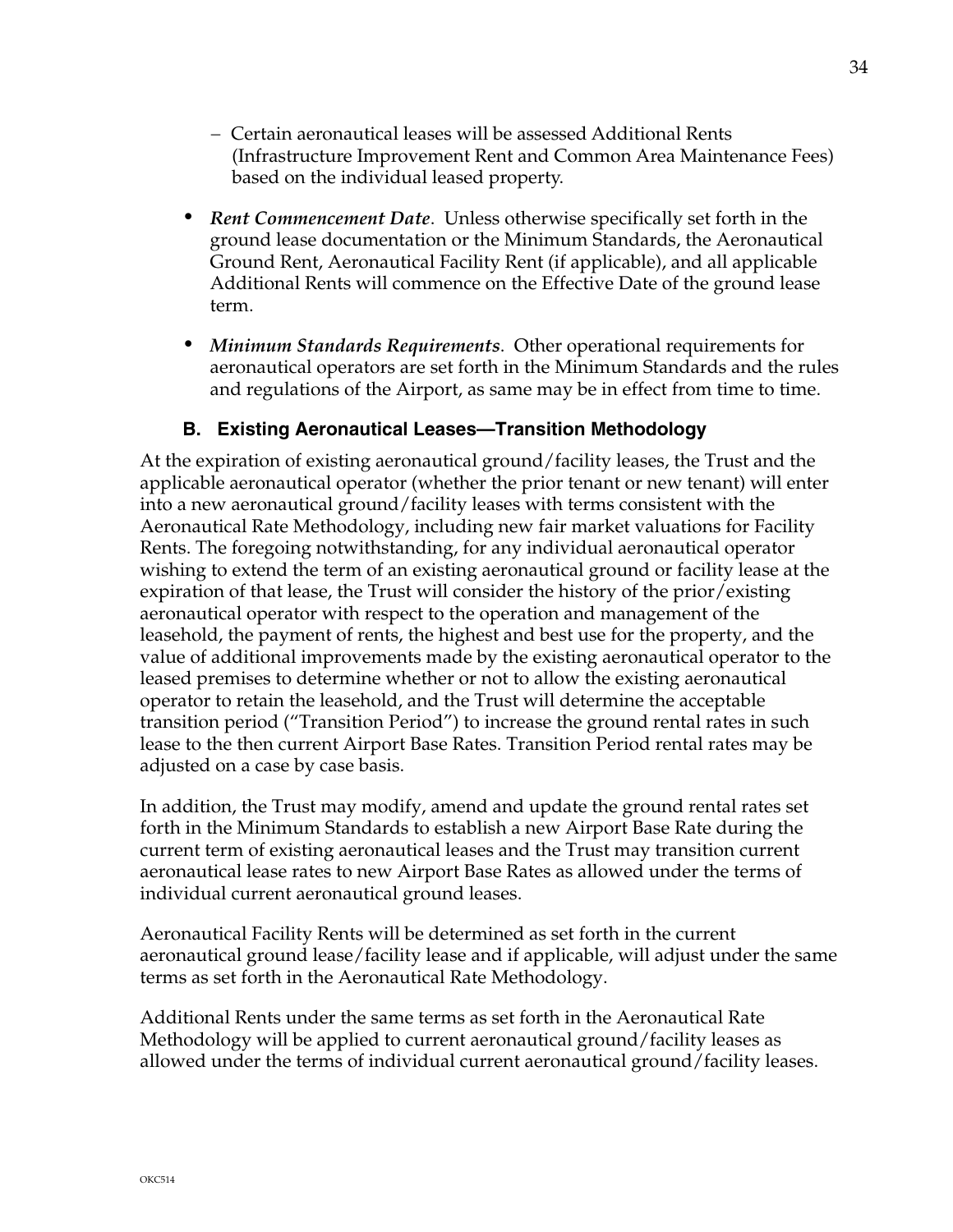#### **C. Methodology—New Aeronautical Leases**

The Aeronautical Ground Rent is determined using the Airport Base Rent Rate in effect at the effective date of the ground lease as reflected in the Minimum Standards. At the election of the Trust, the Aeronautical Ground Rent may escalate on an annual basis based on a percentage or based on a set amount set forth in the Minimum Standards, and/or be subject to periodic increases based on new Airport Based Rates, as determined by updated market rents studies consistent with the Aeronautical Rate Methodology. The Aeronautical Ground Rent may be subject to an Incentive, Premium Rent, or Percentage Rent, consistent with the Aeronautical Rate Methodology.

If applicable, the Facility Rent will be established using a percentage of the Fee Value consistent with the Aeronautical Rate Methodology and as set forth in the Minimum Standards. At the election of the Trust, the Aeronautical Facility Rent may escalate on an annual basis based on a percentage or based on a set amount, and/or be subject to periodic increases based on new fair market appraisals establishing Fee Values.

If applicable, Additional Rents under the same terms as set forth in the Aeronautical Rate Methodology will be applied to new aeronautical ground/facility leases.

## **9. DIRECT AVIATION—AIR CARGO RENTS**

Air Cargo rents are based on Fair Market Value Rents determined by appraisal on a case by case basis and is applicable to aeronautical users for commercial air cargo uses of Airport property. During Program development, an Air Cargo Facility Development/ Rent Study (the "Air Cargo Study") was performed and included an overall industry perspective as to the establishment of rates and charges for commercial developers of aviation facilities, those facilities with direct access to the airfield. The results of the Air Cargo Study are provided in Attachment E.

Airside facilities are most efficient for integrated operators (UPS and FedEx) and allcargo airlines that may need quick handling of cargo next to their aircraft parking positions. While paying relatively more expensive rent, these operators seek to either gain value (in time) or reduce total operating costs by performing more functions at their on-airport site than would be possible elsewhere. Often, integrators will lease enough space on-airport to handle the most time-sensitive freight (a higher-revenue service) while locating other facilities off-airport for deferred freight handling.

In certain situations, freight operators may also seize opportunities to locate on airport property near—but not contiguous to—the aircraft parking ramp. Nonairside property is typically less expensive and may be more suitable for freight companies—such as freight forwarders—that consistently utilize aircraft space from multiple carriers but operate none or little of their own.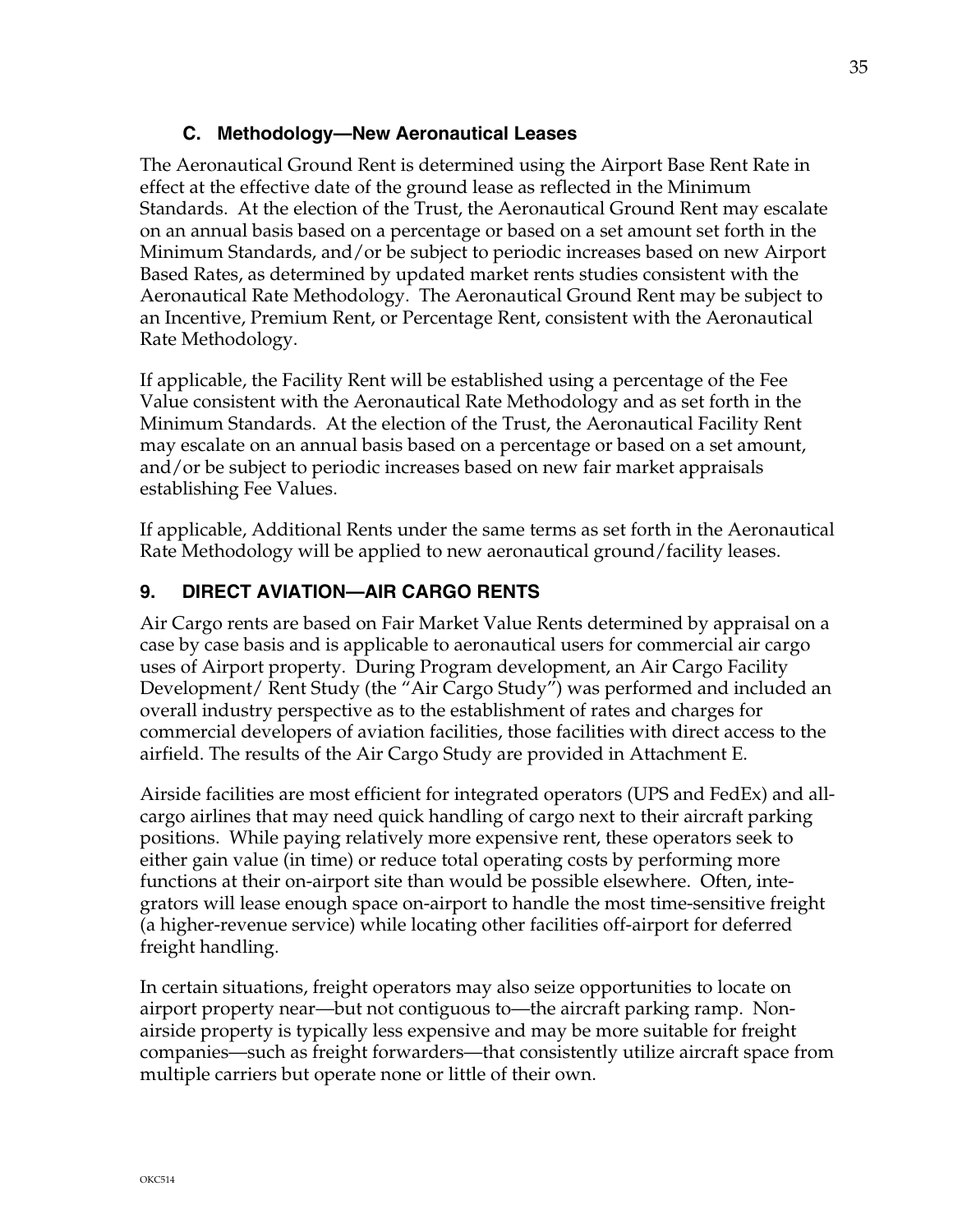In addition to the payment of base rent, ground lease charges have often expanded to include participation rent, subleasing fees, financing fees, transfer fees and other indirect charges. The determination of base rent and the increases to base rent are often based on local market comparables not directly related to air cargo facilities, but rather to surrounding industrial land values.

Based on the Air Cargo Study and industry standards described herein, the methodology for the establishment of rates, fees and charges for Air Cargo users at the Airport is described herein. The Trust retains the flexibility to maximize revenues through Air Cargo lease negotiations. The Air Cargo rates and charges methodology ("Air Cargo Rate Methodology") is as follows:

## **A. Air Cargo Rate Methodology**

- *• Air Cargo Ground Rent* 
	- Individual properties (improved or unimproved) will be appraised for the determination of the high and low values per square foot of land ("Fee Value Range") during negotiations for development. The determination of the specific fee value for the property within the Fee Value Range shall by made by the Trust based on the type of development and the qualifications of the developer/tenant/user, ("Fee Value"). The determination of the Fee Value for individual properties will be made on a case by case basis.
	- $-$  A ground rental rate equal to 10% of the Fee Value selected within the Fee Value Range will be established, ("Air Cargo Ground Rental Rate").
	- Ground rent is determined by multiplying the Air Cargo Ground Rental Rate with square footage of the leased property ("Air Cargo Ground Rent").
	- Air Cargo Ground Rent may be escalated every year on a percentage or on a set amount basis, as determined by the Trust.
	- Air Cargo Ground Rents may be subject to increases based on new fair market value appraisals conducted on a periodic basis throughout the term.
	- For certain retail developer/tenant/users Air Cargo Ground Rent will be established as the minimum rent for the leased property, and the developer/tenant/user will also pay Percentage Rent.
	- $-$  For certain developer/tenant/users an Incentive will be applied to the Air Cargo Ground Rent.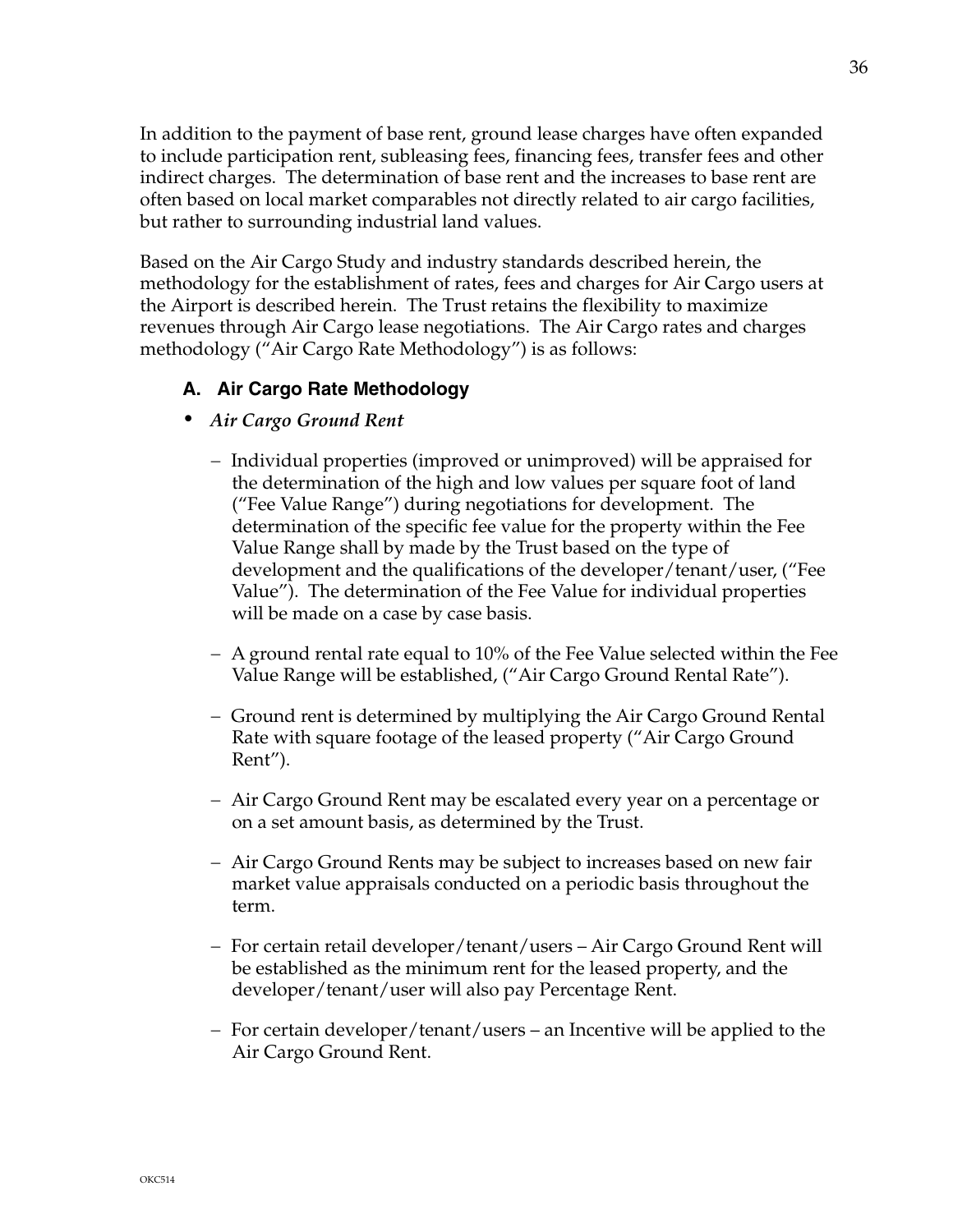- *• Air Cargo Facility Rent* 
	- Individual facilities owned by the Trust will be appraised for the determination of the value on a case by case basis, ("Fee Value").
	- A facility rental rate will be established equal to a percentage of the Fee Value ("Facility Rental Rate").
	- Facility rent is determined by multiplying the Facility Rental Rate with square footage of the facility ("Facility Rent").
	- Facility Rents may be escalated annually on a percentage basis or a set amount, as determined by the Trust.
	- Facility Rents may be subject to increases based on new appraisals conducted on a periodic basis throughout the term.

## *• Air Cargo Additional Rents*

- Individual properties (improved or unimproved) leased for Air Cargo purposes may be subject to additional fees and charges imposed by the Trust for all similarly situated aeronautical operators, including but not limited to facilities maintenance rentals, and ramp and parking lot maintenance fees.
- Certain air cargo leases will be assessed Additional Rents (Infrastructure Improvement Rent and Common Area Maintenance Fees) based on the individual leased property.
- *• Rent Commencement Date.* Unless otherwise specifically set forth in the ground lease documentation, the Minimum Standards, or the Land Leasing Policy, the Air Cargo Ground Rent, Air Cargo Facility Rent (if applicable), and all applicable Additional Rents will commence on the Effective Date of the ground lease term.
- *• Minimum Standards Requirements.* Other operational requirements for aeronautical operators, including air cargo operators are set forth in the Minimum Standards and the rules and regulations of the Airport, as same may be in effect from time to time.
- *• Commercial Land Leasing Policy.* Commercial leases are subject to the terms set forth in the Airport's Commercial Land Leasing Policy and the rules and regulations of the Airport, as same may be in effect from time to time.

## **B. Existing Air Cargo Leases -Transition Methodology**

At the expiration of existing air cargo ground/facility leases, the Trust and the applicable air cargo operator (whether the prior tenant or new tenant) will enter into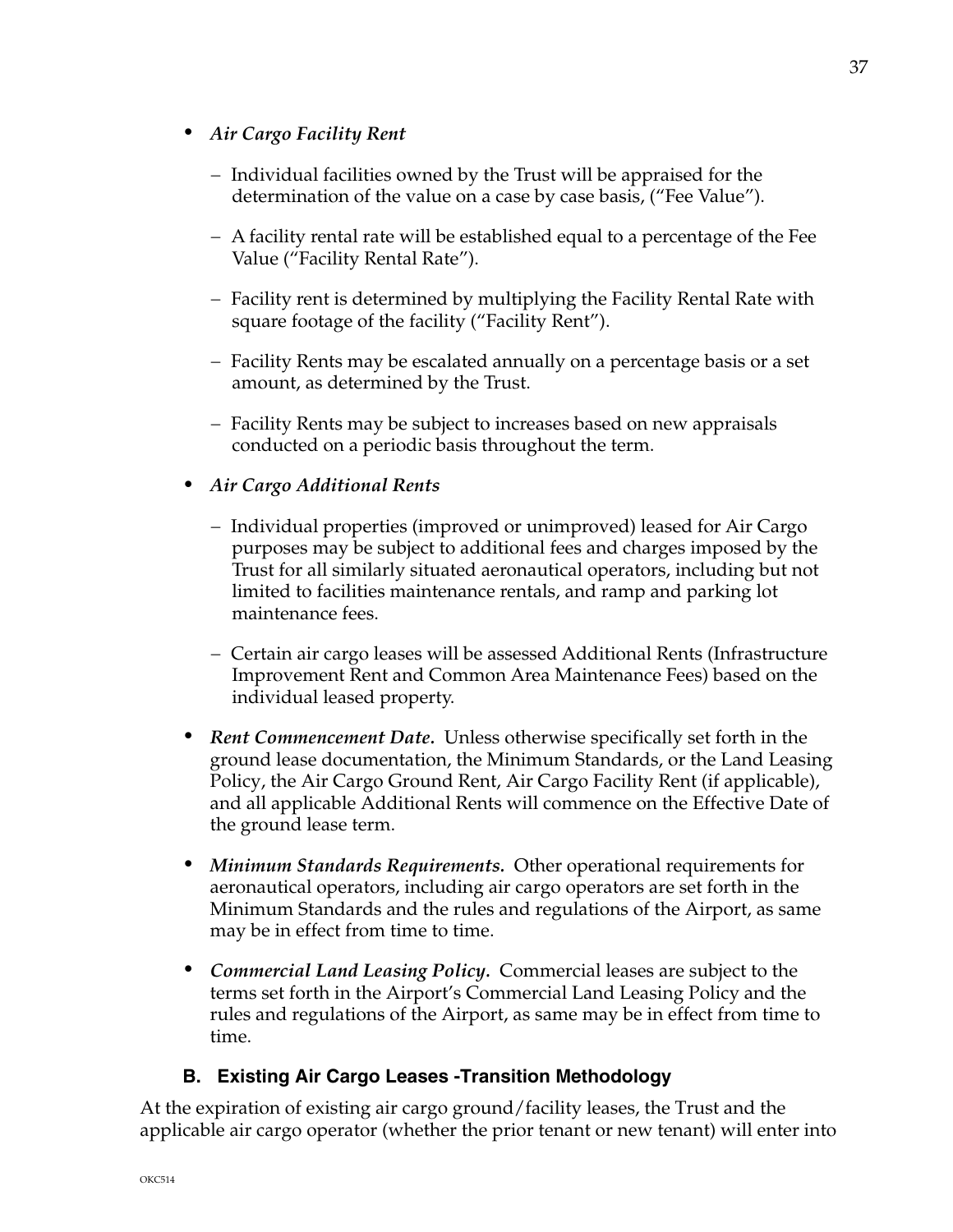a new air cargo ground/facility leases with terms consistent with the Air Cargo Rate Methodology, including new fair market valuations for Ground Rents and/or Facility Rents. The foregoing notwithstanding, for any individual air cargo operator wishing to extend the term of an existing air cargo ground or facility lease at the expiration of that lease, the Trust will consider the history of the prior/existing air cargo operator with respect to the operation and management of the leasehold, the payment of rents, the highest and best use for the property, and the value of additional improvements made by the existing air cargo operator to the leased premises to determine whether or not to allow the existing air cargo operator to retain the leasehold, and the Trust will determine the acceptable Fee Value for the leased property.

In addition, as allowed under the terms of individual current air cargo ground leases, the Trust may establish a new Fee Value during the current term of existing air cargo leases and the Trust may transition current air cargo lease rates to new Air Cargo Ground Rental Rates.

Air Cargo Facility Rents will be determined as set forth in the current air cargo ground lease/facility lease and if applicable, will adjust under the same terms as set forth in the Air Cargo Rate Methodology.

Additional Rents under the same terms as set forth in the Air Cargo Rate Methodology will be applied to current air cargo ground/facility leases as allowed under the terms of individual current air cargo ground/facility leases.

# **C. Methodology—New Air Cargo Leases**

The Air Cargo Ground Rent is determined using 10% of the Fee Value selected within the Fee Value Range. At the election of the Trust, the Air Cargo Ground Rent may escalate on an annual basis based on a percentage or based on a set amount, and/or be subject to periodic increases based on new fair market value appraisals, consistent with the Air Cargo Rate Methodology. The Air Cargo Ground Rent may be subject to an Incentive or to Percentage Rent, consistent with the Air Cargo Rate Methodology.

If applicable, the Air Cargo Facility Rent will be established using a percentage of the Fee Value consistent with the Air Cargo Rate Methodology. At the election of the Trust, the Facility Rent may escalate on an annual basis based on a percentage or based on a set amount, and/or be subject to periodic increases based on new fair market appraisals establishing Fee Values.

If applicable, Additional Rents under the same terms as set forth in the Air Cargo Rate Methodology will be applied to new Air Cargo ground/facility leases.

# **10. NON-AVIATION - COMMERCIAL RENTS**

Commercial rents are based on Fair Market Value Rents determined by appraisal on a case by case basis and are applicable to FAA approved commercial uses, including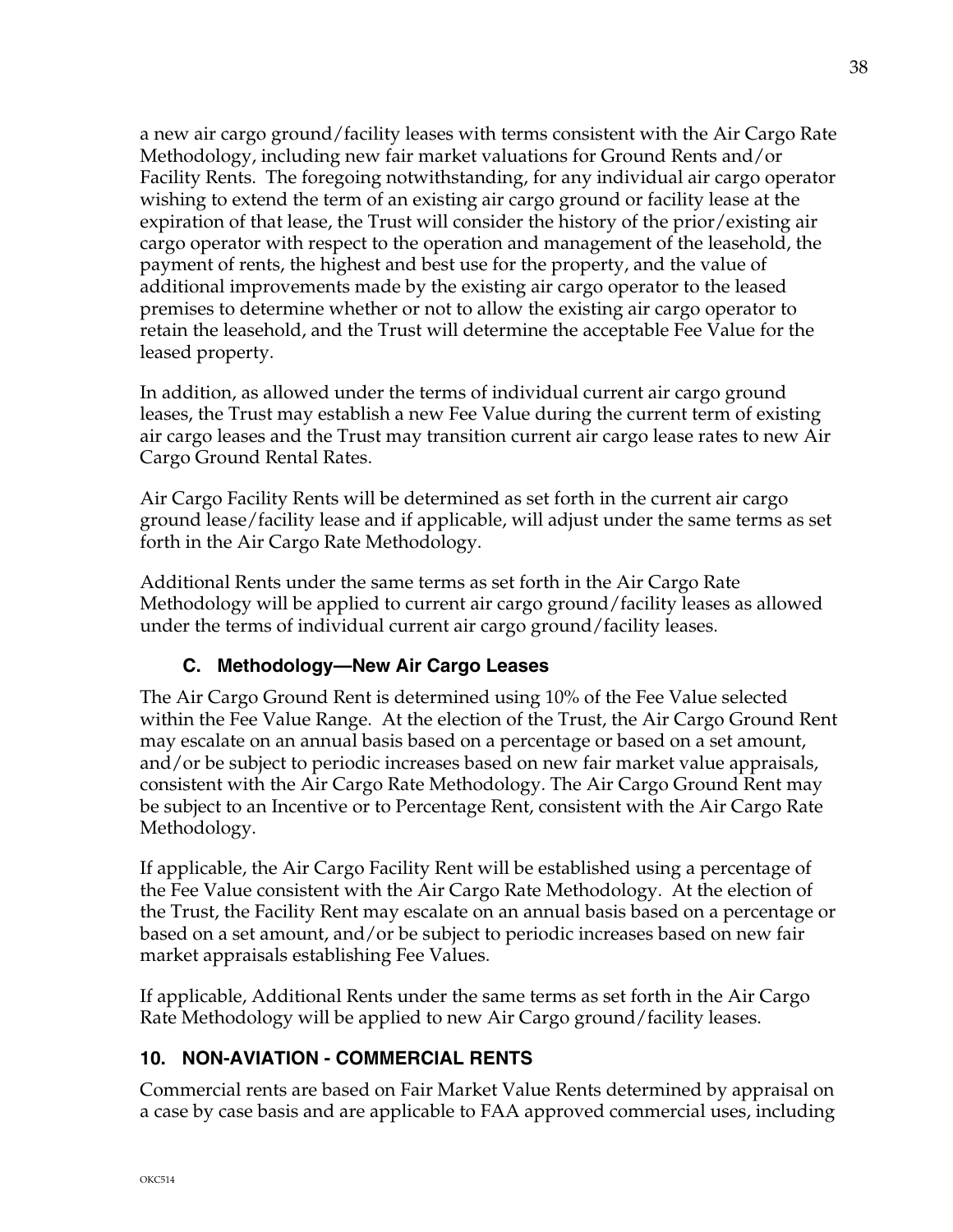offices, industrial facilities, retail, and similar facilities on Airport property which does not have airfield access, and is not currently needed for Direct Aviation development. The primary purpose for these areas is to ensure an adequate noise buffer, and ensure land development and uses compatible to Direct Aviation and Direct Aviation Support uses. In addition, concurrent commercial development is desired to generate non-airline related revenues to enhance the overall revenues of the Airport, and thereby promoting the growth of air service, and ensure the Airport remains self sustaining.

Pursuant to FAA regulations, while serving the primary purpose for which it was acquired, the concurrent commercial use rate making methodology should for Airport land should generate fair market value revenue to be used for Airport purposes. The Commercial rates and charges methodology ("Commercial Rate Methodology") is as follows:

## **A. Commercial Rate Methodology**

#### *• Commercial Ground Rent*

- Individual properties (improved or unimproved) will be appraised for the determination of the high and low values per square foot of land ("Fee Value Range") during negotiations for development. The determination of the specific fee value for the property within the Fee Value Range shall by made by the Trust based on the type of development and the qualifications of the developer/tenant, ("Fee Value"). The determination of the Fee Value for individual properties will be made on a case by case basis.
- A ground rental rate equal to 10% of the Fee Value selected within the Fee Value Range will be established, ("Commercial Ground Rental Rate").
- Ground rent is determined by multiplying the Commercial Ground Rental Rate with square footage of the leased property ("Commercial Ground Rent").
- Commercial Ground Rent may be escalated every year on a percentage or on a set amount basis, as determined by the Trust.
- Commercial Ground Rents may be subject to increases based on new fair market value appraisals conducted on a periodic basis throughout the term.
- For certain retail developer/tenant/users Commercial Ground Rent will be established as the minimum rent for the leased property, and the developer/tenant/user will also pay Percentage Rent.
- $-$  For certain developer/tenants an Incentive will be applied to the Commercial Ground Rent.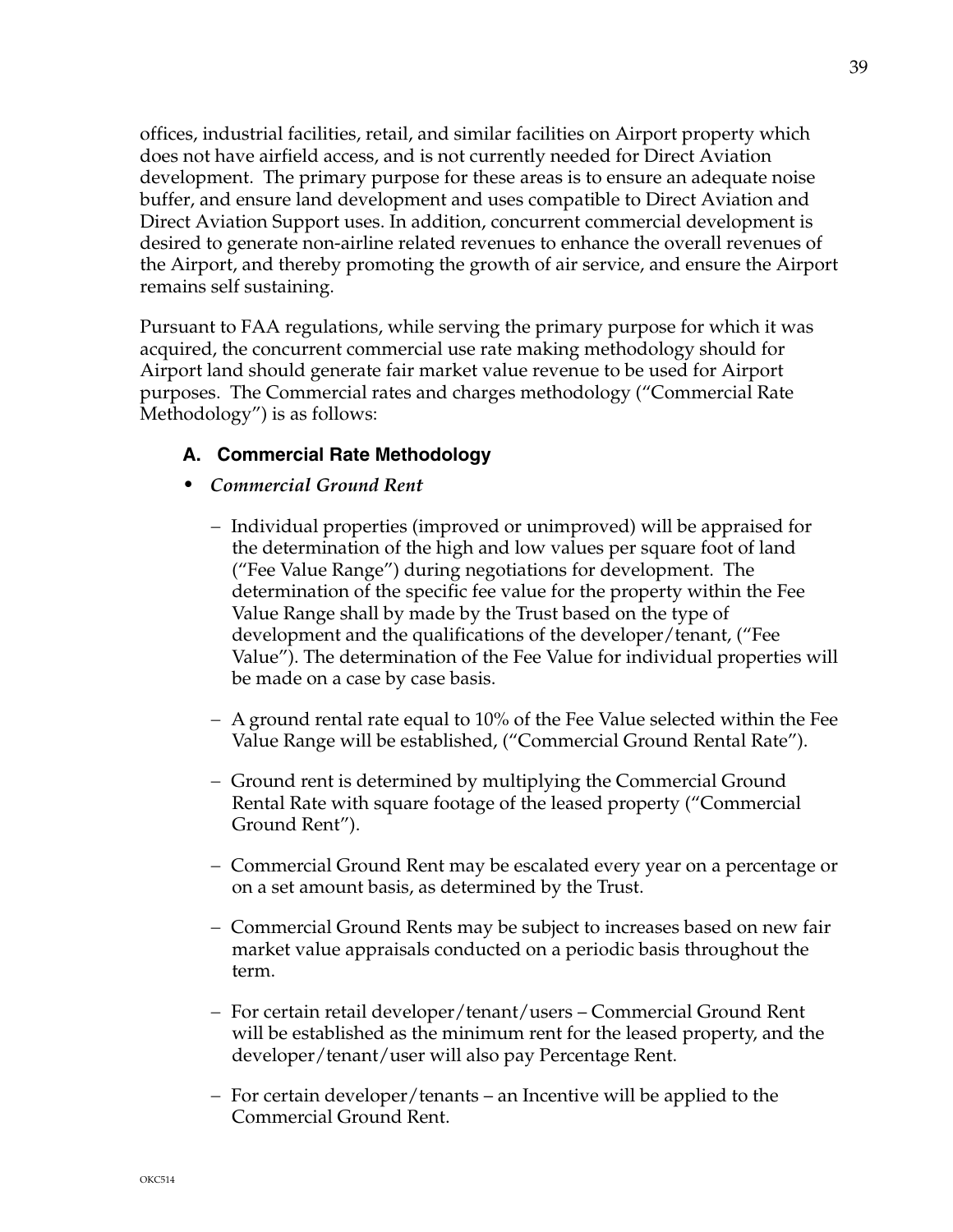#### *• Commercial Facility Rent*

- Individual facilities owned by the Trust will be appraised for the determination of the value on a case by case basis, ("Fee Value").
- A facility rental rate will be established equal to a percentage of the Fee Value ("Facility Rental Rate").
- Facility rent is determined by multiplying the Facility Rental Rate with square footage of the facility ("Facility Rent").
- Facility Rents may be escalated every year on a percentage basis or a set amount, as determined by the Trust.
- Facility Rents may be subject to increases based on new appraisals conducted on a periodic basis throughout the term.

#### *• Commercial Additional Rents*

- Individual properties (improved or unimproved) leased for Commercial purposes may be subject to additional fees and charges imposed by the Trust for all similarly situated commercial or aeronautical operators.
- Certain commercial leases will be assessed Additional Rents (Infrastructure Improvement Rent and Common Area Maintenance Fees) based on the individual leased property.
- *• Rent Commencement Date.* Unless otherwise specifically set forth in the ground lease documentation, or the Land Leasing Policy, the Commercial Ground Rent, Commercial Facility Rent (if applicable), and all applicable Additional Rents will commence on the Effective Date of the ground lease term.
- *• Commercial Land Leasing Policy.* Commercial leases are subject to the terms set forth in the Commercial Land Leasing Policy and the rules and regulations of the Airport as same may be in effect from time to time.

#### **B. Existing Commercial Leases – Transition Methodology**

At the expiration of existing commercial ground leases, the Trust and the applicable commercial tenant (whether the prior tenant or new tenant) will enter into a new ground lease with terms consistent with the Commercial Rate Methodology, including new fair market valuations for Ground Rents and/or Facility Rents where applicable. The foregoing notwithstanding, for any individual commercial tenant wishing to extend the term of an existing commercial ground or facility lease at the expiration of that lease, the Trust will consider the history of the prior/existing commercial tenant with respect to the operation and management of the leasehold, the payment of rents, the highest and best use for the property, and the value of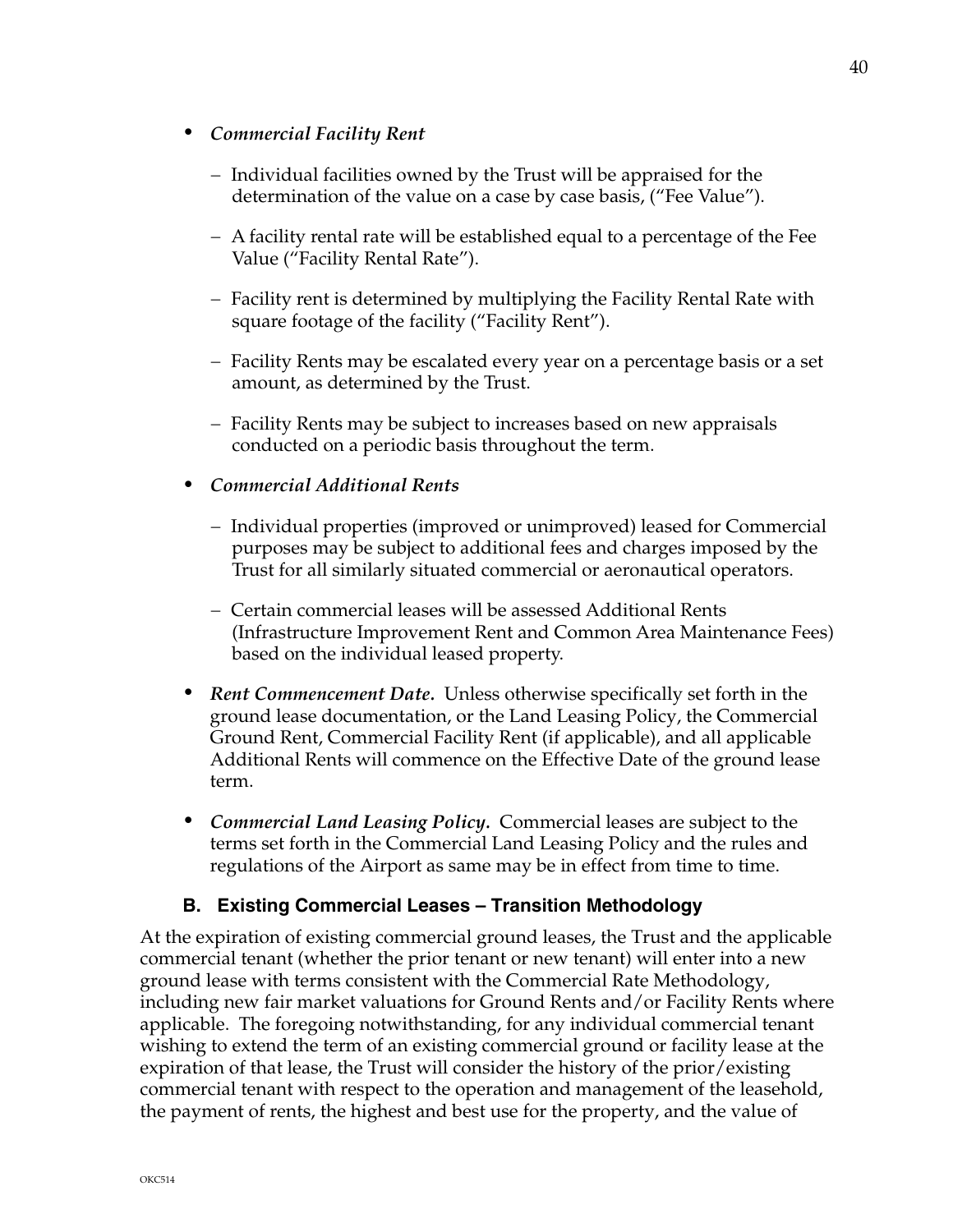additional improvements made by the existing commercial tenant to the leased premises to determine whether or not to allow the existing commercial tenant to retain the leasehold, and the Trust will determine the acceptable Fee Value for the leased property.

Existing leases where renewals terms are not specifically set forth therein will be treated as a new commercial Lease at such renewal date with terms consistent with the Commercial Rate Methodology.

In addition, as allowed under the terms of individual current commercial ground leases, the Trust may establish a new Fee Value during the current term of existing commercial leases and the Trust may transition current commercial lease rates to new Commercial Ground Rental Rates.

Commercial Facility Rents will be determined as set forth in the current commercial ground lease/facility lease and if applicable, will adjust under the same terms as set forth in the Commercial Rate Methodology.

Additional Rents under the same terms as set forth in the Commercial Rate Methodology will be applied to current air cargo ground/facility leases as allowed under the terms of individual current commercial ground/facility leases.

## **C. Methodology—New Commercial Leases**

The Commercial Ground Rent is determined using 10% of the Fee Value selected within the Fee Value Range. At the election of the Trust, the Commercial Ground Rent may escalate on an annual basis based on a percentage or based on a set amount, and/or be subject to periodic increases based on new fair market value appraisals, consistent with the Commercial Rate Methodology.

Based on the type of developer/tenant/user – the Commercial Ground Rent may be subject to an Incentive or to Percentage Rent, consistent with the Commercial Rate Methodology.

If applicable, the Commercial Facility Rent will be established using a percentage of the Fee Value consistent with the Commercial Rate Methodology. At the election of the Trust, the Facility Rent may escalate on an annual basis based on a percentage or based on a set amount, and/or be subject to periodic increases based on new fair market appraisals establishing Fee Values.

If applicable, Additional Rents under the same terms as set forth in the Commercial Rate Methodology will be applied to new commercial ground/facility leases.

# **11. NON-AVIATION - GOVERNMENT RENTS**

Government facilities serve a significant public, community purpose, and the ground rental rates and other rates and charges for government leases on Airport property will be determined on a case by case basis. The designation of a current or potential user of Airport property as a governmental entity and whether such user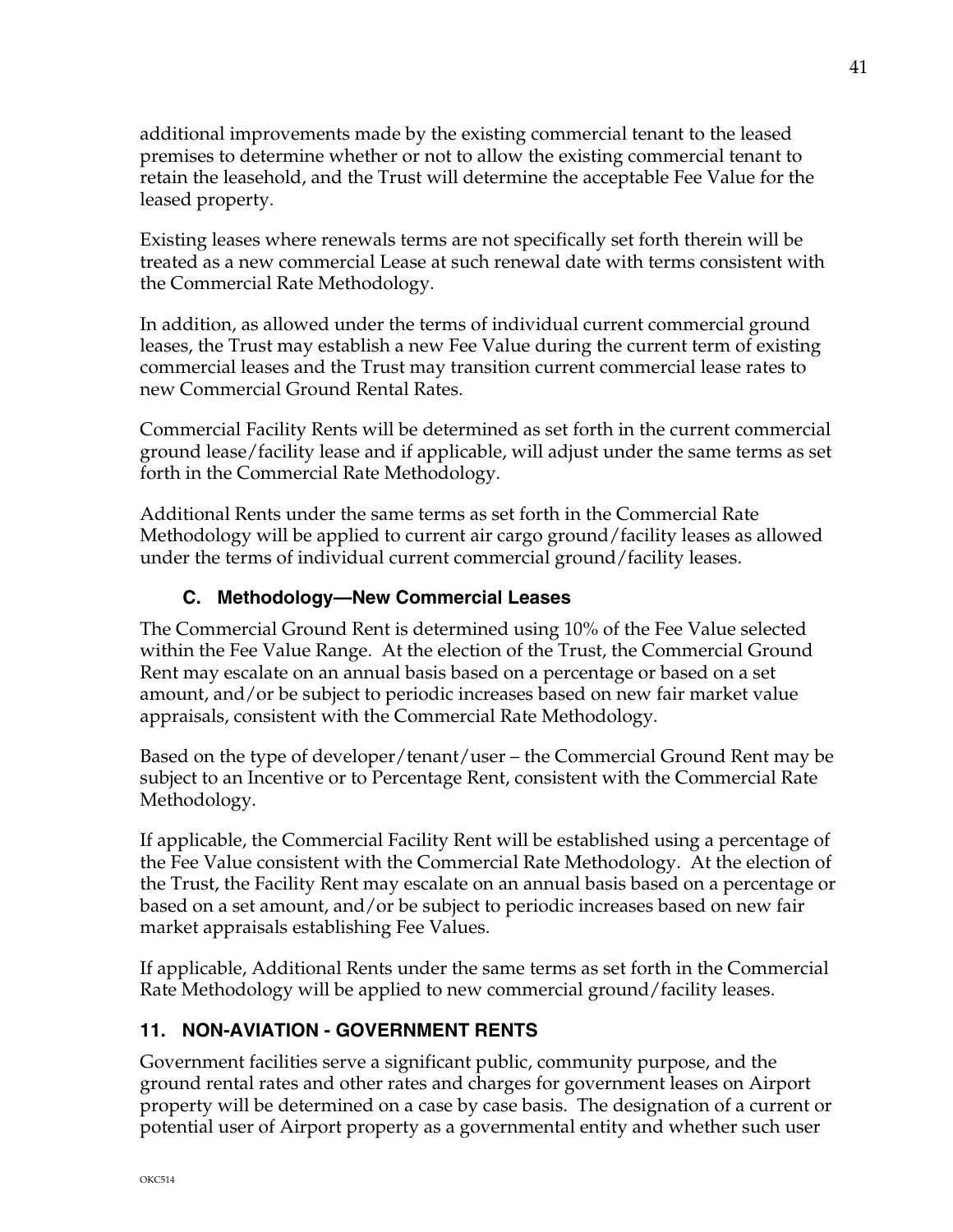will occupy such property for government purposes shall be determined in the sole discretion of the Trust.

## **A. Government Rate Methodology**

Government Rents are applicable to qualifying governmental agencies and may result in a rate that is distinct from commercial or aeronautical rates for similarly situated property at the Airport. The Governmental rates and charges methodology is the same methodology as the Aeronautical Rate Methodology using Airport Base Rates for Direct Aviation and Direct Aviation Support purposes, or the Commercial Rate Methodology using Fair Market Value Rents for Indirect Aviation and Nonaviation commercial purposes, as applicable ("Governmental Rate Methodology") and is subject to the following:

- *• Government Ground Rent* 
	- An initial ground rental rate will be established either by the equal to the Airport Base Rate or a percentage of the Fee Value selected within the Fee Value Range, as applicable, ("Government Ground Rental Rate").
	- Government Ground rent is determined by multiplying the Government Ground Rental Rate with square footage of the leased property ("Government Ground Rent").
	- Government Ground Rent may be escalated every year on a percentage or on a set amount basis, as determined by the Trust.
	- Government Ground Rents may be subject to increases based on new fair market value appraisals conducted or on increases in the Airport Base Rates on a periodic basis throughout the term.
	- For certain government uses Government Ground Rent will be established as the minimum rent for the leased property, and the governmental entity will also pay Percentage Rent.
- *• Government Facility Rent* 
	- On a case by case basis, individual facilities owned by the Trust will be appraised for the determination of the value on a case by case basis, ("Fee Value").
	- A facility rental rate will be established equal to a percentage of the Fee Value ("Government Facility Rental Rate").
	- Government facility rent is determined by multiplying the Government Facility Rental Rate with square footage of the facility ("Government Facility Rent").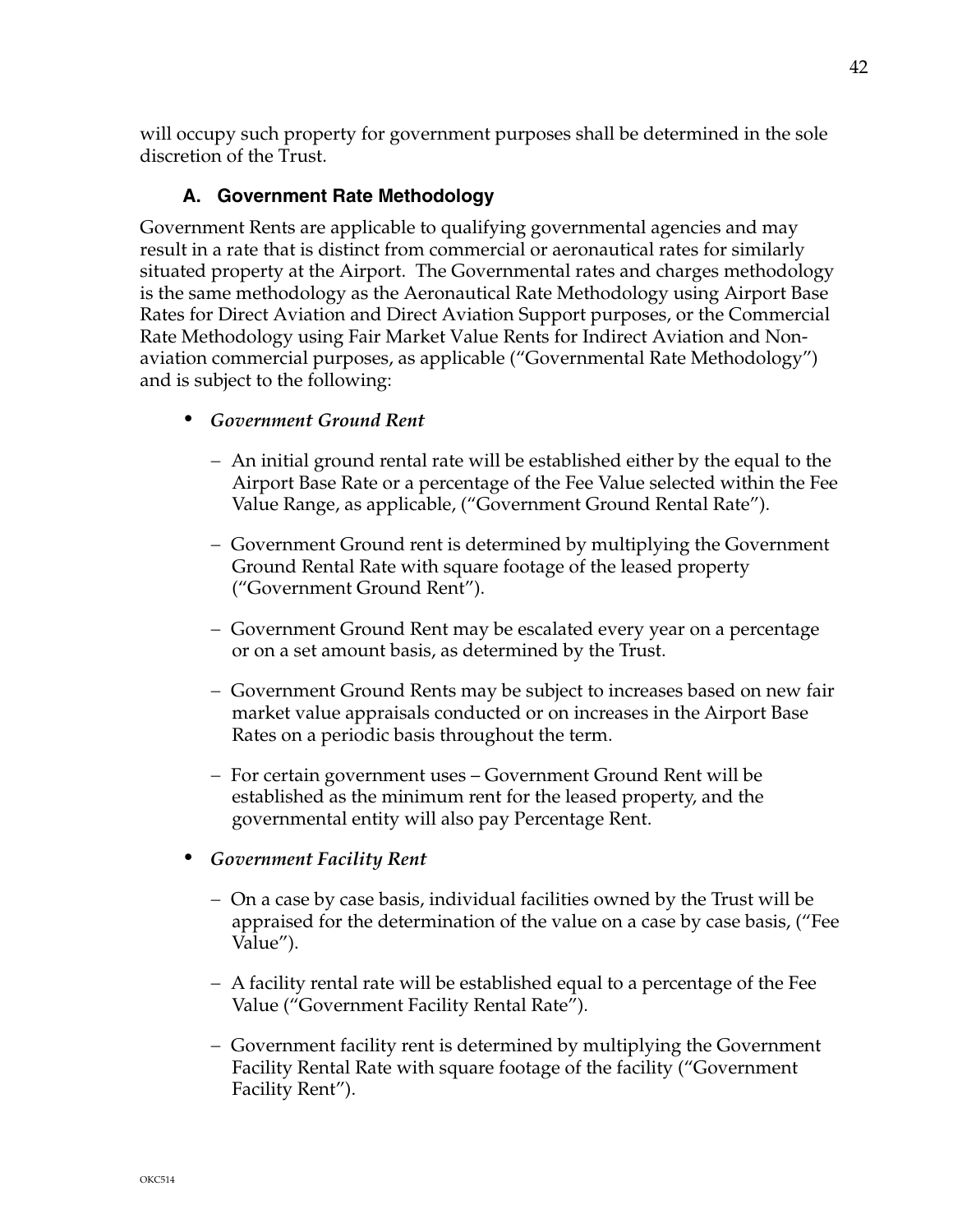- Government Facility Rents may be escalated every year on a percentage basis or a set amount, as determined by the Trust.
- Government Facility Rents may be subject to increases based on new appraisals conducted on a periodic basis throughout the term.

#### *• Government Additional Rents*

- Individual properties (improved or unimproved) leased for Government purposes may be subject to additional fees and charges imposed by the Trust for all similarly situated commercial or aeronautical operators.
- Certain governmental leases will be assessed Additional Rents (Infrastructure Improvement Rent and Common Area Maintenance Fees) based on the individual leased property.
- *• Rent Commencement Date.* Unless otherwise specifically set forth in the ground lease documentation, or the Land Leasing Policy, the Government Ground Rent, Government Facility Rent (if applicable), and all applicable Additional Rents will commence on the Effective Date of the ground lease term.
- *• Commercial Land Leasing Policy.* Government leases are subject to the terms set forth in the Commercial Land Leasing Policy and the rules and regulations of the Airport as same may be in effect from time to time.

## **B. Existing Government Leases – Transition Methodology**

Each existing ground lease will be reviewed to determine if lease terms permit transition to Government Rate Methodology. If allowed by current lease terms, the Trust may establish transition period to increase the ground rental rates to the then current Airport Base Rates or Fee Value. At the expiration of existing ground leases, the Trust and any new or prior/existing qualifying government agency will enter into a new ground lease with terms consistent with the Government Methodology, including new fair market valuations for ground and facility rents where applicable.

Existing leases where the terms and conditions for renewals are not specifically set forth therein will be treated as a new Government lease at such renewal date with terms consistent with the Government Methodology.

Prior to the date of a renewal at the option of the Trust, or the expiration of a existing lease, the Trust will consider the significant public, community purpose for the use of Airport property, the history of the prior government agency with respect to the operation with respect to the management of the leasehold, the payment of rents, the highest and best use for the property, and the value of additional improvements made by the governmental agency to the property to determine whether or not to allowed the government agency to retain the leasehold interest on the property, under terms consistent with the Government Rate Methodology. The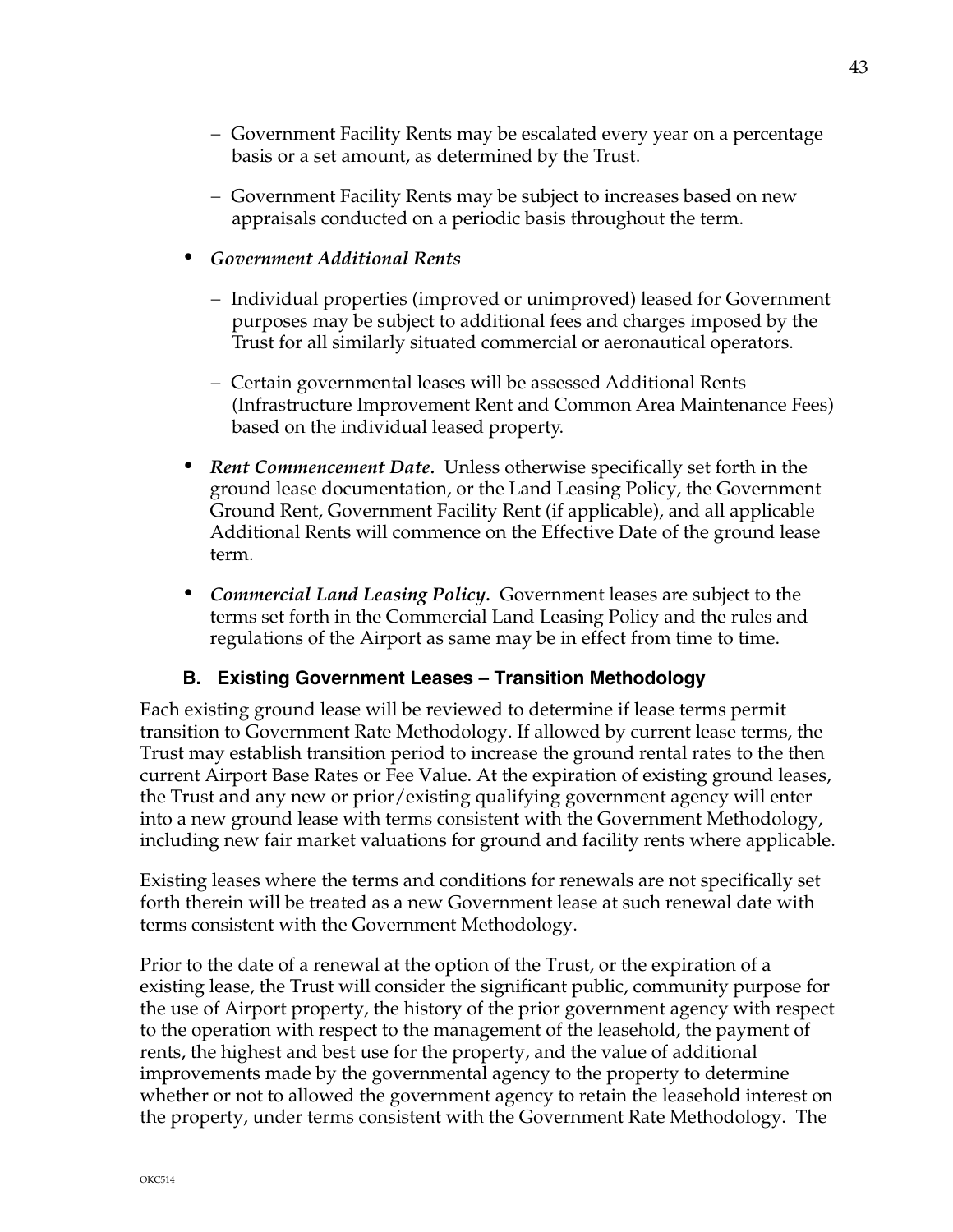Trust may institute a transition period to increase the ground rental rates to the then current Airport Base Rates or Fair Market Value Rates, as applicable.

Should a governmental entity with an existing governmental lease request an expansion of the leased premises, notwithstanding the terms of the primary lease, the leasehold interest on such expansion area may be leased under terms consistent with the Government Rate Methodology.

# **C. New Government Leases – Methodology**

The Government Ground Rent is determined using a percentage of the Fee Value selected within the Fee Value Range or the Airport Base Rate, as applicable. At the election of the Trust, the Government Ground Rent may escalate on an annual basis based on a percentage or based on a set amount, and/or be subject to periodic increases based on new fair market value appraisals, consistent with the Government Rate Methodology.

Based on the type of governmental entity and the proposed governmental facility use for the leased property – the Government Ground Rent may be subject to an Incentive or to Percentage Rent, consistent with the Government Rate Methodology.

If applicable, the Government Facility Rent will be established using a percentage of the Fee Value consistent with the Government Rate Methodology. At the election of the Trust, the Government Facility Rent may escalate on an annual basis based on a percentage or based on a set amount, and/or be subject to periodic increases based on new fair market appraisals establishing Fee Values.

If applicable, Additional Rents under the same terms as set forth in the Government Rate Methodology will be applied to new Government ground/facility leases.

# **12. PROCUREMENT OPTIONS**

Historically, airport staffs have managed development efforts for airport property suitable for aviation and related development. Often times, the airport merely responds to a request from a third party to lease airport land for airport suitable development. However, many airports have transitioned from a position of responding to development requests from third parties, to a position of actively pursuing aviation and non aviation commercial development for the purpose of generating non-airline related revenues. As a result, the methods and processes for securing aviation and non aviation commercial development at airports have become more specific and sophisticated.

At many airports, a combination of direct negotiation, competitive proposal processes, and partnership with a master developer is used to achieve the airport property development program. Often times the procurement method selected is a result of the unique attributes of the airport property, the skill set and availability of airport staff and the amount of airport funding available for infrastructure.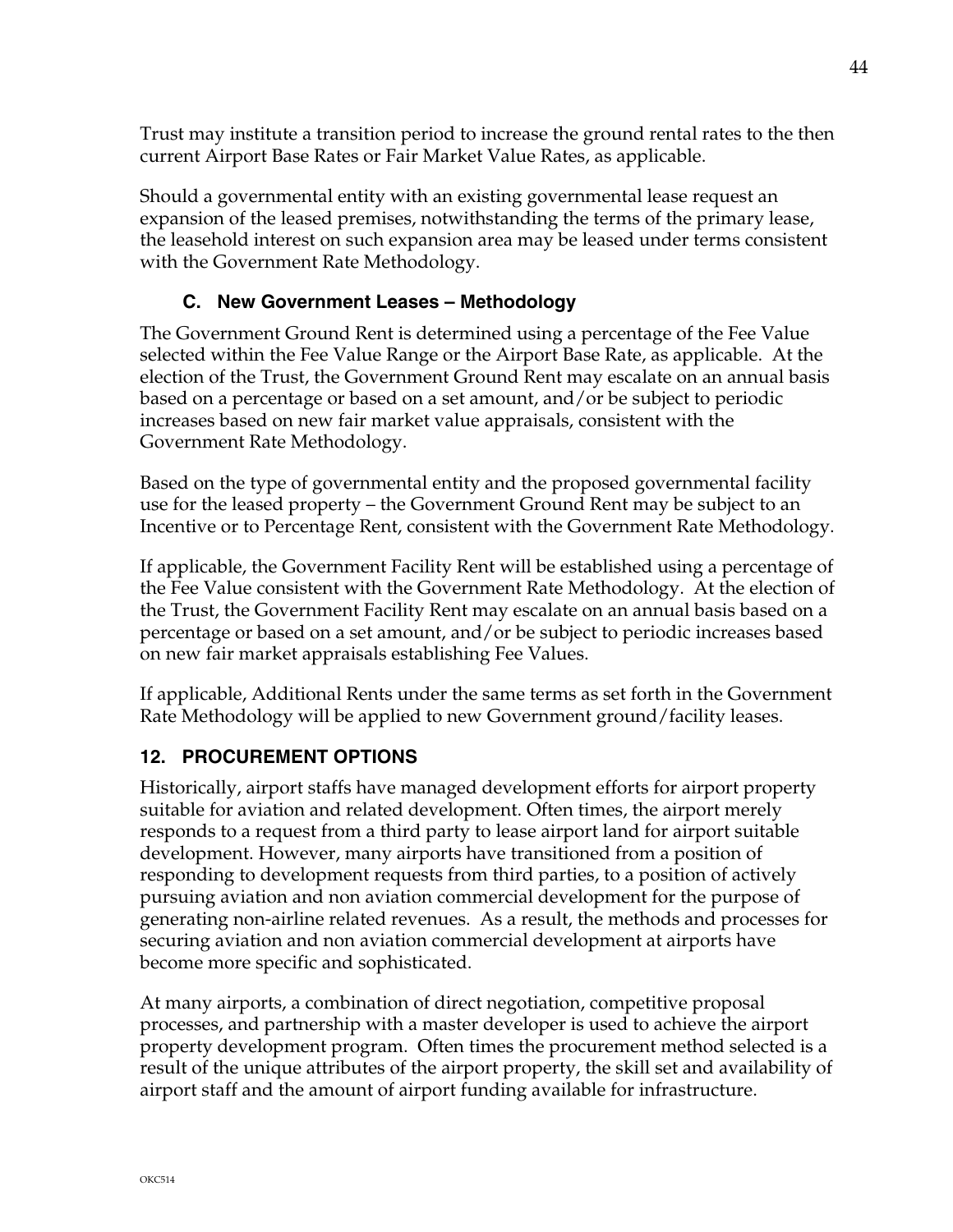#### **A. Direct Negotiation**

Direct negotiation can be effectively utilized by airports provided that certain protocols, policies and procedures are in place to insure compliance with FAA regulations, and to facilitate the development process. Sample components for inclusion in an airports land leasing policy include the following:

- *• Available land and Land Use Plan***.** It is important that the airport has identified the property suitable for commercial development and highest and best or preferred uses for the parcels.
- *• Rates and Charges Schedule***.** The airport should also have available a specific market based rates and charges schedule.
- *• Infrastructure Program*. The airport should have identified the property locations with existing infrastructure suitable for development and/or infrastructure funding options.
- *• Qualifications for Developer or User*. Airport should establish the minimum qualifications for developer or user and require potential developers provide the airport with a business plan, site plan, financial plan, marketing plan (if development is speculative), references and experience, and other information that may be of particular interest to the airport, (jobs creation plan, or environmental plan).
- *• Marketing Program***.** The airport should have a transparent program and provide a fair opportunity for all qualified parties to participate in development opportunities. A marketing or out reach program is effective in communicating to the community (including the development community) that the airport is "open for business" on a "first come first served" basis for desired uses and qualified developers.
- *• Commissions*. The airport should determine in advance if the airport will pay brokerage fees/commissions.

#### **B. Competitive Processes**

In some situations, in particular where airport property in general or certain types of airport property (ramp access) is in limited supply; where the airport has been approached by two or more interested third parties for the same development opportunity; where the political or legal environment makes direct negotiation problematic; or where an airport desires a specific development and would like to "test the market" for such development, airports often initiate a competitive process to secure the most qualified developer.

Different methods in the competitive process can be used by airport sponsors, and certain methods are sometimes required by enabling legislation or airport policies. In each case however, the development opportunity will be advertised to the public, which for many airport sponsors achieves the desire for a fair opportunity for all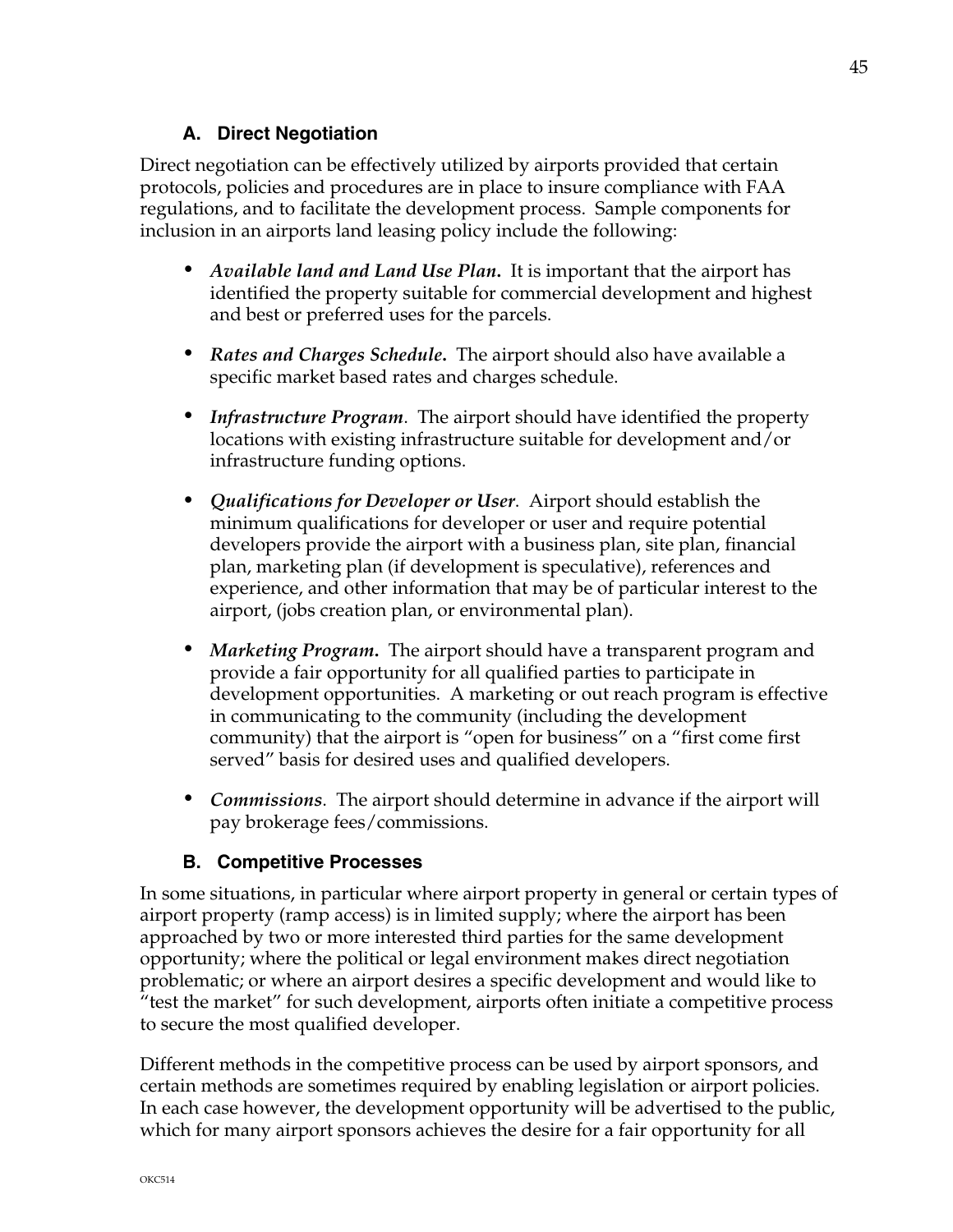interested parties. Some distinctions between the competitive processes include the following:

- *• Statements of Interest (SOI).* An SOI is typically used in circumstances where a parcel of airport property is available for development and the airport has not determined a preferred development use. The advertisement for SOIs allows any interested developer to propose a development for the property. These SOIs are typically presented at a "concept level" by the developers and would not have the detail sufficient to determine the specific development program. Based on the response to the SOI, the airport can enter into direct negotiations with respondents to the SOI, or use the information presented in the SOIs for the development of RFQs or RFPs.
- *• Requests for Qualifications.* An RFQ is typically used in circumstances where a parcel of airport property is available for development and the airport has a highest and best preferred development use already determined. RFQs are advertised for this preferred development use and include the specific criteria requested to determine a qualified proposer. The cost to the developer to prepare a statement of qualifications is much less than a full proposal required in a RFP process. Based on the response to the RFQ, the airport can enter into direct negotiations with respondents to the RFQ, or issue an RFP for the developers deemed to be qualified through the RFQ process.
- *• Requests for Bid and Requests for Proposals.* As with a direct negotiation procurement approach, the competitive procurement process requires the airport to determine the minimum qualifications for the developer and user. Unlike the direct negotiation procurement approach however, the competitive procurement process requires the airport to determine the specific criteria upon which the selection of competing proposers will be based, and the ranking (or weights) of the various criteria to assist the airport in selecting the best proposal. Some airport sponsors are limited by legislation or governing policy to competitive processes based solely on cost to the airport or revenue generated for the airport from qualified proposers. In this case, the airport will advertise under a Request for Bid process, where (once the proposers are deemed to be qualified) the determining selection criteria will be cost/revenue. For those airport sponsors who are allowed to issue Requests for Proposals, the general factors comprising selection criteria often include but are not limited to:
	- The demonstrated quality of planned development.
	- Compatibility with airport expectations for services provided to the airport guests and the public.
	- Degree of economic benefit returned to the Airport.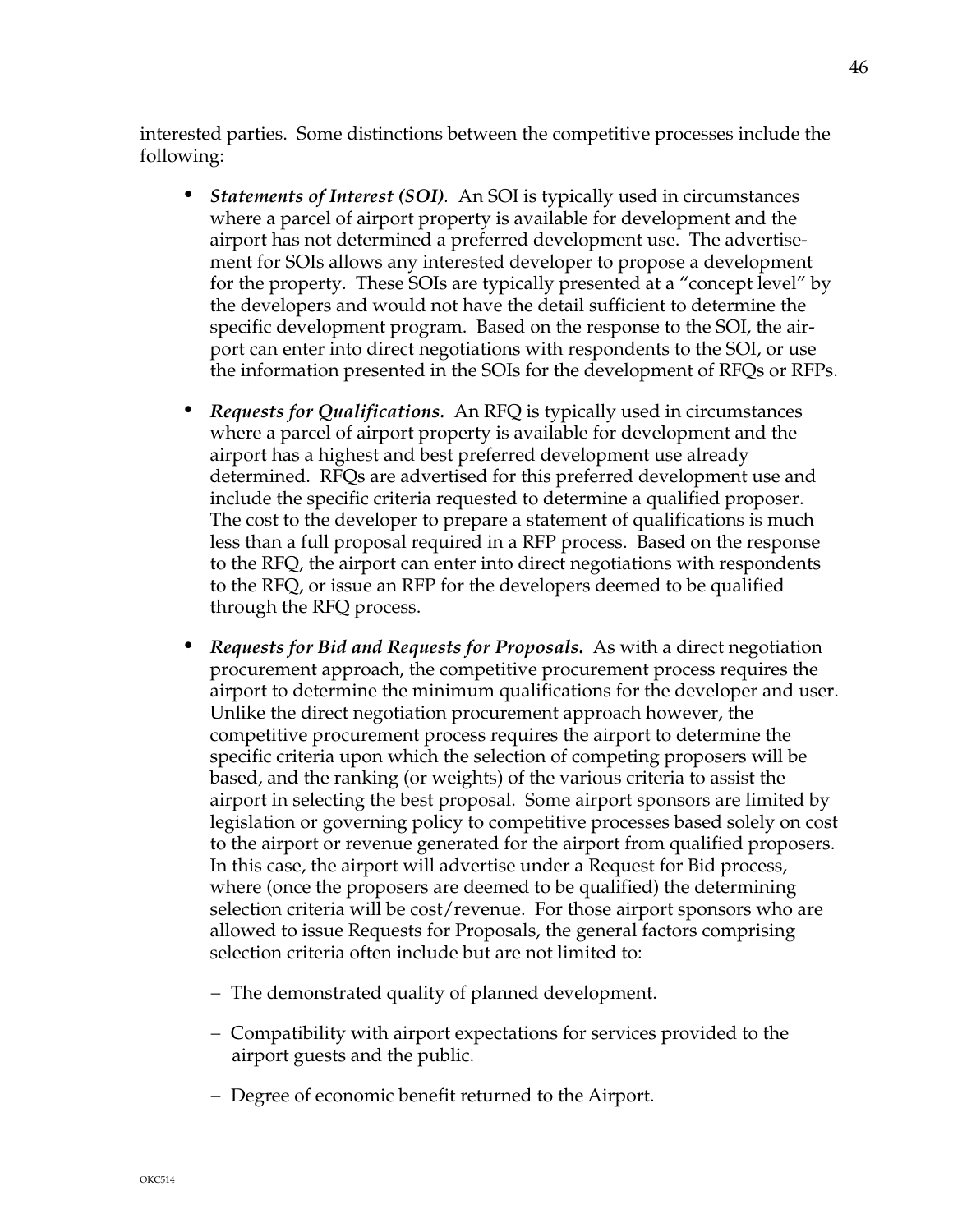47

- Financial feasibility of project pro forma.
- Development team member's professional qualifications.
- References for the Proposer.
- Experience with similar types of development, leasing and property management.
- Demonstrated ability to access and obtains private equity and debt.
- Presentation of confirmed commercial users/tenants and/or ability to market to local, regional and national commercial users/tenants.
- Demonstrated experience and financial strength to complete the project on budget and on schedule.
- The Proposer's proposed project approach.
- The level of comprehensiveness of the Proposer's submitted Proposal.
- Each factor or criteria is given a weight based on the airport's goals for the project, or as required by governmental policy. The airport will either reject all proposals if desired, or will commence direct negotiations with the qualified Proposer with the highest score.
- *• Master Developer-Public Private Partnership.* Historically, most airports working with regional economic development agencies have marketed and managed lease development of airport property. However, as airports look to initiate a pro active commercial development program and/or develop larger tracts of airport property than was done in the past, many airports are faced with two challenges, a large capital investment required for infrastructure development to make the airport property suitable for lease and development, and the lack of available airport staff and/or expertise of airport staff to market and manage a large scale commercial development project.

Notwithstanding legislative or government policy constraints, airports typically have the option to manage development of activity at an airport on their own or by engaging a third party. The tradeoff between these two options is the balance between risk and reward (i.e., level of net revenues). By managing a development on their own, airports could realize the highest level of revenues, but would also assume the risk that the return on any investments required by the development may be lower than expected (or negative). Conversely, by engaging a third party, the airport would likely minimize risk but also reduce potential returns.

The selection process for a master developer is determined by the airport using the same processes as described herein for selecting a developer for a specific parcel.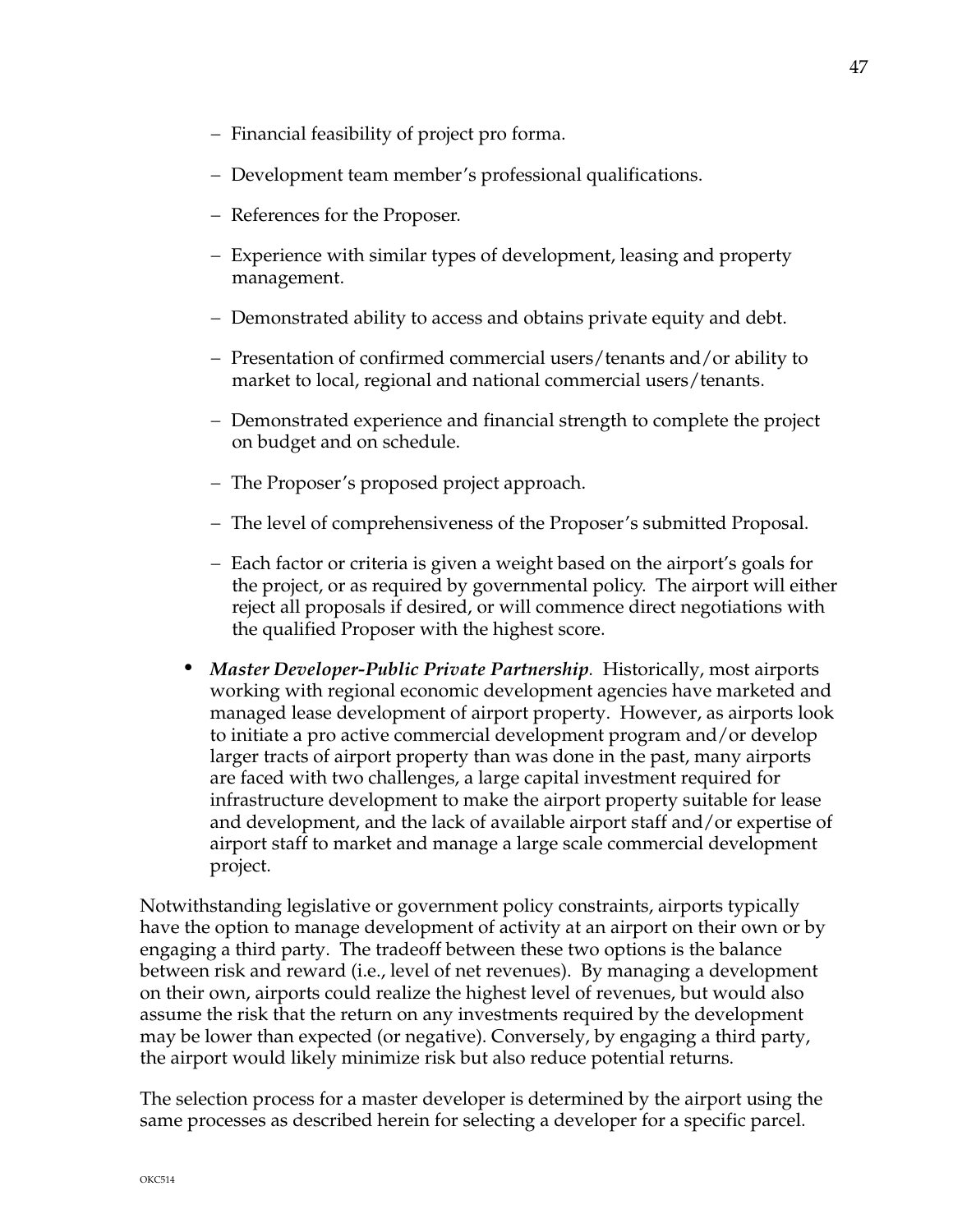Typically an RFP process is used for and the primary objective of the RFP is to identify a qualified master developer who will be responsible for private development, leasing and property management of the designated airport property.

The criteria for selecting a master developer and business deal points outlined in the RFP for the program (including the developer experience, length of lease term, phasing program, infrastructure development, ground rental rates and percentage fees, management responsibilities, and marketing leasing responsibilities) can be significantly different from an airport managed development program.

## **13. LAND LEASING POLICIES**

The Trust is pursuing sustainable and compatible aviation and non aviation commercial development at the Airport to enhance the economic strength and stability of the Airport and the region. In order to respond consistently to the various commercial development requests pertaining to Airport property, the Trust has established a Land Leasing Policy for Airport property. A copy of the Land Leasing Policy is attached hereto as Attachment G.

This Land Leasing Policy reflects the land leasing priorities of the Trust and, together with the components of the Program, forms the basis for the protocols, policies and procedures for the use and lease of Airport properties reflected in the Trust's Minimum Standards for Aeronautical Users and the Trust's Commercial Leasing Standards.\*

# **A. Land Leasing Priorities**

Priorities for development and use of Airport property are as follows:

- *• Direct Aviation.* Direct aviation development designated as aviation use, and includes taxiways, taxilanes, ramp, access infrastructure, base infrastructure and other facilities or amenities for passenger air service, general aviation, aircraft maintenance, aircraft manufacturing, commercial air cargo and other direct aviation facilities requiring access to the airfield.
- *• Direct Aviation Support.* Direct Aviation Support development which may or may not require direct access to the airfield can be designated as either aviation or concurrent commercial use, including facilities for companies providing logistics, materials, cargo, and certain warehousing/distribution operations; and providing such aviation support services for direct aviation users, including the passengers, employees, agents and contractors, guests, and the tenants of the Airport.
- *• Indirect Aviation.* Indirect Aviation development is designated as concurrent commercial use, including offices, industrial facilities, retail, and similar facilities which do not have airfield access, on land not currently needed for direct aviation development. The primary purposes for these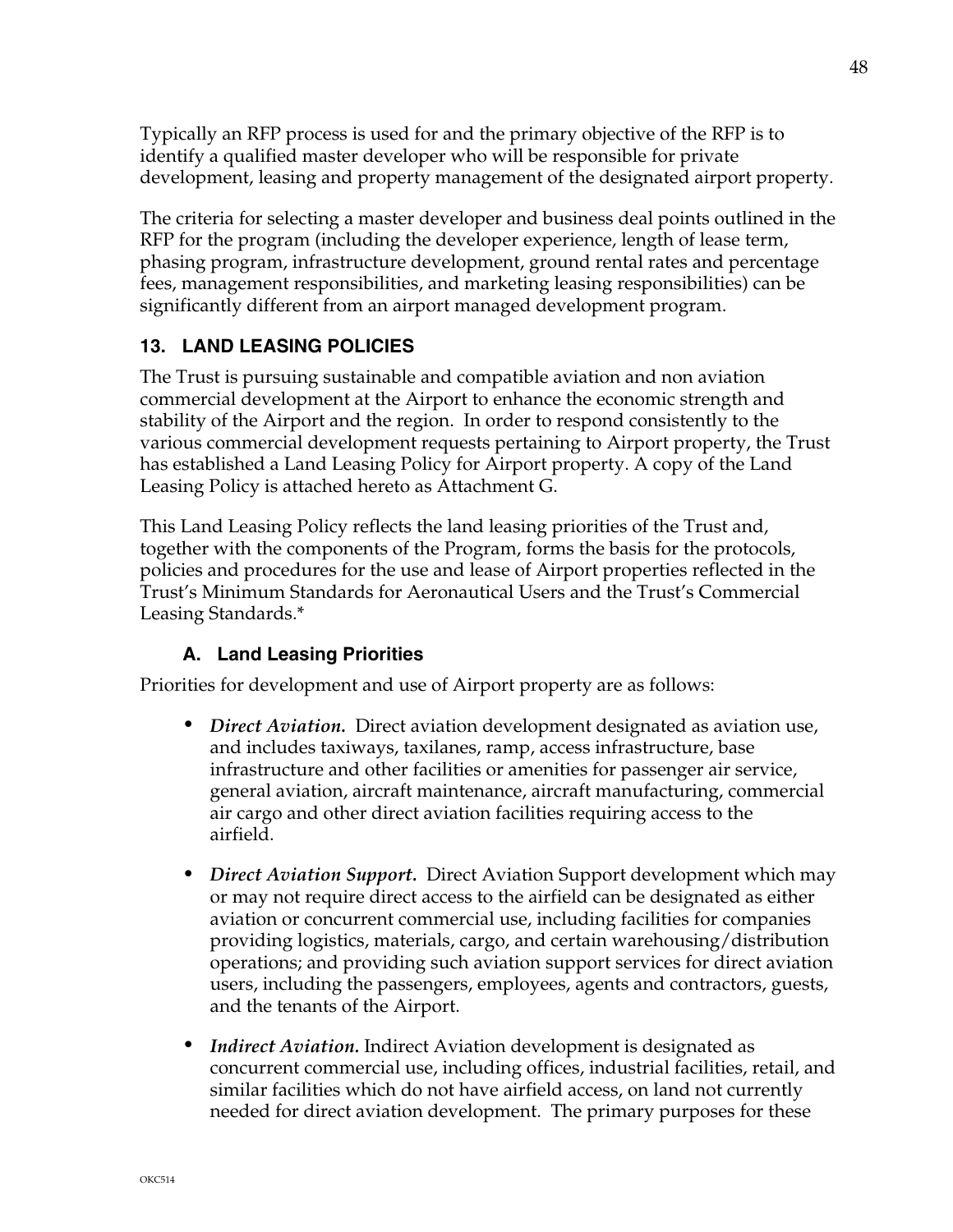areas is to ensure adequate noise buffer and to retain the property for future direct aviation uses if required, and to provide goods and services for the direct aviation users, including the passengers, employees, agents and contractors, guests, and the tenants of the Airport.

*• Non-aviation.* Non-aviation development is designated as concurrent commercial use, including offices, industrial facilities, retail, and similar facilities which do not have airfield access, on land not currently needed for direct aviation development. The primary purposes for these areas is to ensure adequate noise buffer and to ensure land development and uses compatible to direct aviation and direct aviation support uses. In addition, concurrent commercial non-aviation development is desired to generate non-airline related revenues to enhance the overall revenues of the Airport, and thereby promoting the growth of air service, and ensure the Airport remains self sustaining.

#### **B. Minimum Standards for Aeronautical Uses**

The Trust, recognizing the necessity of protecting the public health, safety, and interest in the Oklahoma City-owned airports, and in order to foster, encourage and insure the economic growth and orderly development of aeronautical activities has promulgated and adopted the "Minimum Standards for Aviation Activities and Leasing of Land and Facilities at Oklahoma City Airports" ("Minimum Standards"), a copy of which is attached hereto as Attachment F. The Minimum Standards apply to aeronautical activities (as same are defined therein) and to the leasing of land and facilities for Direct Aviation uses, (including general aviation, aircraft manufacturing, aircraft maintenance, and other direct aviation facilities requiring access to the airfield, but excluding commercial air cargo); qualifying Direct Aviation Support uses, and qualifying governmental uses of Airport property.

#### **C. Commercial Leasing Standards**

The Trust, through the implementation of this Program desires to enhance the economic strength and stability of the Airport and the region through sustainable and compatible development. Airport property which does not have airfield access, and is not currently needed for Direct Aviation development may be developed for FAA approved commercial uses, including offices, industrial facilities, retail, and similar facilities to generate non-airline related revenues to enhance the overall revenues of the Airport, and thereby promoting the growth of air service, and ensure the Airport remains self sustaining. The Trust has developed and adopted the Commercial Leasing Standards ("Commercial Standards") applicable to commercial air cargo uses, Indirect Aviation commercial uses, Non-aviation commercial uses, and qualifying governmental uses of Airport property. A copy of the Commercial Leasing Standards is attached hereto as Attachment K.

\*NOTE: *The Land Leasing Policy, Minimum Standards and the Commercial Standards ("Leasing Policies") are formally adopted by the Trust. The Trust has the right and authority to modify, amend, or change any provision of any or all of the Leasing Policies and therefore, such Leasing Policies should be reviewed and*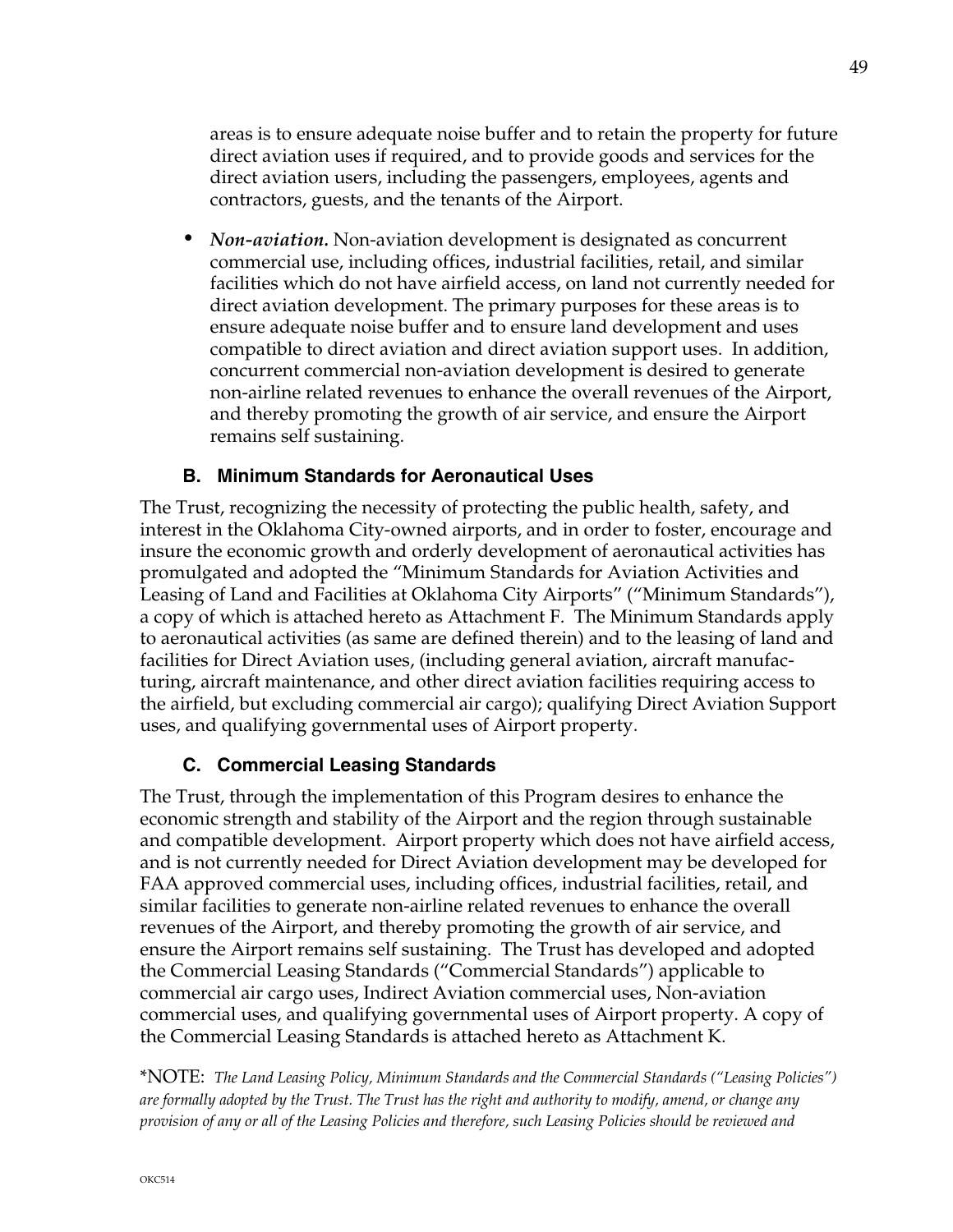*Airport Staff consulted by any developers/tenants/users interested in development opportunities at the Airport. These policies and standards are not intended to be all inclusive. Any developer, tenant or user of Airport property shall be subject to additional federal, state, and local laws, codes, ordinances, lease provisions and other similar regulatory measures, including the Airport's rules and regulations.*

# **14. COST BENEFIT ANALYSIS**

The Land Use Plan component of the Strategic Development Plan identifies a recommended development plan for the Development Area. A cost-benefit analysis was conducted to identify the payback and discounted cash flow analysis that can be expected in implementing the recommended development plan from a costbenefit perspective. The analysis compares the potential revenue derived from development of the property in the Development Area to the cost of providing the Trust funded infrastructure necessary to develop the property for a stated period of time.

Two approaches are used in the cost-benefit analysis ("CBA") developed to evaluate the financial impact of the Land Use Plan, a payback period analysis and a discounted cash flow analysis. The payback period analysis determines the year when total revenue derived from the Development Area exceeds the cost of infrastructure investment. The payback period analysis does not take into account the time value of money. The discounted cash flow analysis does consider the time value of money to estimate a net present value of the proposed development.

The CBA includes all estimated revenues and expenses over a 40-year period from 2010 through 2049. Leases entered into in 2050 are not considered in this analysis. Furthermore multi-year lease revenues extending beyond 2049 are not considered after 2049. Given the uncertainty of any long term forecast, it is difficult to accurately predict market conditions 40-years in the future, and therefore this CBA analysis is to be used for internal general planning purposes only.

A copy of the full Cost Benefit Analysis Report ("CBA Report") is attached hereto as Attachment J. The assumptions, methodologies and major findings of the costbenefit analysis are summarized below.

# **A. Development Area**

The CBA assumes that the property, and the sites parceled, will be developed according to the findings described as the Recommended Development Plan set forth in the Land Use Plan component of the Strategic Development Plan (see Figure 18).

The Recommended Development Plan and Facility Requirements section of the Land Use Plan discusses the appropriate mix of direct versus indirect aviation property for the Development Area, and identifies the amount of land to be held as a reserve ("Strategic Land Reserve") for future development opportunities and resulted in the assumption that the Development Area will yield approximately 778 acres of leaseable land, as summarized in Table 1 of the CBA Report.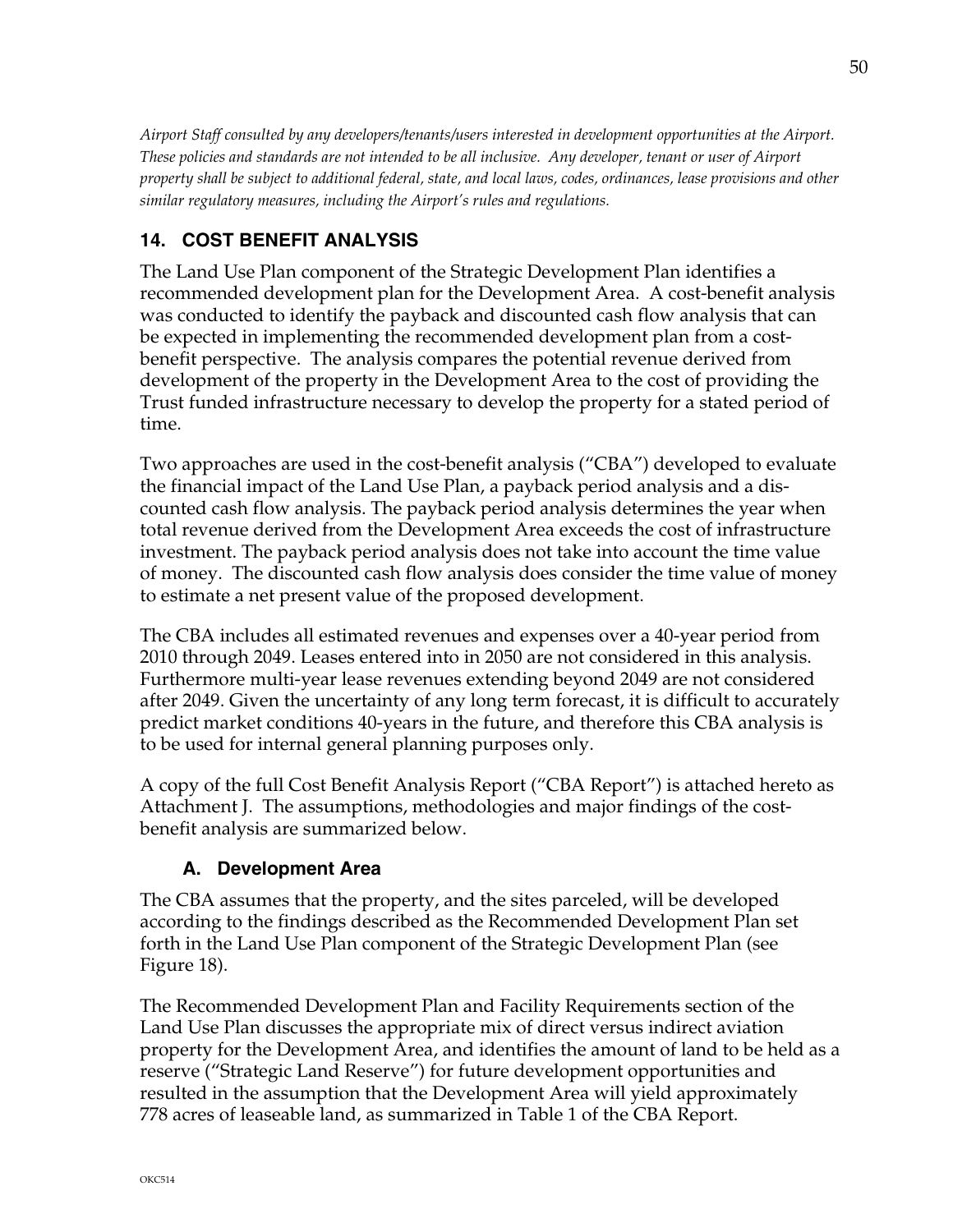The Recommended Development Plan includes both aviation and non-aviation commercial development opportunities. To forecast the absorption rates for commercial property, the mid-range capture rate from the Market Analysis section of the Land Use Plan was used. This indicates approximately 81% of commercial development related property will be leased, resulting in approximately 90 acres of the 112 available acres leased by the end of the 40-year study period. Also, it is assumed that 70% of aviation related property will be leased, resulting in approximately 364 acres of the 520 available acres leased by the end of the 40-year study period.

## **B. Revenues**

Only land lease revenues and certain infrastructure fees and expenses were considered in this analysis. Other revenue sources such as taxes (inventory tax, sales tax, leasehold interest tax. or alcoholic beverage tax) were not included. Utility fees and charges collected by other utility providers, and common area maintenance reimbursements to the Trust are also excluded.

This study assumes that 90% of available acres designated as aviation land will be leased under the Aeronautical Rate Methodology, and the remaining10% of available acres designated for Air Cargo and related uses will be leased under the Air Cargo Rate Methodology. The study also assumes that 100% of available acres designated as non-aviation land will be leased under the Commercial Rate Methodology applicable to concurrent commercial developments.

The Airport Base Rent assumed for the value of Aeronautical Rents was obtained from the Minimum Standards. For the purposes of this analysis only, it is assumed that the Airport Base Rate will increase by one cent per year for 10 years and then will stabilize at \$0.20 for the remainder of the 40 year analysis term.

To estimate future fair market lease rates for Air Cargo Rents and for non-aviation Commercial Rents, assumptions were made on comparable future land values in the Airport area. These assumptions were derived through the appraisals provided by RC Borders & Co. Due to the uncertainty of future land values, the present mid range fair market values were held constant through the 40 year analysis term.

Infrastructure Improvement Rent (amortized over the useful life of the improvements) was also determined to be reflected in the revenue stream for the CBA. Since Common Area Maintenance Fees reflect a reimbursement of annual operating costs, such fees are not considered revenue in the CBA.

Total revenues of \$115.5 million are generated over the life of the study period.

# **C. Infrastructure Development Costs**

The CBA details the infrastructure costs necessary to develop the property. The infrastructure costs include all utilities (water and sewer), roadway improvements and landscape improvements paid with Trust funding. The cost estimates include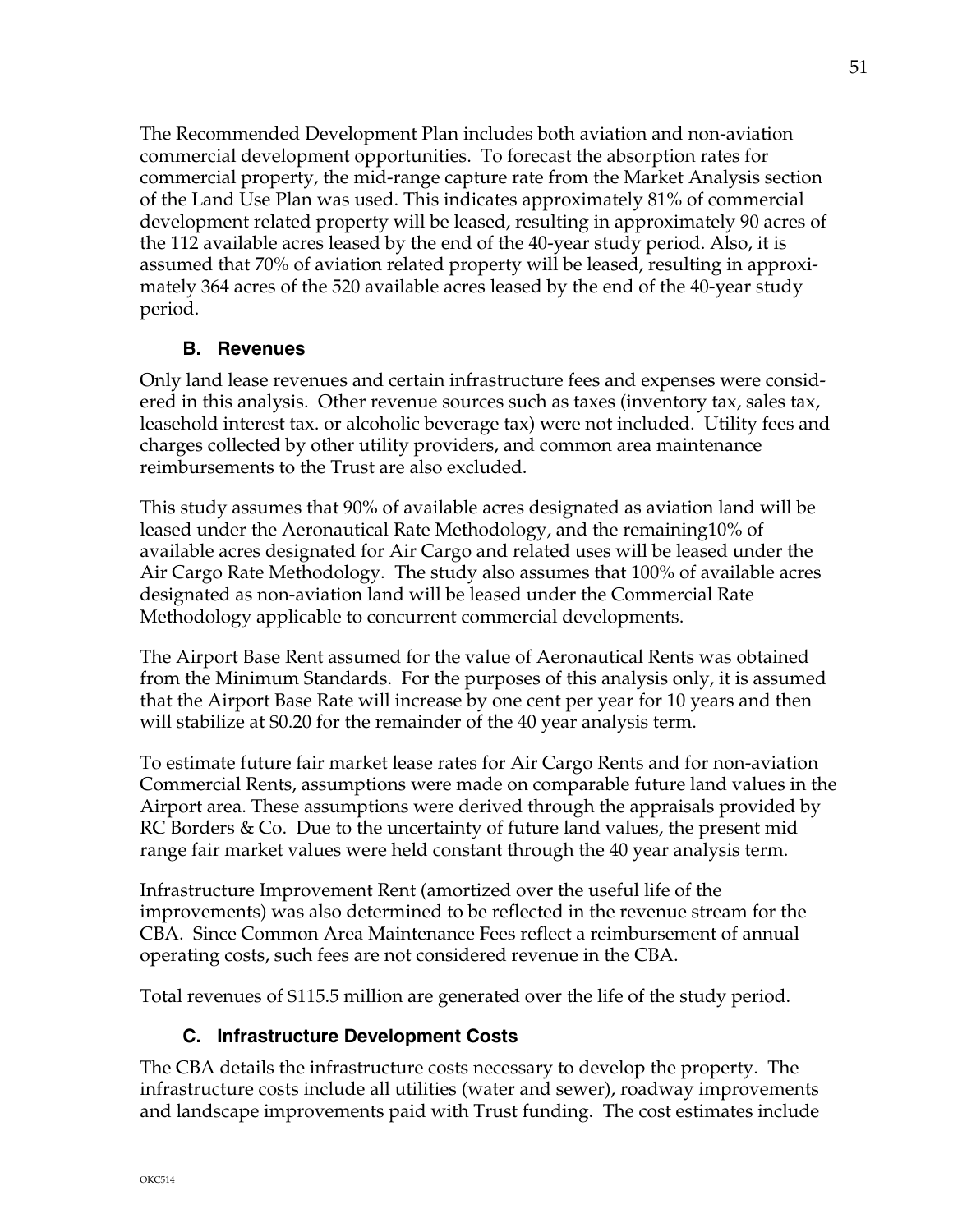all soft costs (such as engineering and testing) and construction cost contingencies. It was assumed that the initial infrastructure improvements would be completed within a 10-year timeframe. The anticipated timing of infrastructure development expenditures were allocated assuming approximately 60% of such costs was incurred within the initial 5 years of the 10 year timeframe. Total project costs for the Development Area acreage are estimated to be \$11.2 million.

The total Cumulative Benefit (\$115.5 million/revenue and \$11.2 million/cost) is \$104.3 million.

# **D. Payback Period**

The Payback period, or the time taken to recover the initial \$11.2 million capital outlay as calculated using the CBA assumptions related to timing of the revenue stream and infrastructure cost outlay, is 16 years. The first positive cumulative benefit occurs in the year 2025.

# **E. Discounted Cash Flow Calculation**

To account for risk, opportunity cost, uncertainty of cash flows, opportunity costs, and risk, future cash flows were converted into a present value through the process of discounting. Expected outlays and projected cash inflows are reduced by a discount rate (also known as the marginal rate of return on capital) of 5.5% reflecting the average rate for outstanding maturities of Airport junior lien bonds.

Using the assumptions set forth in the CBA Report, the discounted cash flow analysis for the Development Area shows a net present value of \$15.4 million. Of this total, the infrastructure improvement rent has a net present value of \$4.6 million.

# **F. Conclusion**

The leasable land in the Development Area for the 40-year study period is approximately 113 acres for commercial property, 346 acres for direct aviation development with airfield access and 174 acres for indirect aviation development without airfield access. Total leasable land area is approximately 632 acres with a further 146 acres classified as a strategic reserve or for future airfield expansion.

The projected leased acreage for commercial property at the end of the 40 year lease period is 7.4 acres of office, 37.5 acres of retail, 8.8 acres of flex-space industrial, and 37.5 acres for industrial-warehouse purposes. For direct aviation related development, the leased acreage is forecast to be 218 for aeronautical uses and 24 acres for commercial air cargo. The projected leased acreage for indirect aviation property at the end of the 40 year lease period is 6.1 acres of office, 24.3 acres of retail, 30.4 acres of flex-space industrial, and 60.8 acres for industrial-warehouse purposes.

The land use mix of leased property is 3.0 percent office, 13.6 percent retail, 8.6 percent industrial flex-space 21.6 percent warehouse-industrial, 47.9 percent aeronautical and 5.3 percent air cargo.